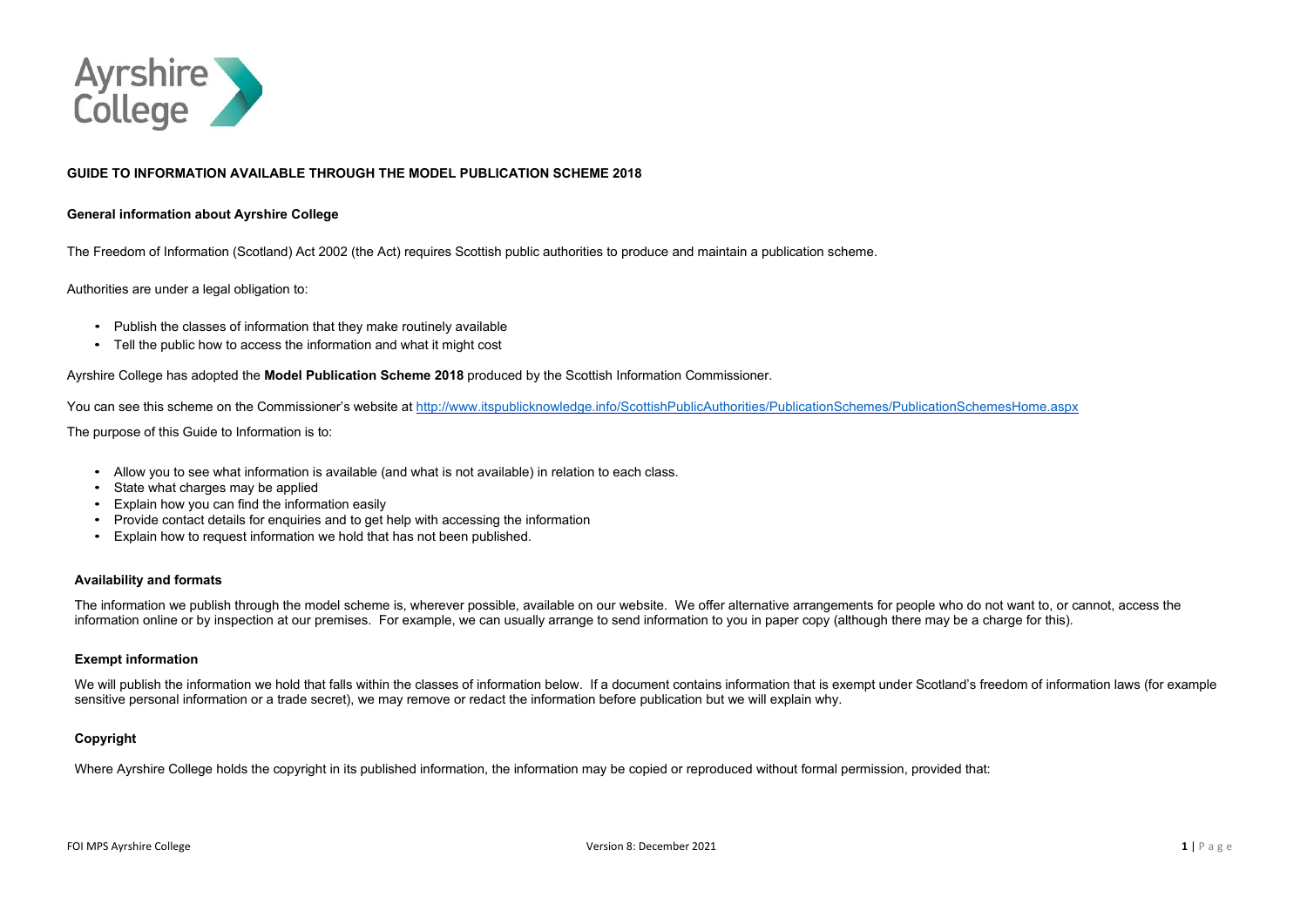- It is copied or reproduced accurately
- It is not used in a misleading context, and
- The source of the material is identified

Where Ayrshire College does not hold the copyright in information we publish, we will make this clear.

#### **Charges**

We may charge for providing information to you eg photocopying and postage, but we will charge you no more than it actually costs us to do so. We will always tell you what the cost is before providing the information to you.

This section explains when we may make a charge for our publications and how any charge will be calculated. There is no charge to view information on our website or at our

#### premises.

Our photocopying charge per sheet of paper is shown in the tables below:

#### **Black and white photocopying**

| Size of paper         | Pence per sheet of paper |
|-----------------------|--------------------------|
| A <sub>1</sub>        | Not available            |
| A <sub>2</sub>        | Not available            |
| $\frac{1}{\text{A3}}$ | 10p                      |
| $\overline{A4}$       | 10 <sub>D</sub>          |
| $\overline{A5}$       | 10 <sub>D</sub>          |

#### **Colour photocopying**

| Size of paper   | Pence per sheet of paper |
|-----------------|--------------------------|
| A <sub>1</sub>  | Not available            |
| $\overline{A2}$ | Not available            |
| $\overline{A3}$ | 30 <sub>p</sub>          |
| $\overline{A4}$ | 30 <sub>p</sub>          |
| $\overline{A5}$ | 30 <sub>p</sub>          |

Information provided on CD-ROM will be charged at £1.00 per computer disc. Postage costs will be recharged at the rate we pay to send the

information to you.

When providing copies of pre-printed publications, we will charge no more than the cost per copy of the total print run.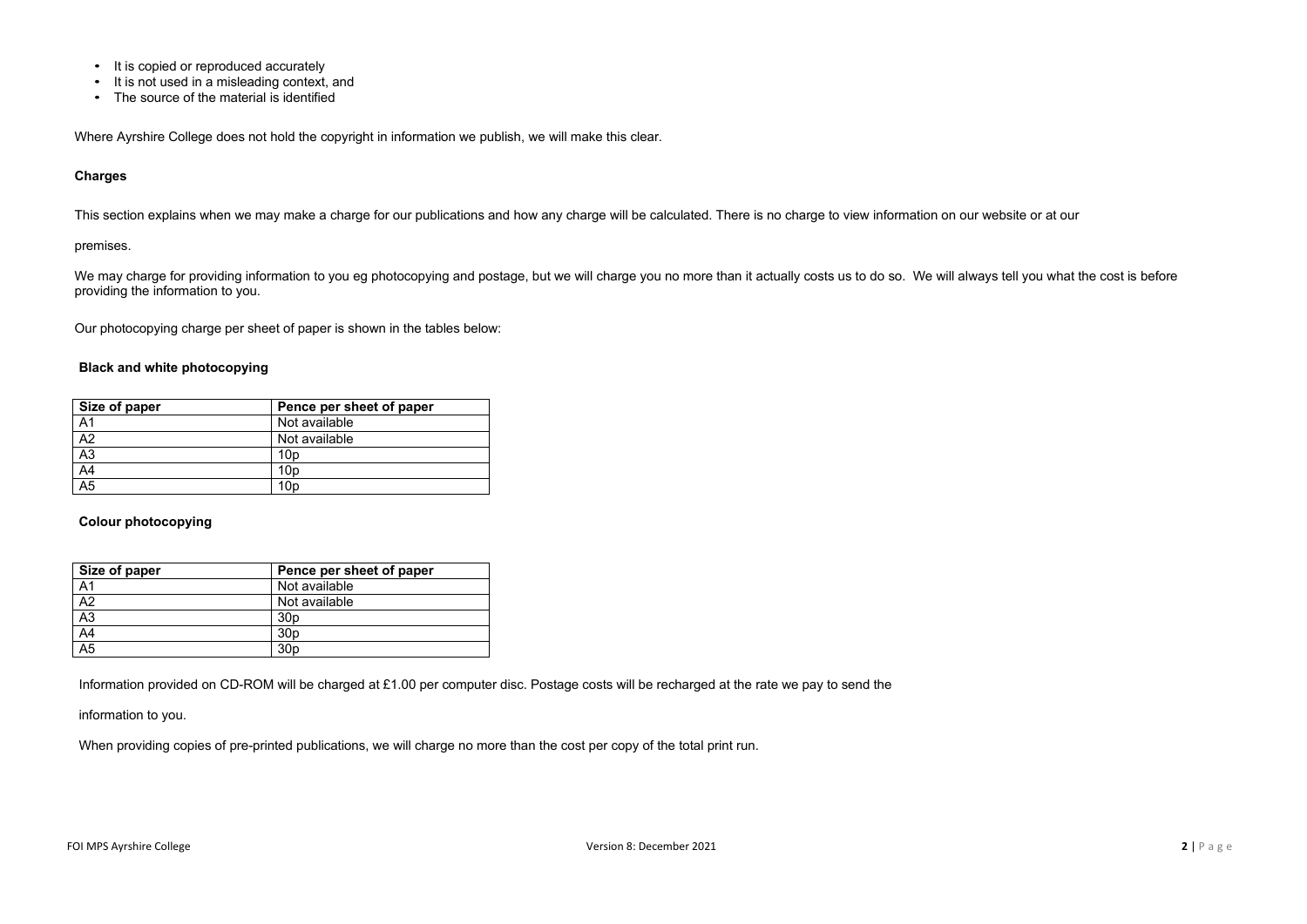#### **Charges for information which is not available under the scheme:**

The charges for information which is available under this scheme are set out in the "Charging Policy" section of this document. If you submit a request to the College for information under both The Freedom of Information (Scotland) Act 2002 and The Environmental Information (Scotland) Regulations 2004, which is not available under the scheme, the charges will be based on the following calculations:

General information requests:

- There will be no charge for information requests which cost the College £100 or less to process.
- Where information costs between £100 and £600 to provide you may be asked to pay 10% of the cost. That is, if you were to ask for information that cost the College £600 to provide, you would be asked to pay £50, this is calculated on the basis of a waiver for the first £100 and 10% of the remaining £500.
- The College is not obliged to respond to requests which will cost it over £600 to process.
- In calculating any fee, staff time will be calculated at actual cost per staff member hourly salary rate to a maximum of £15 per person per hour.
- The College will not charge for the time to determine whether it holds the information requested, nor for the time it takes to decide whether the information can be released. Charges may be made for locating, retrieving and providing information to you.
- In the event that the College decides to impose a charge it will issue you with notification of the charge (a fees notice) and how it has been calculated. You will have three months from the date of issue of the fees notice in which to decide whether to pay the charge. The information will be provided to you on payment of the charge. If you decide not to proceed with the request there will be no charge to you.

This charging schedule does not apply to our commercial publications (see Class 8 below). These items are offered for sale through retail outlets such as bookshops, academic journal websites or museum shops and their price reflects a 'market value; which may include the cost of production.

#### **Contact Us**

You can contact us for assistance with any aspect of this publication scheme:

Allyson Sharp Information and Customer Relations Officer Ayrshire College Kilmarnock Campus Hill Street Kilmarnock KA1 3HY

By email to – [foi@ayrshire.ac.uk](mailto:foi@ayrshire.ac.uk)

By phone – 0300 303 0303 or 01563 523501

We will also be pleased to advise you how to ask for information that we do not publish, or how to complain if you are dissatisfied with any aspect of this publication scheme.

#### **The classes of information that we publish**

We publish information that we hold within the following classes. Once information is published under a class we will continue to make it available for the current and previous two financial years.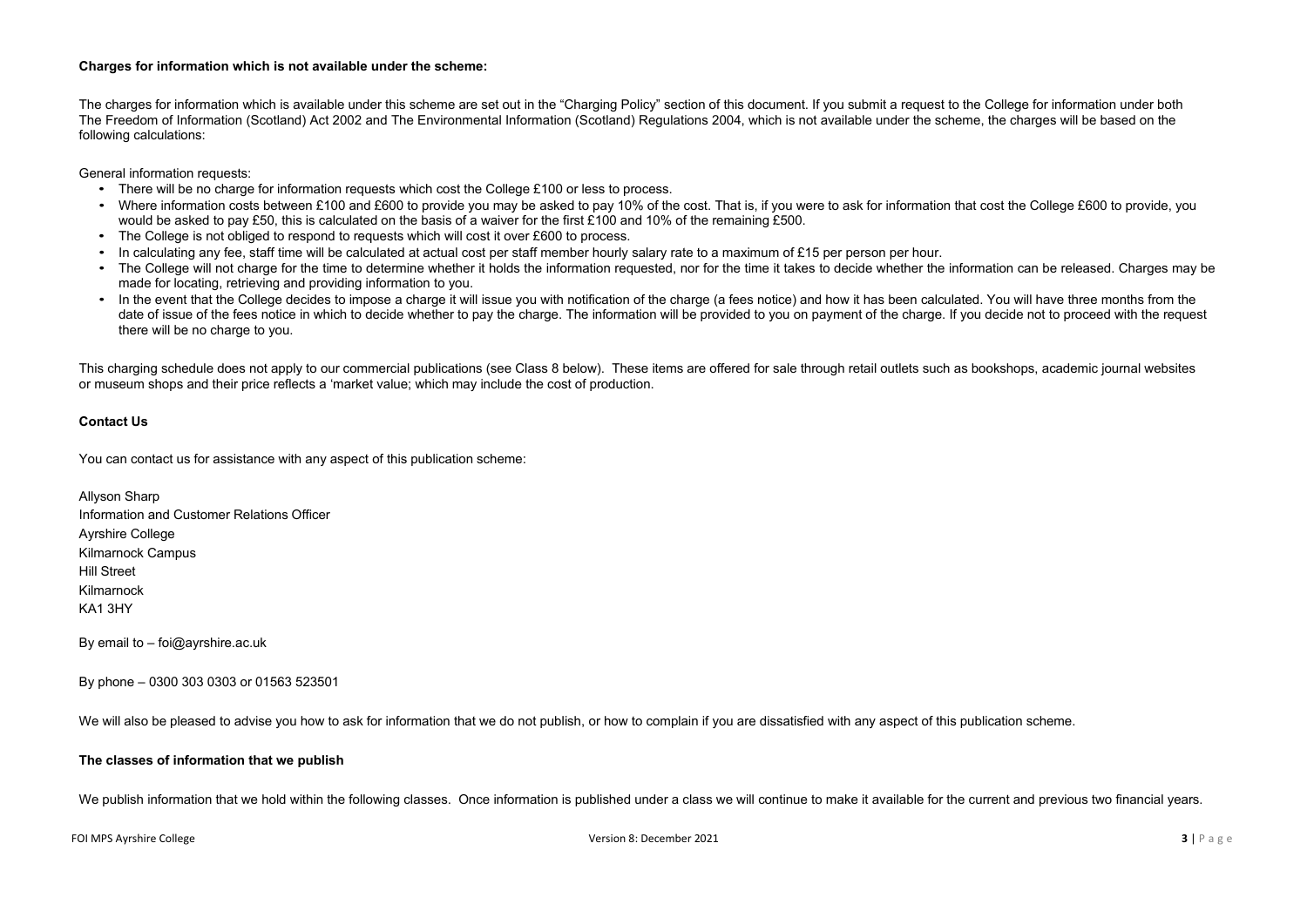Where information has been updated or superseded, only the current version will be available. If you would like to see previous versions, you may make a request to us for that information.

# **Terms Used**

| Term used                          | <b>Explanation</b>                                                                                                                   |
|------------------------------------|--------------------------------------------------------------------------------------------------------------------------------------|
| <b>FOISA</b>                       | The Freedom of Information (Scotland) Act 2002                                                                                       |
| <b>EIRs</b>                        | The Environmental Information (Scotland) Regulations 2004                                                                            |
| <b>Model Publication</b><br>Scheme | A standard framework for authorities to publish information under FOISA, approved by the<br><b>Scottish Information Commissioner</b> |
| <b>MPS</b>                         | The Model Publication Scheme                                                                                                         |
| Guide to Information               | A guide that every public authority adopting the MPS must produce to help people access the<br>information it makes available        |
| <b>MPS Principles</b>              | The six key principles with which all information published under the MPS must comply                                                |
| Classes of<br>Information          | Nine broad categories describing the type of information authorities must publish (if they hold<br>it)                               |
| Copyright law                      | The Copyright, Designs and Patents Act 1988                                                                                          |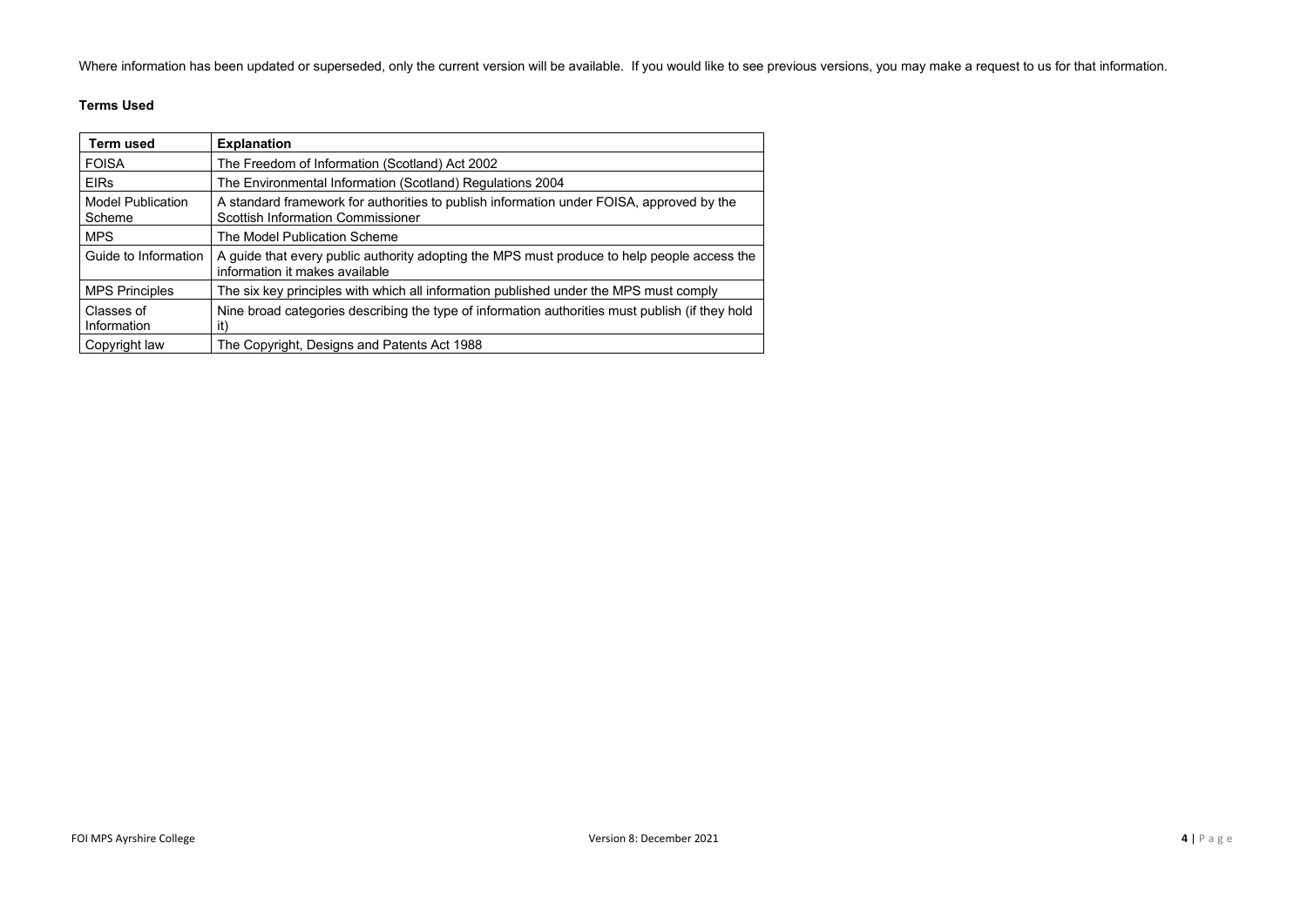# **Class 1: About Ayrshire College**

Information about Ayrshire College, who we are, where to find us, how to contact us, how we are managed and our external relations.

# **General Information about Ayrshire College**

|       | <b>DESCRIPTION</b>                                                  |                                                                                                                                                                                                                                                                                                                                                                                                                                                                                                                                                                                                                                                                                                                                                                                                                                                                                                                                                 | <b>LINKS / WHERE TO FIND INFORMATION</b> |
|-------|---------------------------------------------------------------------|-------------------------------------------------------------------------------------------------------------------------------------------------------------------------------------------------------------------------------------------------------------------------------------------------------------------------------------------------------------------------------------------------------------------------------------------------------------------------------------------------------------------------------------------------------------------------------------------------------------------------------------------------------------------------------------------------------------------------------------------------------------------------------------------------------------------------------------------------------------------------------------------------------------------------------------------------|------------------------------------------|
| 1.1.1 | The name of the college and the address of all<br>Ayrshire campuses | <b>Ayrshire College - General Enquiries</b><br>Tel: 0300 303 0303<br>Email: enquiries@ayrshire.ac.uk<br>Ayrshire College - Ayr Campus <sup>1</sup><br>Dam Park<br>Ayr<br>KA8 0EU<br>Tel: 01292 265184<br>Email: reception ayr@ayrshire.ac.uk<br>Ayrshire College - Kilmarnock Campus<br><b>Hill Street</b><br>Kilmarnock<br>KA13HY<br>Tel: 01563 523501<br>Email: reception kilmarnock@ayrshire.ac.uk<br>Ayrshire College - Kilwinning Campus<br>Lauchlan Way<br>Kilwinning<br><b>KA13 6DE</b><br>Tel: 01294 559000<br>Email: reception kilwinning@ayrshire.ac.uk<br>Ayrshire College - Nethermains Campus<br>6-10 Kelvin Avenue<br>Kilwinning<br><b>KA13 6PS</b><br>Tel: 01294 551784<br>Email: reception_kilwinning@ayrshire.ac.uk<br>Ayrshire College - Skills Centre of Excellence<br><b>Irvine Royal Academy</b><br><b>Kilwinning Road</b><br>Irvine<br><b>KA12 8SJ</b><br>Tel: 01294 555304<br>Email: reception kilwinning@ayrshire.ac.uk |                                          |
|       |                                                                     |                                                                                                                                                                                                                                                                                                                                                                                                                                                                                                                                                                                                                                                                                                                                                                                                                                                                                                                                                 |                                          |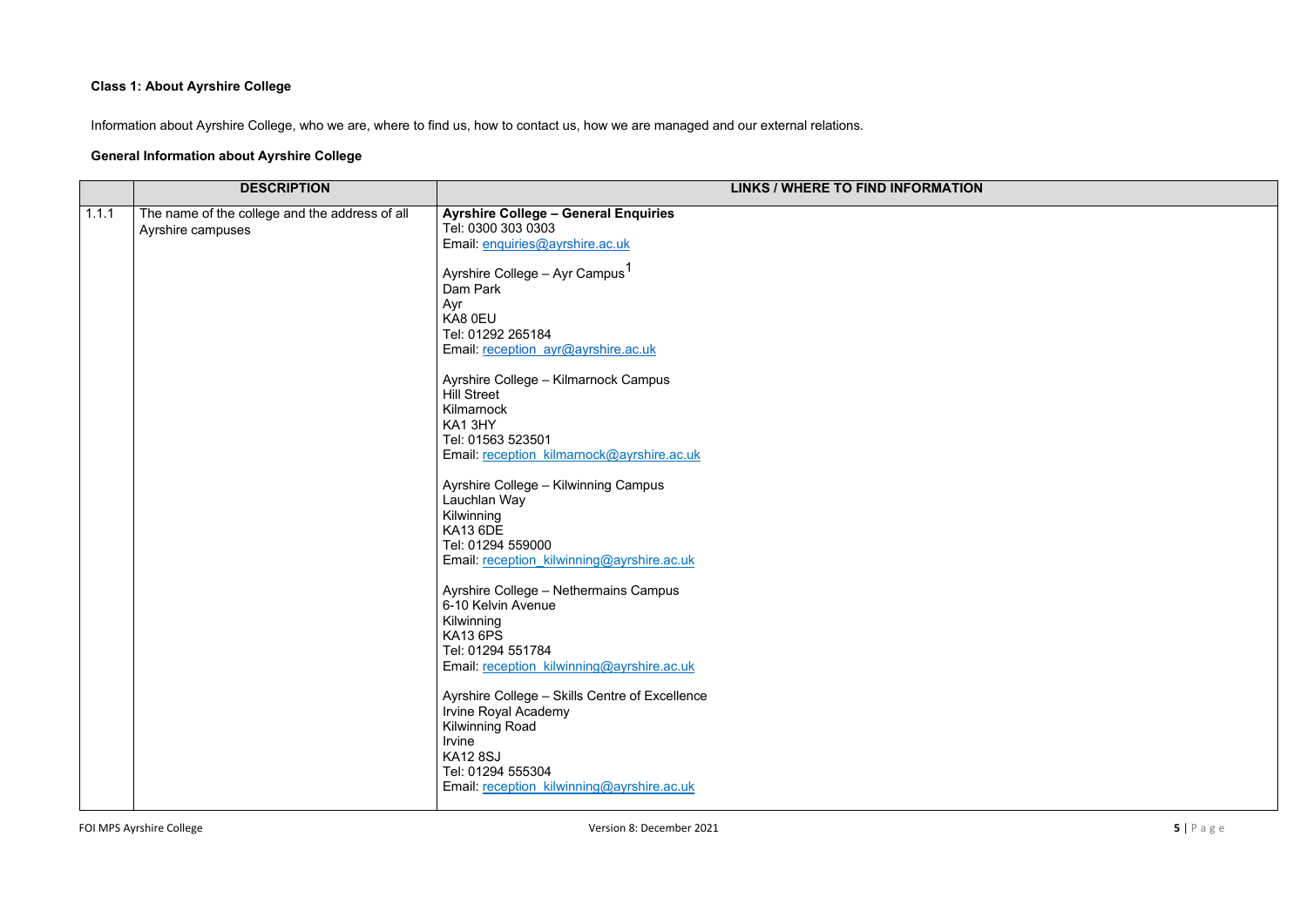|       |                                                                                                                                                                 | This information can be accessed from the Ayrshire College website using the links below:                                                                                                                                                                                                                                                                                                                                                                                                                                                                    |
|-------|-----------------------------------------------------------------------------------------------------------------------------------------------------------------|--------------------------------------------------------------------------------------------------------------------------------------------------------------------------------------------------------------------------------------------------------------------------------------------------------------------------------------------------------------------------------------------------------------------------------------------------------------------------------------------------------------------------------------------------------------|
|       |                                                                                                                                                                 | http://www1.ayrshire.ac.uk/contact-us/                                                                                                                                                                                                                                                                                                                                                                                                                                                                                                                       |
|       |                                                                                                                                                                 | http://www1.ayrshire.ac.uk/students/campuses/                                                                                                                                                                                                                                                                                                                                                                                                                                                                                                                |
|       |                                                                                                                                                                 | Information can also be requested by email to $-$ foi $@$ ayrshire.ac.uk                                                                                                                                                                                                                                                                                                                                                                                                                                                                                     |
| 1.1.2 | Names of the principal officers of the college<br>including Principal, Vice Principals, Board<br>Secretary, and Directors                                       | <b>Principal and Chief Executive</b><br><b>Carol Turnbull</b>                                                                                                                                                                                                                                                                                                                                                                                                                                                                                                |
|       |                                                                                                                                                                 | <b>Board Governance Adviser</b><br><b>Pauline Donald</b>                                                                                                                                                                                                                                                                                                                                                                                                                                                                                                     |
|       |                                                                                                                                                                 | <b>Vice Principals</b><br><b>VP Finance - Michael Breen</b><br>VP Curriculum - Anne Campbell                                                                                                                                                                                                                                                                                                                                                                                                                                                                 |
|       |                                                                                                                                                                 | <b>Directors</b><br>Assistant Principal of HR and Organisational Development - David Davidson<br>Assistant Principal of Curriculum (Creative, Social Science, Sport & Fitness and Hospitality) -<br>Assistant Principal of Curriculum (Health & Social Care, Early Years, Essential Skills, Support<br>Assistant Principal of Curriculum (Aerospace, Construction, Engineering, Science, Computing<br>Travel & Tourism, Apprenticeships & Work Based Learning) - Gavin Murray<br>Assistant Principal of Finance, Student Funding and Estates - James Thomson |
|       |                                                                                                                                                                 | This information can be accessed from the Ayrshire College website using the link below:<br>https://www1.ayrshire.ac.uk/about-us/management-team/senior-leadership-team/                                                                                                                                                                                                                                                                                                                                                                                     |
|       |                                                                                                                                                                 | Information can also be requested by email to - foi@ayrshire.ac.uk                                                                                                                                                                                                                                                                                                                                                                                                                                                                                           |
| 1.1.3 | Roles and responsibilities of principal officers<br>Organisational structure charts<br>Description of responsibilities/activities<br><b>Contact information</b> | This information can be accessed from the Ayrshire College website using the links below:<br>https://www1.ayrshire.ac.uk/about-us/management-team/board-of-management/<br>https://www1.ayrshire.ac.uk/about-us/management-team/senior-leadership-team/<br>Information can also be requested by email to $-$ foi $@$ ayrshire.ac.uk                                                                                                                                                                                                                           |
|       |                                                                                                                                                                 |                                                                                                                                                                                                                                                                                                                                                                                                                                                                                                                                                              |

Bial Principal Putton ted Learning & ESOL) - Julie Maxwell g, Games Development, Business including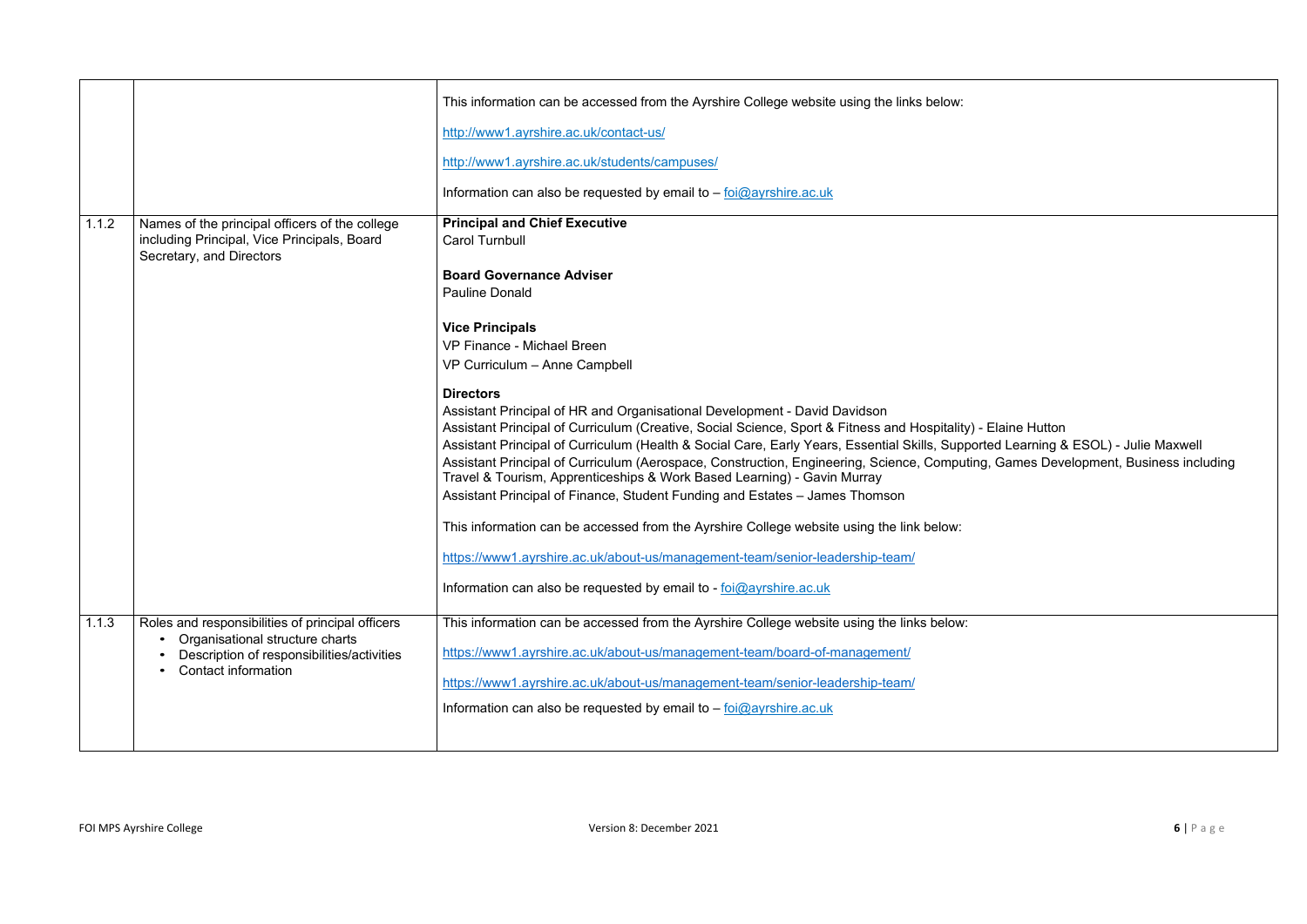| 1.1.4 | Information on how to contact the college - initial | <b>Ayrshire College - General Enquiries</b>                   |                    |
|-------|-----------------------------------------------------|---------------------------------------------------------------|--------------------|
|       | point of contact covering areas likely to be of     | Tel: 0300 303 0303                                            |                    |
|       | interest to enquirers $-$ e.g. admissions           | Email: enquiries@ayrshire.ac.uk                               |                    |
|       |                                                     | http://www1.ayrshire.ac.uk/contact-us/                        |                    |
|       |                                                     | <b>Ayr Campus</b>                                             |                    |
|       |                                                     | <b>Student Services</b>                                       |                    |
|       |                                                     | Email: studentservices@ayrshire.ac.uk<br>Tel No: 01294 555333 |                    |
|       |                                                     |                                                               |                    |
|       |                                                     | <b>Student Funding</b>                                        |                    |
|       |                                                     | Email: studentfunding ayr@ayrshire.ac.uk<br>Tel: 01292 293577 |                    |
|       |                                                     |                                                               |                    |
|       |                                                     | Inclusive Learning                                            |                    |
|       |                                                     | Email: inclusivelearning@ayrshire.ac.uk<br>Tel: 01294 555325  |                    |
|       |                                                     |                                                               |                    |
|       |                                                     | <b>Kilmarnock Campus</b><br><b>Student Services</b>           |                    |
|       |                                                     | Email: studentservices@ayrshire.ac.uk                         |                    |
|       |                                                     | Tel: 01294 555333                                             |                    |
|       |                                                     | <b>Student Funding</b>                                        |                    |
|       |                                                     | Email: studentfunding kilmarnock@ayrshire.ac.uk               |                    |
|       |                                                     | Tel: 01563 495033                                             |                    |
|       |                                                     | Finance (Fee Payment)                                         |                    |
|       |                                                     | Email: coursefees@ayrshire.ac.uk                              |                    |
|       |                                                     | Tel: 01563 537871                                             |                    |
|       |                                                     | Inclusive Learning                                            |                    |
|       |                                                     | Email: inclusivelearning@ayrshire.ac.uk                       |                    |
|       |                                                     | Tel: 01294 555325                                             |                    |
|       |                                                     | <b>Kilwinning and Nethermains Campuses</b>                    |                    |
|       |                                                     | <b>Student Services</b>                                       |                    |
|       |                                                     | Email: studentservices@ayrshire.ac.uk                         |                    |
|       |                                                     | Tel: 01294 555333                                             |                    |
|       |                                                     | <b>Student Funding</b>                                        |                    |
|       |                                                     | Email: studentfunding_kilwinning@ayrshire.ac.uk               |                    |
|       |                                                     | Tel: 01294 555326                                             |                    |
|       |                                                     | Inclusive Learning                                            |                    |
|       |                                                     | Email: inclusivelearning@ayrshire.ac.uk<br>Tel: 01294 555325  |                    |
|       | FOI MPS Ayrshire College                            | Version 8: December 2021                                      | $7   P \text{age}$ |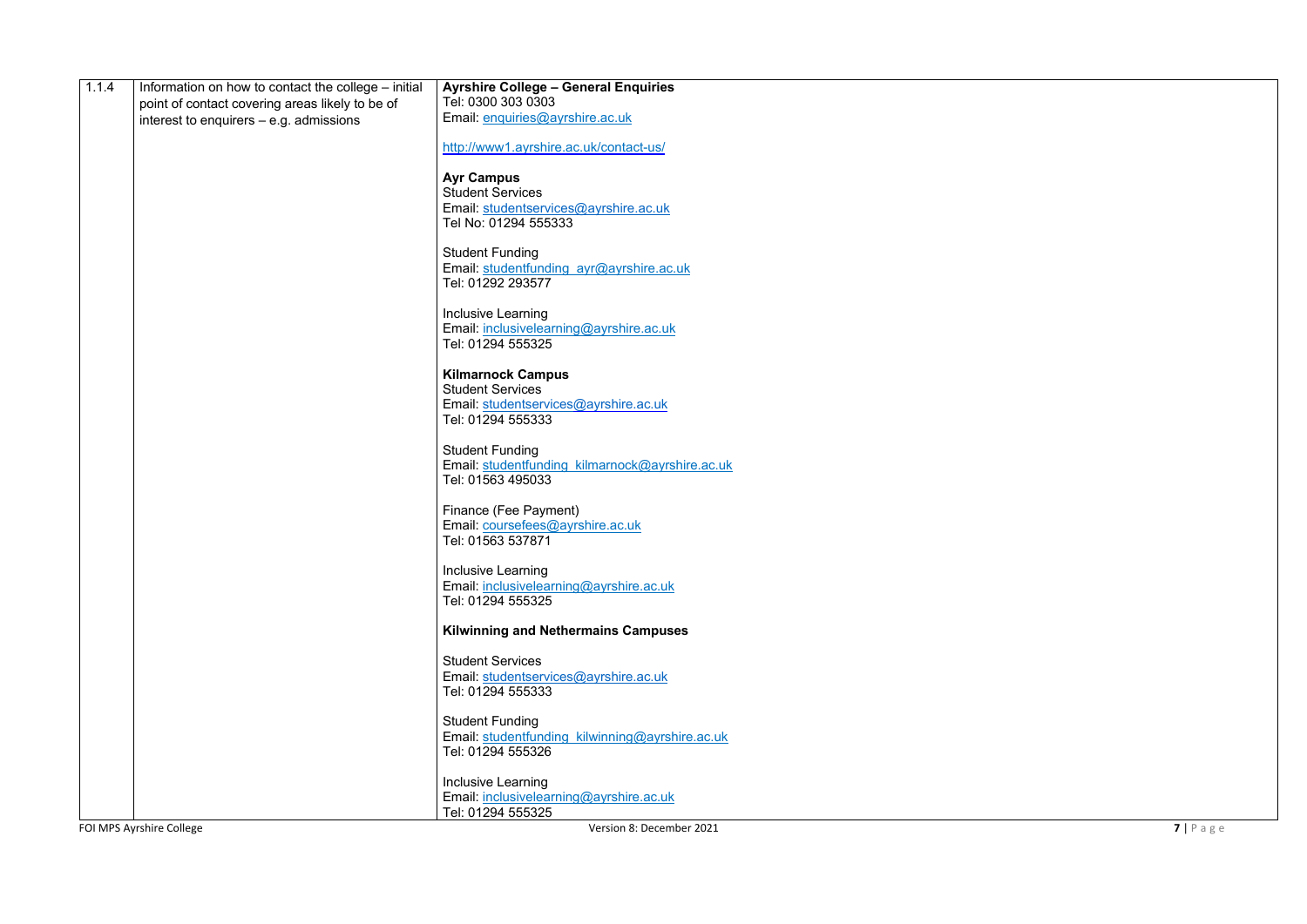| 1.1.5 | Information on the college's principal and other<br>main locations, including campus maps | See above for information on the College's campuses.                                                     |
|-------|-------------------------------------------------------------------------------------------|----------------------------------------------------------------------------------------------------------|
|       |                                                                                           | This information can be accessed from the Ayrshire College website using the links below:                |
|       |                                                                                           | <b>How to Find Us</b>                                                                                    |
|       |                                                                                           | http://www1.ayrshire.ac.uk/contact-us/                                                                   |
|       |                                                                                           | Information can also be requested by email to - foi@ayrshire.ac.uk                                       |
| 1.1.6 | Opening hours of the college's campuses                                                   | <b>Kilmarnock Campus</b>                                                                                 |
|       |                                                                                           | Monday/Tuesday/Wednesday/Friday<br>$8.30am - 5pm$                                                        |
|       |                                                                                           | Thursday                                                                                                 |
|       |                                                                                           | $8.30$ am $-9$ pm                                                                                        |
|       |                                                                                           | <b>Kilwinning Campus</b>                                                                                 |
|       |                                                                                           | Monday/Wednesday/Thursday/Friday<br>$8.30am - 5pm$                                                       |
|       |                                                                                           | Tuesday                                                                                                  |
|       |                                                                                           | $8.30am - 9pm$                                                                                           |
|       |                                                                                           | <b>Ayr Campus</b>                                                                                        |
|       |                                                                                           | Monday/Wednesday/Friday<br>$8.30$ am $-5$ pm                                                             |
|       |                                                                                           |                                                                                                          |
|       |                                                                                           | Tuesday/Thursday<br>$8.30am - 9pm$                                                                       |
| 1.1.7 | Information on the dates of the college's                                                 | The curriculum/academic calendar can be accessed from the Ayrshire College website using the link below: |
|       | academic years including dates for the current<br>academic year and college calendar      | https://www1.ayrshire.ac.uk/students/calendar/                                                           |
|       |                                                                                           | Information can also be requested by email to - foi@ayrshire.ac.uk                                       |
| 1.1.8 | Dates of closure of the college, college calendar.                                        | The curriculum/academic calendar can be accessed from the Ayrshire College website using the link below: |
|       |                                                                                           | https://www1.ayrshire.ac.uk/students/calendar/                                                           |
|       |                                                                                           | Information can also be requested by email to - foi@ayrshire.ac.uk                                       |
| 1.1.9 | Procedures on how to complain about the college                                           | This information can be accessed from the Ayrshire College website using the link below:-                |
|       |                                                                                           | https://www1.ayrshire.ac.uk/contact-us/managing-complaints/                                              |
|       |                                                                                           | Information can also be requested by email to - complaints@ayrshire.ac.uk                                |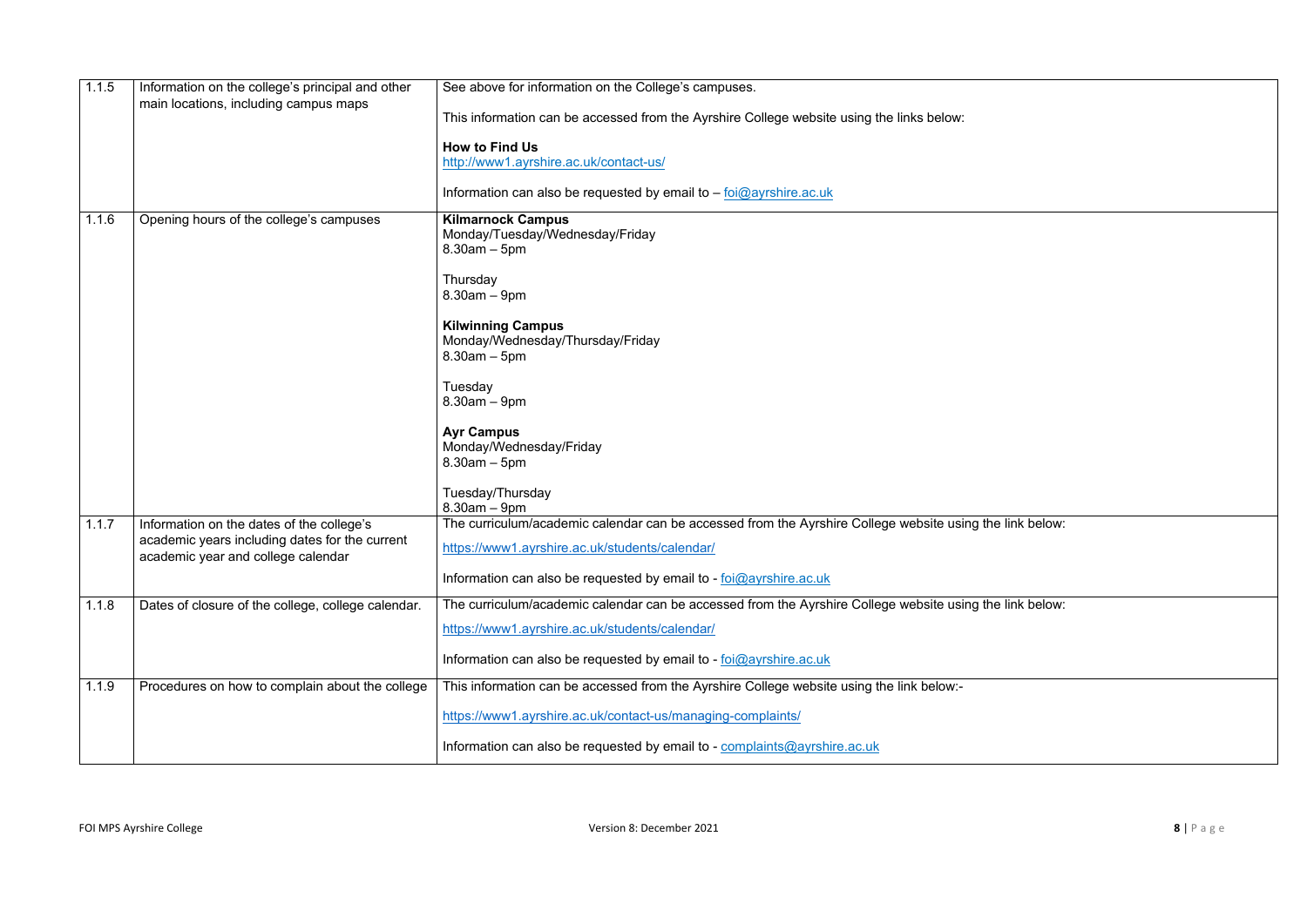| 1.1.10 | Arrangements for serving official documents on | All official documents to be served to the College should be sent to - |
|--------|------------------------------------------------|------------------------------------------------------------------------|
|        | the college                                    |                                                                        |
|        |                                                | The Executive Office                                                   |
|        |                                                | <b>Ayrshire College</b>                                                |
|        |                                                | <b>Kilmarnock Campus</b>                                               |
|        |                                                | <b>Hill Street</b>                                                     |
|        |                                                | Kilmarnock                                                             |
|        |                                                | KA13HY                                                                 |
| 1.1.11 | Customer codes or charters                     | This information can be requested by email to $-$ foi@ayrshire.ac.uk   |
|        |                                                |                                                                        |

# **Access to Information**

|       | <b>DESCRIPTION</b>                                                                                                                                             | <b>LINKS / WHERE TO FIND INFORMATION</b>                                                                                                                                                                                                                                                                                                                                                                                               |
|-------|----------------------------------------------------------------------------------------------------------------------------------------------------------------|----------------------------------------------------------------------------------------------------------------------------------------------------------------------------------------------------------------------------------------------------------------------------------------------------------------------------------------------------------------------------------------------------------------------------------------|
| 1.2.1 | Details of how to request information from the<br>college – name, address and contact information<br>of the College's main contact point for requests          | In writing to $-$<br><b>Allyson Sharp</b><br>Information and Customer Relations Officer<br><b>Ayrshire College</b><br><b>Kilmarnock Campus</b><br><b>Hill Street</b><br>Kilmarnock<br>KA13HY<br>Information can also be requested by email to $-$ foi $@$ ayrshire.ac.uk                                                                                                                                                               |
| 1.2.2 | Details of how to make subject access requests<br>under the DPA – name, address and contact<br>information of the College's main contact point for<br>requests | In writing to $-$<br><b>Allyson Sharp</b><br>Information and Customer Relations Officer<br><b>Ayrshire College</b><br><b>Kilmarnock Campus</b><br><b>Hill Street</b><br>Kilmarnock<br>KA13HY<br>This information can be accessed from the Ayrshire College website using the link below:-<br>https://www1.ayrshire.ac.uk/data-protection/your-rights/<br>Information can also be requested by email to - dataprotection@ayrshire.ac.uk |

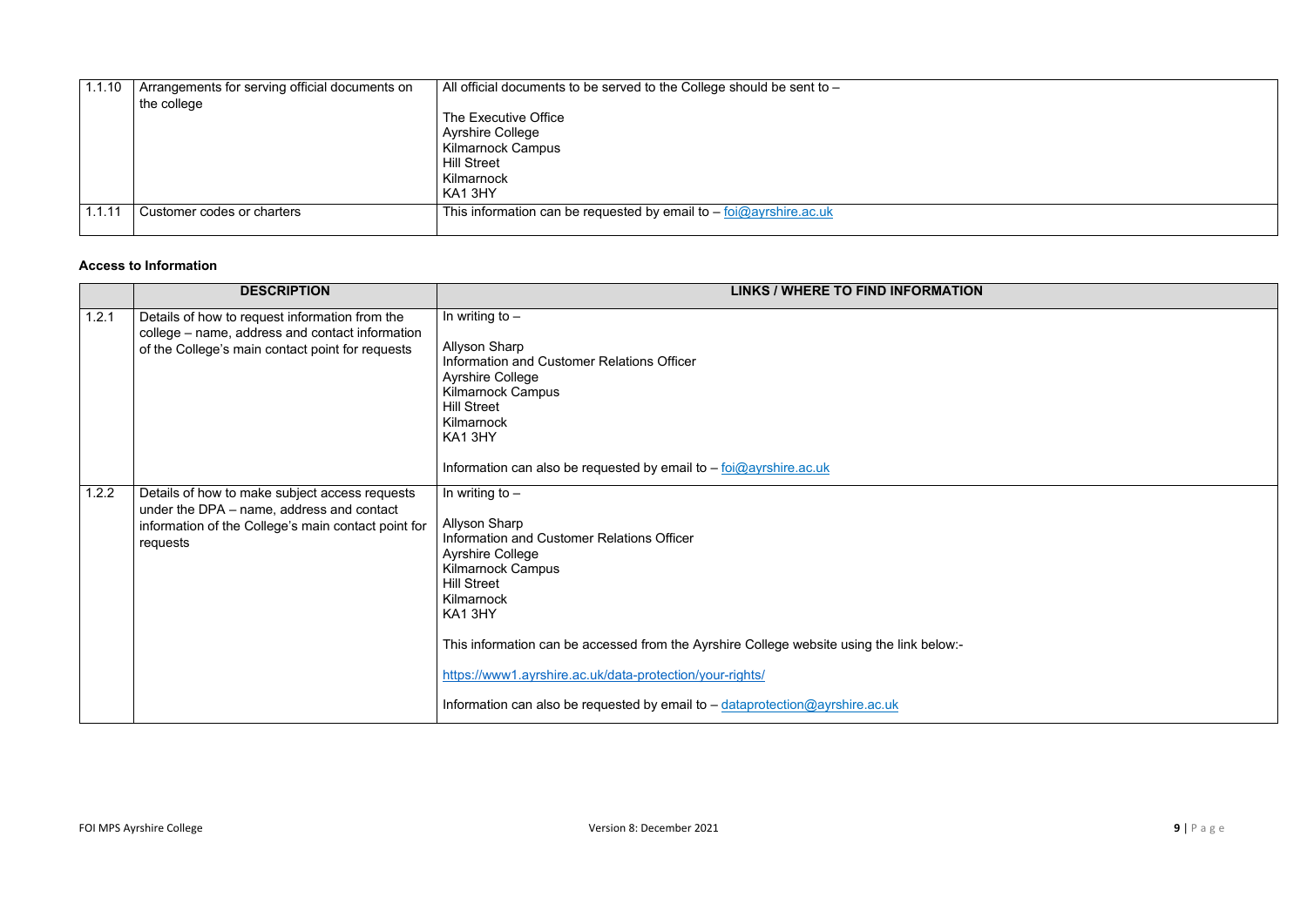| 1.2.3 | Details of how to request environmental<br>information from the College - name, address and<br>contact information of the College's main contact<br>point for environmental requests | In writing to $-$<br><b>Allyson Sharp</b><br><b>Information and Customer Relations Officer</b><br><b>Ayrshire College</b><br><b>Kilmarnock Campus</b><br><b>Hill Street</b><br>Kilmarnock<br>KA13HY<br>Information can also be requested by email to $-$ foi@ayrshire.ac.uk                                |
|-------|--------------------------------------------------------------------------------------------------------------------------------------------------------------------------------------|------------------------------------------------------------------------------------------------------------------------------------------------------------------------------------------------------------------------------------------------------------------------------------------------------------|
| 1.2.4 | Institutional Freedom of Information policies and<br>procedures, including information on requesting<br>reviews or making complaints                                                 | This information can accessed from the Ayrshire College website using the link below:-<br>https://www1.ayrshire.ac.uk/contact-us/freedom-of-information/<br>Information can also be requested by email to - foi@ayrshire.ac.uk                                                                             |
| 1.2.5 | Institutional Data Protection policies and<br>procedures including procedures for dealing with<br>subject access requests                                                            | This information can accessed from the Ayrshire College website or found in documents using<br>https://www1.ayrshire.ac.uk/data-protection/<br><b>Ayrshire College - Data Protection Policy</b><br>Information can also be requested by email to - foi@ayrshire.ac.uk                                      |
| 1.2.6 | Institutional Environmental Policies and<br>Procedures including information on requesting<br>reviews or making complaints                                                           | This information can be requested by email to $-$ foi@ayrshire.ac.uk<br>Information on requesting a review or making a complaint can be accessed from the Ayrshire<br>https://www1.ayrshire.ac.uk/contact-us/freedom-of-information/<br>Information can also be requested by email to - foi@ayrshire.ac.uk |
| 1.2.7 | Single Model Publication Scheme 2018 and<br>Ayrshire College Guide to Information                                                                                                    | Pursuant to Section 25(2)(a) of the Freedom of Information (Scotland) Act 2002 please note th<br>organisation, using the link below:<br>http://www.itspublicknowledge.info/ScottishPublicAuthorities/PublicationSchemes/TheModelP                                                                          |
| 1.2.8 | Charging schedule for environmental information<br>provided in response to requests under the EIRs                                                                                   | See charging information in the introductory section of this publication. (Pages 2 and 3)                                                                                                                                                                                                                  |

If the links below:

College website using the link below:-

hat this information is available via another

PublicationScheme.aspx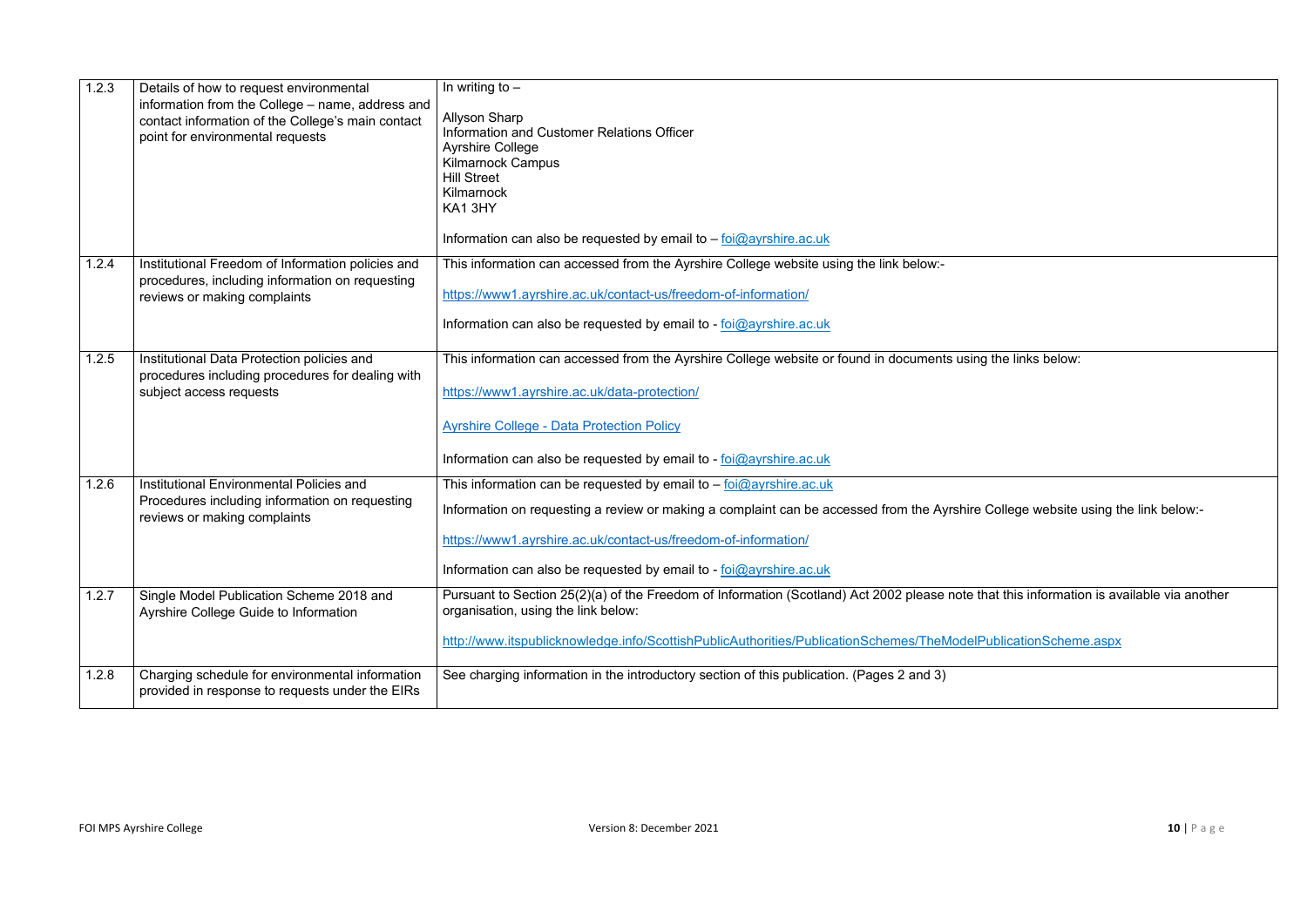#### **Our Constitution**

|       | <b>DESCRIPTION</b>                                                                                                                                                                   | LINKS / WHERE TO FIND INFORMATION                                                                                                                                                                                                                                                                                                                                                                                            |
|-------|--------------------------------------------------------------------------------------------------------------------------------------------------------------------------------------|------------------------------------------------------------------------------------------------------------------------------------------------------------------------------------------------------------------------------------------------------------------------------------------------------------------------------------------------------------------------------------------------------------------------------|
| 1.3.1 | Information on how the College was established<br>and its standing from a legal perspective eg<br>Institutional status under the Further and Higher<br>Education (Scotland) Act 1992 | Ayrshire College is an incorporated College under the Further and Higher education (Scotland) Act 1992. Ayrshire College was vested a<br>the regional college for Ayrshire in August 2013, under the Post 16 Education (Scotland) Act 2013. Its vesting incorporated the former<br>Ayr and Kilmarnock Colleges and the Kilwinning Campus of the former James Watt College. The College is a registered charity<br>(SCO21177) |
|       |                                                                                                                                                                                      | Further information about Ayrshire College can be found on the college website using the link below:-                                                                                                                                                                                                                                                                                                                        |
|       |                                                                                                                                                                                      | http://www1.ayrshire.ac.uk/about-us/                                                                                                                                                                                                                                                                                                                                                                                         |
|       |                                                                                                                                                                                      | Information can also be requested by email to - $foi@ayrshire.ac.uk$                                                                                                                                                                                                                                                                                                                                                         |

# **Corporate Planning**

|       | <b>DESCRIPTION</b>                                         | <b>LINKS / WHERE TO FIND INFORMATION</b>                                                                                                                                                                                                                                                                                                                                                                                                                                                                                                                                                                                                                   |
|-------|------------------------------------------------------------|------------------------------------------------------------------------------------------------------------------------------------------------------------------------------------------------------------------------------------------------------------------------------------------------------------------------------------------------------------------------------------------------------------------------------------------------------------------------------------------------------------------------------------------------------------------------------------------------------------------------------------------------------------|
| 1.4.1 | Ayrshire College's Vision, Mission Statement and<br>Values | Ayrshire College's Statement of Ambition 2030 is that:<br>Ayrshire College will be an inspirational place of learning where individuals can excel and realise<br>businesses and communities can access skills, expertise and innovation that supports local and n<br>inclusive growth."<br>"We will achieve this through strong collaboration and partnership working and by investing in and                                                                                                                                                                                                                                                              |
| 1.4.2 | Ayrshire College's Corporate or Strategic Plan             | This information can accessed from the Ayrshire College website using the links below:<br>https://www1.ayrshire.ac.uk/about-us/statement-of-ambition/<br>Ayrshire College - Statement of Ambition Strategic Objectives & Measures of Success 2021-2024<br><b>Ayrshire College - Statement of Ambition 2030</b><br>Ayrshire College - Refresh & Renew Plan 2021-2024<br>Ayrshire College - Strategic Plan 2017-2020<br>Ayrshire College - Outcome Agreement 2017-2020<br>Ayrshire College - Outcome Agreement 2017-20 (Revised for 2018-19)<br>Ayrshire College - Key Facts 2017-2018<br>Information can also be requested by email to - foi@ayrshire.ac.uk |

FOI MPS Ayrshire College **11** | P a g e

# ) Act 1992. Ayrshire College was vested as

alise their full potential. A place where individuals can exand national economic development and i

and valuing our staff and students."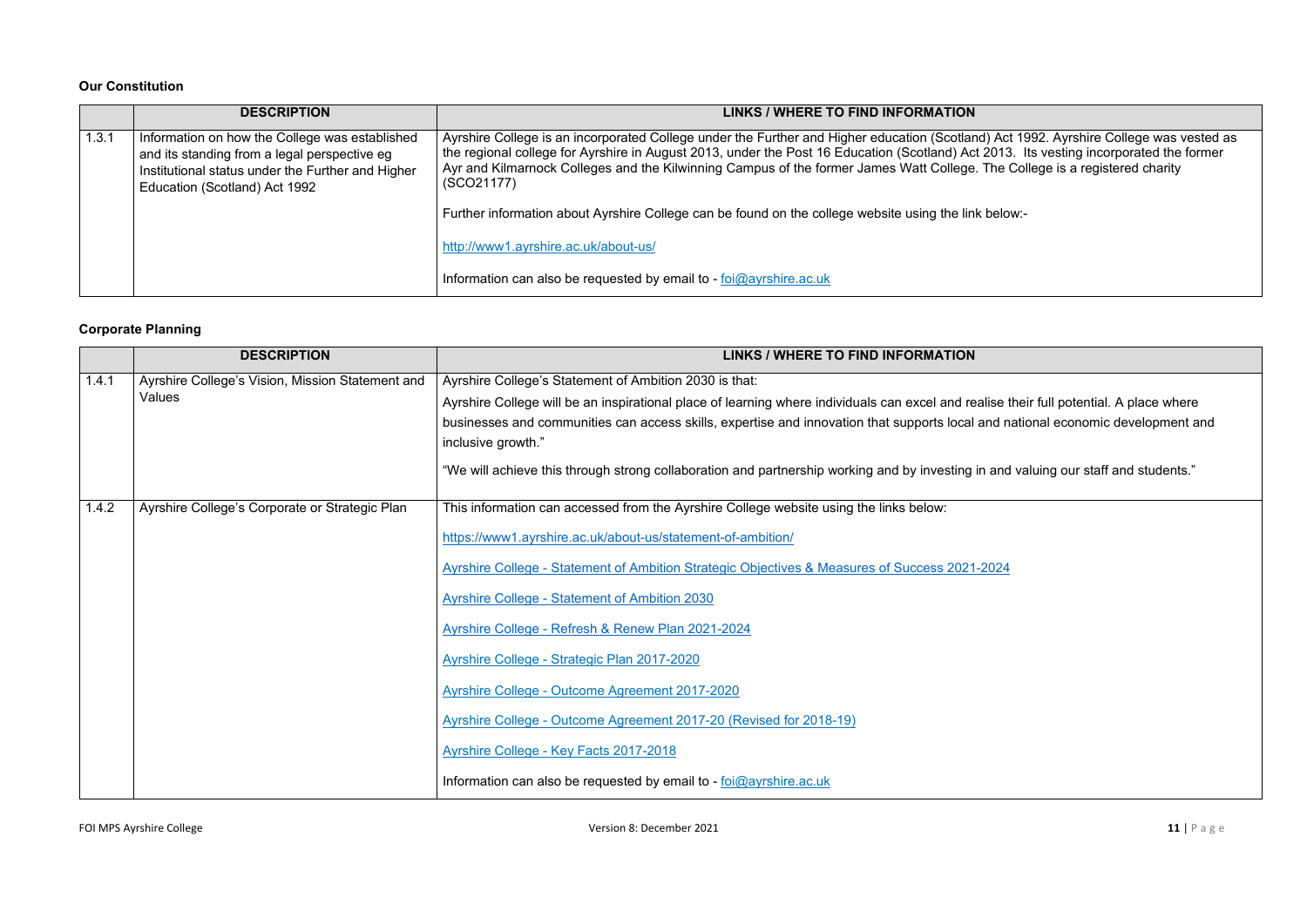| 1.4.3 | Corporate strategies eg Estate Strategy, Human              | This information can be accessed from the Ayrshire College website using the links below:                                                                           |
|-------|-------------------------------------------------------------|---------------------------------------------------------------------------------------------------------------------------------------------------------------------|
|       | <b>Resources Strategy</b>                                   | Ayrshire College - Infrastructure Strategy 2018-2020                                                                                                                |
|       |                                                             | Ayrshire College - Learning, Teaching and Student Engagement Strategy 2021-2024                                                                                     |
|       |                                                             | <b>Ayrshire College - People Strategy 2018-2020</b>                                                                                                                 |
|       |                                                             | Information can also be requested by email to $-$ foi@ayrshire.ac.uk                                                                                                |
| 1.4.4 | Corporate policies eg HSE, Equality                         | This information can accessed from the Ayrshire College website or found in documents using the                                                                     |
|       |                                                             | http://www1.ayrshire.ac.uk/about-us/equality-and-inclusion/                                                                                                         |
|       |                                                             | Ayrshire College - Mainstreaming Equality 2019-2021 and Equality Outcomes 2021-2025 Report                                                                          |
|       |                                                             | Ayrshire College - Mainstreaming Equality 2017-2019 and Equality Outcomes 2017-2021: Interin                                                                        |
|       |                                                             | Ayrshire College - Mainstreaming Equality 2015-2017 and Equality Outcomes 2017-2021 Report                                                                          |
|       |                                                             | http://www1.ayrshire.ac.uk/about-us/health-safety-and-wellbeing/                                                                                                    |
|       |                                                             | <b>Ayrshire College - Promoting Wellbeing Action Plan 2018-2021</b>                                                                                                 |
|       |                                                             | <b>Ayrshire College - Corporate Parenting Plan 2018 - 2021</b>                                                                                                      |
|       |                                                             | <b>Ayrshire College - Health, Safety and Wellbeing Policy</b>                                                                                                       |
|       |                                                             | <b>Ayrshire College - Equality, Diversity and Inclusion Policy</b>                                                                                                  |
|       |                                                             | Information can also be requested by email to - foi@ayrshire.ac.uk                                                                                                  |
| 1.4.5 | Internal procedures for planning and resource<br>allocation | Outcome Agreements and associated financial plans, strategic objectives and operational plans a<br>by the board, committee structure and executive management team. |
|       |                                                             | One of the outcomes of our planning process is the creation of the Outcome Agreement this can I<br>website using the links below:                                   |
|       |                                                             | <b>Ayrshire College - Outcome Agreement 2017-2020</b>                                                                                                               |
|       |                                                             | Ayrshire College - Outcome Agreement 2017-20 (Revised for 2018-19)                                                                                                  |
|       |                                                             | Information can also be requested by e-mail to - $\frac{1}{10}$ over shire ac.uk                                                                                    |
|       |                                                             |                                                                                                                                                                     |

g the links below:

terim Progress Report

ans are reviewed and approved as appropriate

can be accessed from the Ayrshire College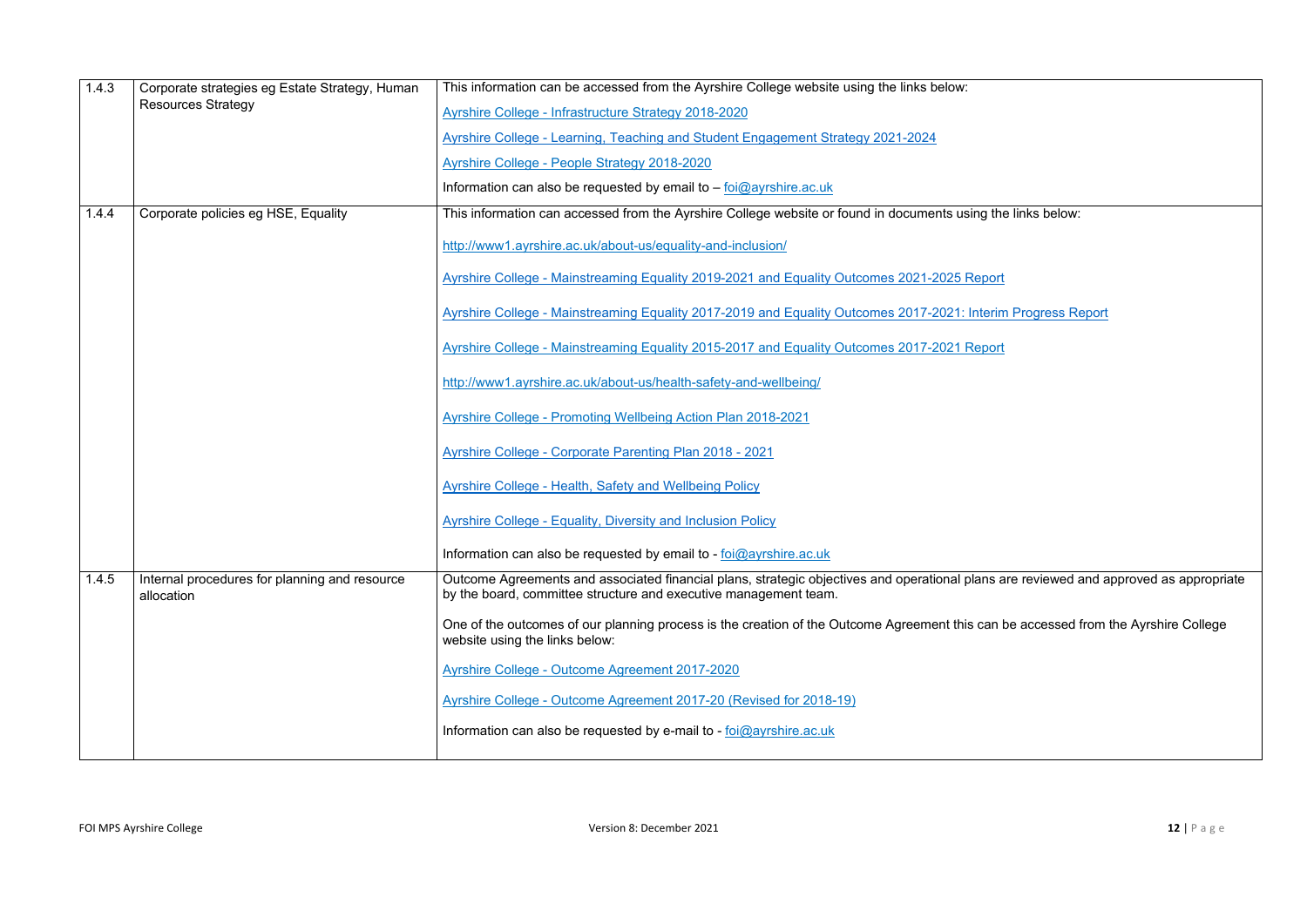|       | <b>DESCRIPTION</b>                                                                              | LINKS / WHERE TO FIND INFORMATION                                                                |
|-------|-------------------------------------------------------------------------------------------------|--------------------------------------------------------------------------------------------------|
| 1.5.1 | The College's governance structures and<br>operational procedures eg                            | Information about the Ayrshire College Board of Management can be accessed from the Ayrsh        |
|       | Description of Statutory Bodies (eg Board<br>of Management).                                    | https://www1.ayrshire.ac.uk/about-us/management-team/board-of-management/                        |
|       | Arrangements for appointment to<br>statutory bodies. (In many cases it will be                  | The Board of Management Constitution and Standing orders can be accessed from the Ayrsh          |
|       | appropriate to list the names of people<br>who are members of the above as they                 | https://www1.ayrshire.ac.uk/media/9496/board-of-management-responsibilities-and-standing-        |
|       | are matters of public interest).<br>Standing orders (or similar) that describe                  | Information can also be requested by e-mail to - $\frac{1}{10}$ foi $\frac{1}{2}$ ayrshire.ac.uk |
|       | operational procedures.                                                                         |                                                                                                  |
| 1.5.2 | The College's conflict of interests policies eg<br>Information on the circumstances in          | This information can accessed from the Ayrshire College website using the links below:-          |
|       | which members of the governing body,<br>senior managers and other members of                    | https://www1.ayrshire.ac.uk/media/9496/board-of-management-responsibilities-and-standing-        |
|       | staff are expected to declare potential<br>conflicts of interest.                               | https://www1.ayrshire.ac.uk/about-us/management-team/board-of-management-documents/              |
|       | Codes of conduct governing conflict of<br>interest issues.                                      | https://www1.ayrshire.ac.uk/about-us/management-team/board-of-management/                        |
|       |                                                                                                 | Information can also be requested by email to - foi@ayrshire.ac.uk                               |
| 1.5.3 | Register of interests for members of the governing<br>body, executive management, and any other | This information can accessed from the Ayrshire College website using the links below:-          |
|       | bodies or offices covered by the College's conflict                                             | https://www1.ayrshire.ac.uk/about-us/management-team/board-of-management/                        |
|       | of interest policies.                                                                           | Information can also be requested by email to $-$ foi@ayrshire.ac.uk                             |

# **How Ayrshire College is run**

# **Diversity**

|       | <b>DESCRIPTION</b>                                                                          | <b>LINKS / WHERE TO FIND INFORMATION</b>                                                      |
|-------|---------------------------------------------------------------------------------------------|-----------------------------------------------------------------------------------------------|
| 1.6.1 | Policies, procedures and guidelines relating to<br>support and equality for disabled people | Information can be accessed from the Ayrshire College website or found in documents using the |
|       |                                                                                             | http://www1.ayrshire.ac.uk/about-us/equality-and-inclusion/                                   |
|       |                                                                                             | https://www1.ayrshire.ac.uk/students/student-support/inclusive-learning/                      |
|       |                                                                                             | Ayrshire College - Mainstreaming Equality 2019-2021 and Equality Outcomes 2021-2025 Report    |
|       |                                                                                             | Ayrshire College - Mainstreaming Equality 2017-2019 and Equality Outcomes 2017-2021: Interin  |
|       |                                                                                             |                                                                                               |

hire College website using the links below:

hire College website using the link below:

-orders-v10-approved-250321.pdf

-orders-v10-approved-250321.pdf

he links below::

erim Progress Report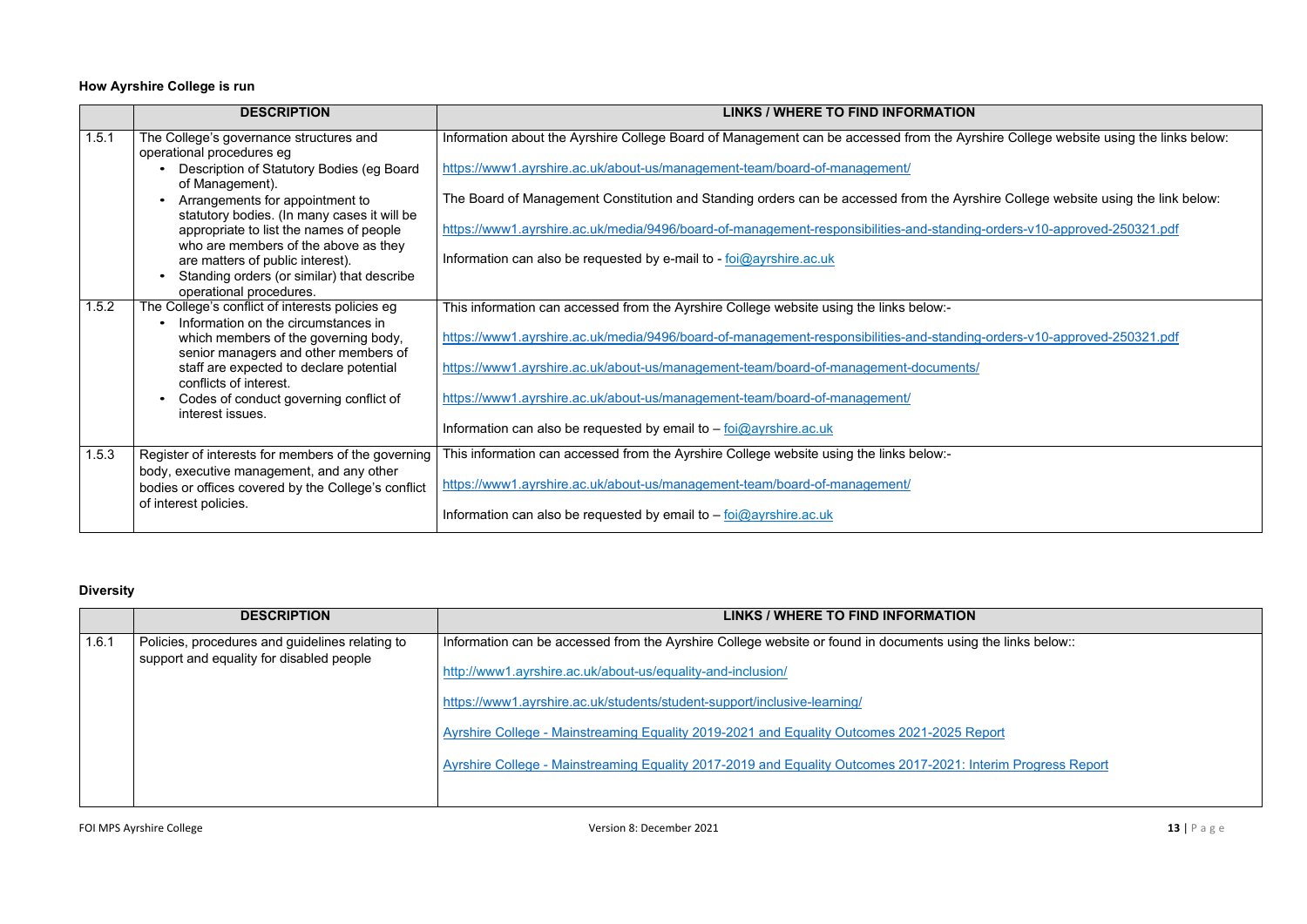|       |                                                                                                       | Ayrshire College - Mainstreaming Equality 2015-2017 and Equality Outcomes 2017-2021 Report                                                                                   |
|-------|-------------------------------------------------------------------------------------------------------|------------------------------------------------------------------------------------------------------------------------------------------------------------------------------|
|       |                                                                                                       | Ayrshire College - Equality Outcomes Action Plan 2017-2021                                                                                                                   |
|       |                                                                                                       | Ayrshire Shared British Sign Language Local Plan 2018-2024                                                                                                                   |
|       |                                                                                                       | Ayrshire Shared British Sign Language Local Plan 2018-2024 Summary                                                                                                           |
|       |                                                                                                       | <b>Ayrshire College - Equality, Diversity and Inclusion Policy</b>                                                                                                           |
|       |                                                                                                       | Information can also be requested by email to $-$ foi $@$ ayrshire.ac.uk                                                                                                     |
| 1.6.2 | A description of the College's support<br>structures for disability issues                            | Ayrshire College provides inclusive learning support services for disabled people and people with<br>Support is available for students across all Ayrshire College Campuses. |
|       |                                                                                                       | Information about how to access support for disabled people can be found from the Ayrshire Colle                                                                             |
|       |                                                                                                       | https://www1.ayrshire.ac.uk/students/student-support/inclusive-learning/                                                                                                     |
|       |                                                                                                       | Ayrshire College - Mainstreaming Equality 2019-2021 and Equality Outcomes 2021-2025 Report                                                                                   |
|       |                                                                                                       | Ayrshire College - Mainstreaming Equality 2017-2019 and Equality Outcomes 2017-2021: Interin                                                                                 |
|       |                                                                                                       | Ayrshire College is a Disability Confident Employer.                                                                                                                         |
|       |                                                                                                       | Information can be requested by email to $-$ foi $@$ ayrshire.ac.uk                                                                                                          |
| 1.6.3 | Details of how to get information about support for<br>disabled people (Where larger colleges operate | Information about how to access support for disabled people can be accessed from the Ayrshire                                                                                |
|       | decentralised arrangements appropriate                                                                | https://www1.ayrshire.ac.uk/students/student-support/inclusive-learning/                                                                                                     |
|       | information on other major points of contact<br>should be provided).                                  | <b>Inclusive Learning</b><br><b>Ayr Campus</b><br>Dam Park                                                                                                                   |
|       |                                                                                                       | Ayr<br>KÁ8 0EU                                                                                                                                                               |
|       |                                                                                                       | Tel: 01294 555325<br>Email: inclusivelearning@ayrshire.ac.uk                                                                                                                 |
|       |                                                                                                       | Kilwinning and Nethermains Campuses<br>Campuses                                                                                                                              |
|       |                                                                                                       | Lauchlan Way<br>Kilwinning                                                                                                                                                   |
|       |                                                                                                       | <b>KA13 6DE</b><br>Tel: 01294 555325                                                                                                                                         |
|       |                                                                                                       | Email: inclusivelearning@ayrshire.ac.uk                                                                                                                                      |
|       |                                                                                                       |                                                                                                                                                                              |

with additional learning support needs.

College website using the link below:-

terim Progress Report

inire College website using the link below: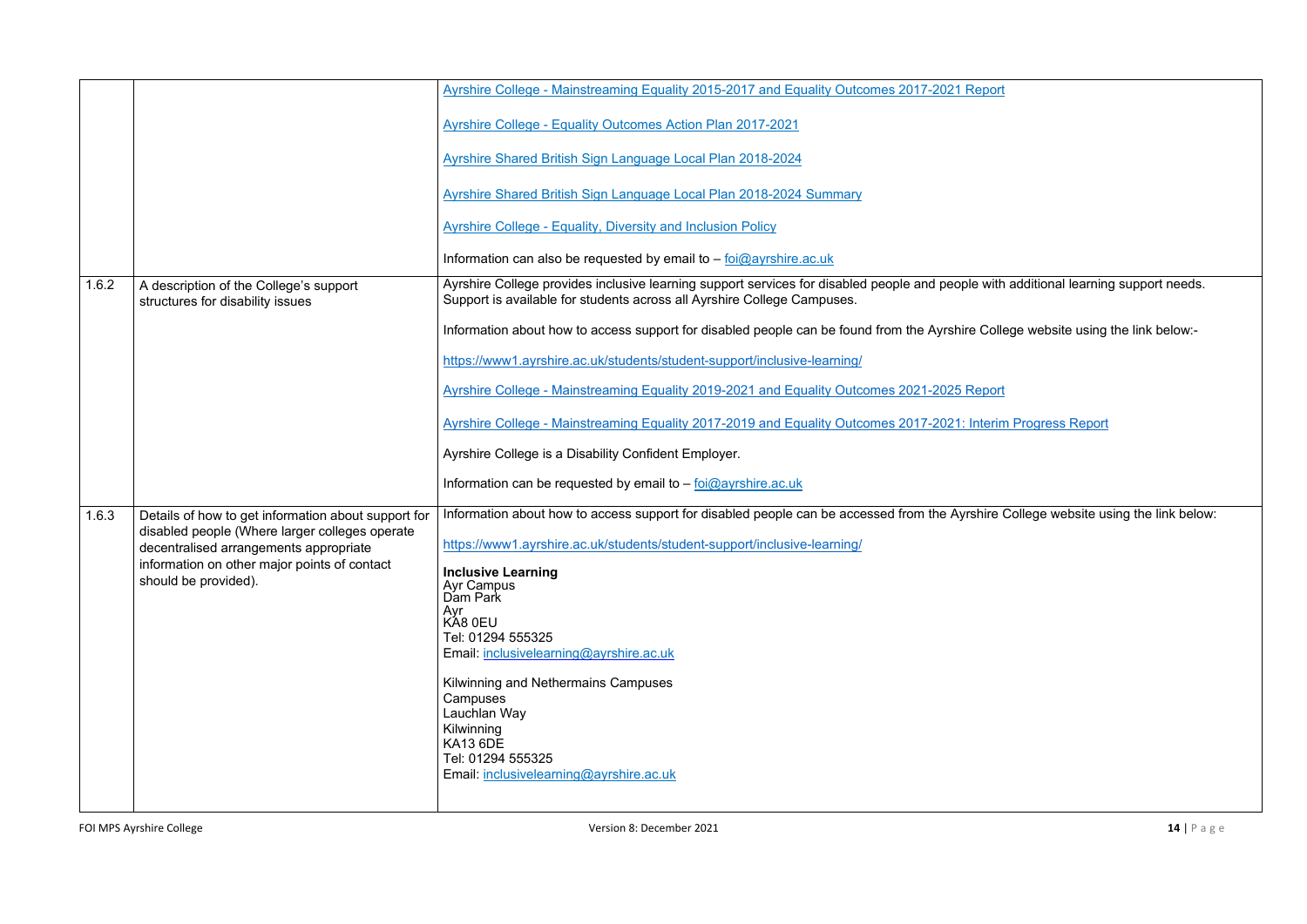|       |                                                                                                                                                                                                                                      | <b>Kilmarnock Campus</b><br><b>Hill Street</b><br>Kilmarnock<br>KA13HY<br>Tel: 01294 555325<br>Email: inclusivelearning@ayrshire.ac.uk |
|-------|--------------------------------------------------------------------------------------------------------------------------------------------------------------------------------------------------------------------------------------|----------------------------------------------------------------------------------------------------------------------------------------|
| 1.6.4 | The levels of accessibility of each of the College's<br>main buildings and services. (Colleges should<br>provide broad information about accessibility eg<br>including information for people with hearing or<br>vision impairments. | This information can be requested by email to $-$ foi $@$ ayrshire.ac.uk                                                               |
| 1.6.5 | The College's diversity and equality strategies.                                                                                                                                                                                     | This information can be accessed from the Ayrshire College website using the links below:                                              |
|       |                                                                                                                                                                                                                                      | http://www1.ayrshire.ac.uk/about-us/equality-and-inclusion/                                                                            |
|       |                                                                                                                                                                                                                                      | Ayrshire College - Mainstreaming Equality 2019-2021 and Equality Outcomes 2021-2025 Report                                             |
|       |                                                                                                                                                                                                                                      | Ayrshire College - Mainstreaming Equality 2017-2019 and Equality Outcomes 2017-2021: Interin                                           |
|       |                                                                                                                                                                                                                                      | Ayrshire College - Mainstreaming Equality 2015-2017 and Equality Outcomes 2017-2021 Report                                             |
|       |                                                                                                                                                                                                                                      | <b>Ayrshire College - Equality Outcomes Action Plan 2017-2021</b>                                                                      |
|       |                                                                                                                                                                                                                                      | <b>Ayrshire College - Corporate Parenting Plan 2018-2021</b>                                                                           |
|       |                                                                                                                                                                                                                                      | Ayrshire College - Outcome Agreement 2017-2020                                                                                         |
|       |                                                                                                                                                                                                                                      | Ayrshire Shared British Sign Language Local Plan 2018-2024                                                                             |
|       |                                                                                                                                                                                                                                      | Ayrshire Shared British Sign Language Local Plan 2018-2024 Summary                                                                     |
|       |                                                                                                                                                                                                                                      | <b>Ayrshire College - Equal Pay Statement</b>                                                                                          |
|       |                                                                                                                                                                                                                                      | Information can also be requested by email to - foi@ayrshire.ac.uk                                                                     |
| 1.6.6 | Summary statistics on support for disability within                                                                                                                                                                                  | Further information can be accessed from the Ayrshire College website using the link below:                                            |
|       | the College eg statistics on the numbers of staff<br>and students with particular types of disability<br>(though recognising potential Data Protection Act<br>implications).                                                         | http://www1.ayrshire.ac.uk/about-us/equality-and-inclusion/                                                                            |
|       |                                                                                                                                                                                                                                      | Information can also be requested by email to $-$ foi@ayrshire.ac.uk                                                                   |

terim Progress Report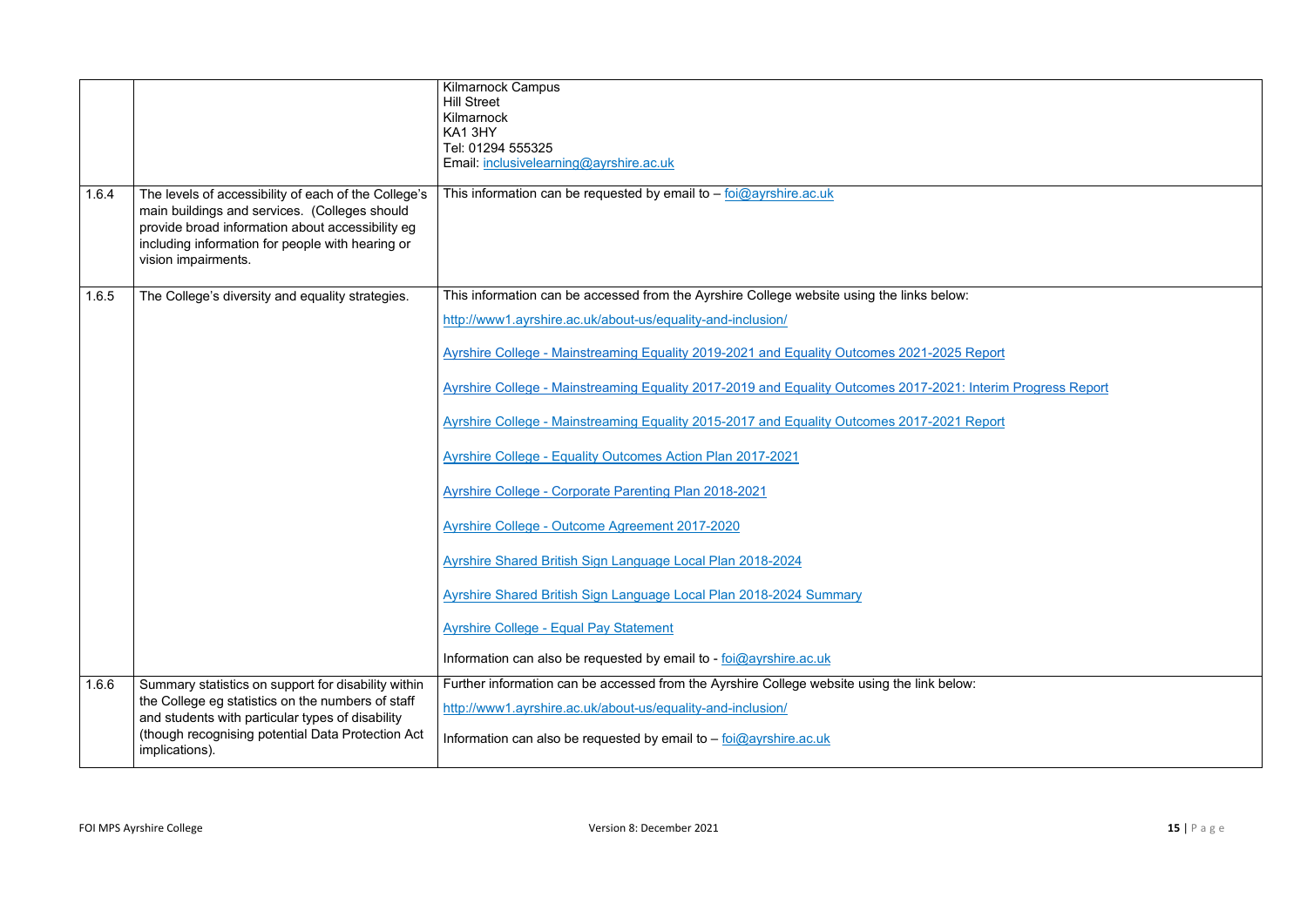# **Health and Safety**

|       | <b>DESCRIPTION</b>                                                                                                                    | LINKS / WHERE TO FIND INFORMATION                                                                                     |
|-------|---------------------------------------------------------------------------------------------------------------------------------------|-----------------------------------------------------------------------------------------------------------------------|
| 1.7.1 | Policies, procedures and guidelines relating to<br>health and safety                                                                  | This information can accessed from the Ayrshire College website or found in documents using                           |
|       |                                                                                                                                       | http://www1.ayrshire.ac.uk/about-us/health-safety-and-wellbeing/                                                      |
|       |                                                                                                                                       | <b>Ayrshire College - Promoting Wellbeing Action Plan 2018-2021</b>                                                   |
|       |                                                                                                                                       | <b>Ayrshire College - Health, Safety and Wellbeing Policy</b>                                                         |
|       |                                                                                                                                       | Information can also be requested by email to - foi@ayrshire.ac.uk                                                    |
| 1.7.2 | Annual reports to governing body on health<br>and safety issues                                                                       | Regular reports are presented to the Business, Resources and Infrastructure Committee of the<br>Safety and Wellbeing. |
|       |                                                                                                                                       | These reports can be accessed from the Ayrshire College website using the following link:                             |
|       |                                                                                                                                       | https://www1.ayrshire.ac.uk/about-us/management-team/board-of-management-documents/                                   |
|       |                                                                                                                                       | Information can also be requested by email to $-$ foi $@$ ayrshire.ac.uk                                              |
| 1.7.3 | Mechanisms for monitoring and reporting on<br>health and safety issues eg how the College                                             | Regular reports will be presented to the Business, Resources and Infrastructure Committee of<br>Safety and Wellbeing. |
|       | complies with Health and Safety Executive<br>guidelines and targets.                                                                  | These reports can be accessed from the Ayrshire College website using the following link:                             |
|       |                                                                                                                                       | https://www1.ayrshire.ac.uk/about-us/management-team/board-of-management-documents/                                   |
|       |                                                                                                                                       | Information can also be requested by email to - foi@ayrshire.ac.uk                                                    |
| 1.7.4 | Summary statistics on accidents and incidents<br>within the College.                                                                  | This information can be requested by email to $-$ foi@ayrshire.ac.uk                                                  |
| 1.7.5 | Information on the College's support structures                                                                                       | This information can accessed from the Ayrshire College website or found in documents using                           |
|       | for health and safety eg<br>Management structure and duties<br>within health and safety department.<br>Remit and membership of health | http://www1.ayrshire.ac.uk/about-us/health-safety-and-wellbeing/                                                      |
|       |                                                                                                                                       | <b>Ayrshire College - Promoting Wellbeing Action Plan 2018-2021</b>                                                   |
|       | and safety committee(s).                                                                                                              | <b>Ayrshire College - Health, Safety and Wellbeing Policy</b>                                                         |
|       |                                                                                                                                       | https://www1.ayrshire.ac.uk/about-us/management-team/board-of-management-documents/                                   |
|       |                                                                                                                                       | Information can also be requested by email to $-$ foi $@$ ayrshire.ac.uk                                              |

If the links below:

ne College Board of Management on Health,

f the College Board of Management on Health,

The links below: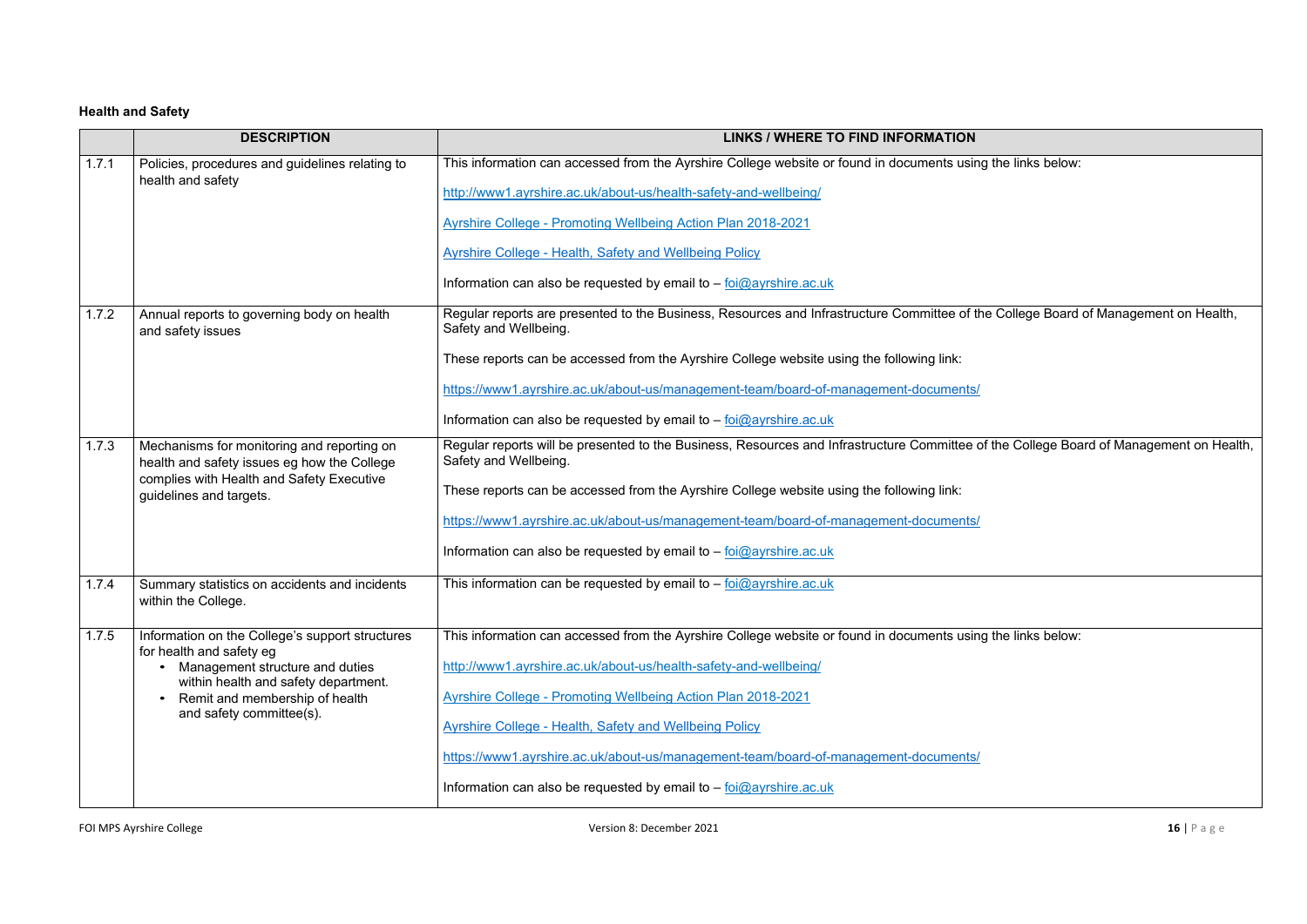| 1.7.6 | Contact details of how to get information about | This information can be accessed from the Ayrshire College website using the links below: |
|-------|-------------------------------------------------|-------------------------------------------------------------------------------------------|
|       | I health and safety issues.                     | http://www1.ayrshire.ac.uk/about-us/health-safety-and-wellbeing/                          |
|       |                                                 | Information can also be requested by email to $-$ foi@ayrshire.ac.uk                      |

# **External and community relations**

|       | <b>DESCRIPTION</b>                                                                                                                                    | <b>LINKS / WHERE TO FIND INFORMATION</b>                                                                                                                                                                                                                                                                                                                                                                                                                                        |
|-------|-------------------------------------------------------------------------------------------------------------------------------------------------------|---------------------------------------------------------------------------------------------------------------------------------------------------------------------------------------------------------------------------------------------------------------------------------------------------------------------------------------------------------------------------------------------------------------------------------------------------------------------------------|
| 1.8.1 | Arrangements for keeping in touch with former<br>staff and students including constitution of<br>alumni organisations, services provided to<br>alumni | This information can be requested by email to $-$ foi@ayrshire.ac.uk                                                                                                                                                                                                                                                                                                                                                                                                            |
| 1.8.2 | Facilities and services available to the local<br>community.                                                                                          | This information can be accessed from the Ayrshire College website using the links below:<br>Hair, Beauty and Nail Salons<br>http://www1.ayrshire.ac.uk/hair-beauty-and-nail-salons/<br><b>Restaurants</b><br>http://www1.ayrshire.ac.uk/restaurants/<br>Information can also be requested by email to $-$ foi@ayrshire.ac.uk                                                                                                                                                   |
| 1.8.3 | Promotional material relating to institutional<br>fundraising objectives, including fundraising plans<br>and prospectuses.                            | This information can be accessed from the Ayrshire College website using the link below:<br>https://www1.ayrshire.ac.uk/news-events/news/<br>Information can also be requested by email to $-$ foi@ayrshire.ac.uk                                                                                                                                                                                                                                                               |
| 1.8.4 | Information created specifically to publicise<br>facilities and activities including press releases,<br>college website, newsletters and magazines.   | This information can be accessed from the Ayrshire College website using the following links:-<br>http://www1.ayrshire.ac.uk/news-events/news/<br>https://www1.ayrshire.ac.uk/students/student-support/student-association/<br>http://www1.ayrshire.ac.uk/news-events/events/<br>https://www1.ayrshire.ac.uk/about-us/college-information/magazines-and-newsletters/<br>https://www1.ayrshire.ac.uk/blog/<br>Information can also be requested by email to - foi@ayrshire.ac.uk |
| 1.8.5 | Subsidiary companies (wholly and part<br>owned) and other significant financial<br>interests.                                                         | Pursuant to Section 17(1) of the Freedom of Information (Scotland) Act 2002 please note that<br>this type/classification.                                                                                                                                                                                                                                                                                                                                                       |

**FOI MPS Ayrshire College 17** | P a g e

t Ayrshire College does not hold information of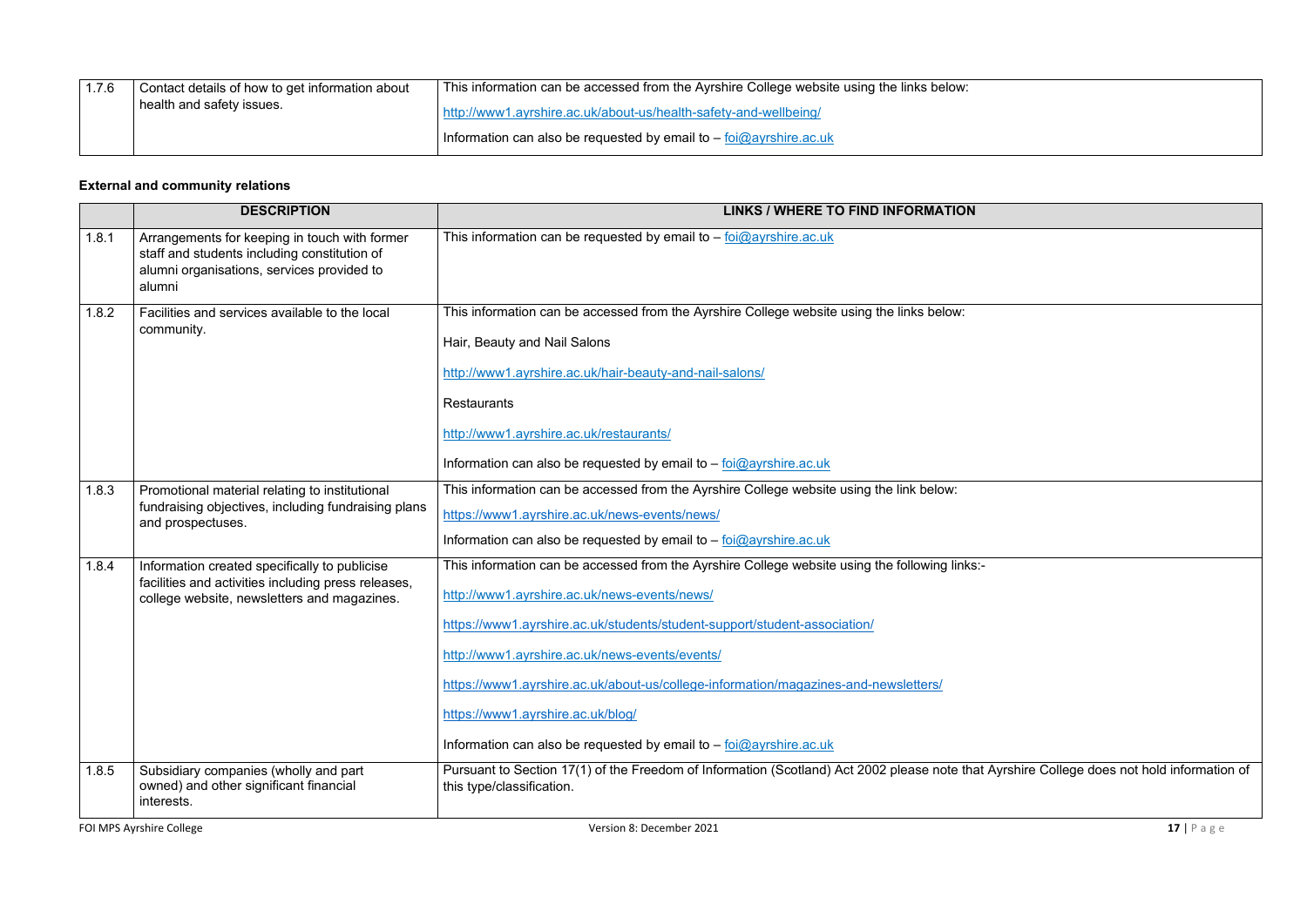| 1.8.6 | Strategic agreements with other bodies. | <b>Community Planning Partnerships</b><br>The Ayrshire Community Planning Partnerships (CPP) work together to collaboratively develop good employment prospects, low crime<br>rates and an attractive environment in which to live, study and work. Each CPP within Ayrshire works with their community partners to<br>create a Community Plan and a Single Outcome Agreement. These documents outline how the partners will work together to achieve t<br>identified outcomes for Ayrshire. |
|-------|-----------------------------------------|----------------------------------------------------------------------------------------------------------------------------------------------------------------------------------------------------------------------------------------------------------------------------------------------------------------------------------------------------------------------------------------------------------------------------------------------------------------------------------------------|
|       |                                         | Ayrshire College's commitment to the CPP work is reflected in the College's Outcome Agreement and can be accessed from the Ayrshi<br>College website using the links below:-                                                                                                                                                                                                                                                                                                                 |
|       |                                         | <b>Outcome Agreement</b>                                                                                                                                                                                                                                                                                                                                                                                                                                                                     |
|       |                                         | Ayrshire College - Outcome Agreement 2017-2020                                                                                                                                                                                                                                                                                                                                                                                                                                               |
|       |                                         | Please note that some information within this class is exempt from publication under the Freedom of Information (Scotland) Act 2002 -<br>Section 33: Commercial Interests and the Economy                                                                                                                                                                                                                                                                                                    |
|       |                                         | Information can also be requested by email to $-$ foi $@$ ayrshire.ac.uk                                                                                                                                                                                                                                                                                                                                                                                                                     |
|       |                                         |                                                                                                                                                                                                                                                                                                                                                                                                                                                                                              |

#### **Government and Regulator Relations**

|       | <b>DESCRIPTION</b>                                                                                                                                                                           | <b>LINKS / WHERE TO FIND INFORMATION</b>                                                                                                                                                                                                                                                                                                                                                                                                                                             |
|-------|----------------------------------------------------------------------------------------------------------------------------------------------------------------------------------------------|--------------------------------------------------------------------------------------------------------------------------------------------------------------------------------------------------------------------------------------------------------------------------------------------------------------------------------------------------------------------------------------------------------------------------------------------------------------------------------------|
| 1.9.1 | Funding body statistical reports and returns<br>information that the College is legally obliged to<br>make available to its funding body eg Scottish<br>Funding Council statistical returns. | This information can be accessed from the Ayrshire College website using the links below:<br>https://www1.ayrshire.ac.uk/about-us/college-information/college-reports/<br>Information can also be requested by email to $-$ foi $@$ ayrshire.ac.uk                                                                                                                                                                                                                                   |
| 1.9.2 | Reports on College by Education Scotland -<br>Her Majesty's Inspectorate of Education<br>(HMIE)<br>College reviews and follow-up reports<br>Subject reviews and follow-up reports            | This information can be accessed from the Ayrshire College website using the links below:<br>http://www1.ayrshire.ac.uk/media/2475/final-ayrshire-review-of-ma-engineering-may-2015.pdf<br>https://education.gov.scot/Documents/MAreportAutomotive280717.pdf<br>Information can also be requested by email to $-$ foi $@$ ayrshire.ac.uk                                                                                                                                             |
| 1.9.3 | Other statutory reports which the College is legally<br>required to publish, including environmental<br>regulatory reports.                                                                  | Information can be accessed from the Ayrshire College website using the link below:<br>https://www1.ayrshire.ac.uk/about-us/college-information/college-reports/<br>Pursuant to Section 25(2)(a) of the Freedom of Information (Scotland) Act 2002 please note th<br>another organisation.<br><b>Ayrshire College Climate Reports</b><br>https://sustainablescotlandnetwork.org/reports/ayrshire-college<br>Information can also be requested by email to $-$ foi $@$ ayrshire.ac.uk |

ne partners will work together to achieve the

 $\epsilon$  and can be accessed from the Ayrshire

hat the Climate change report is available via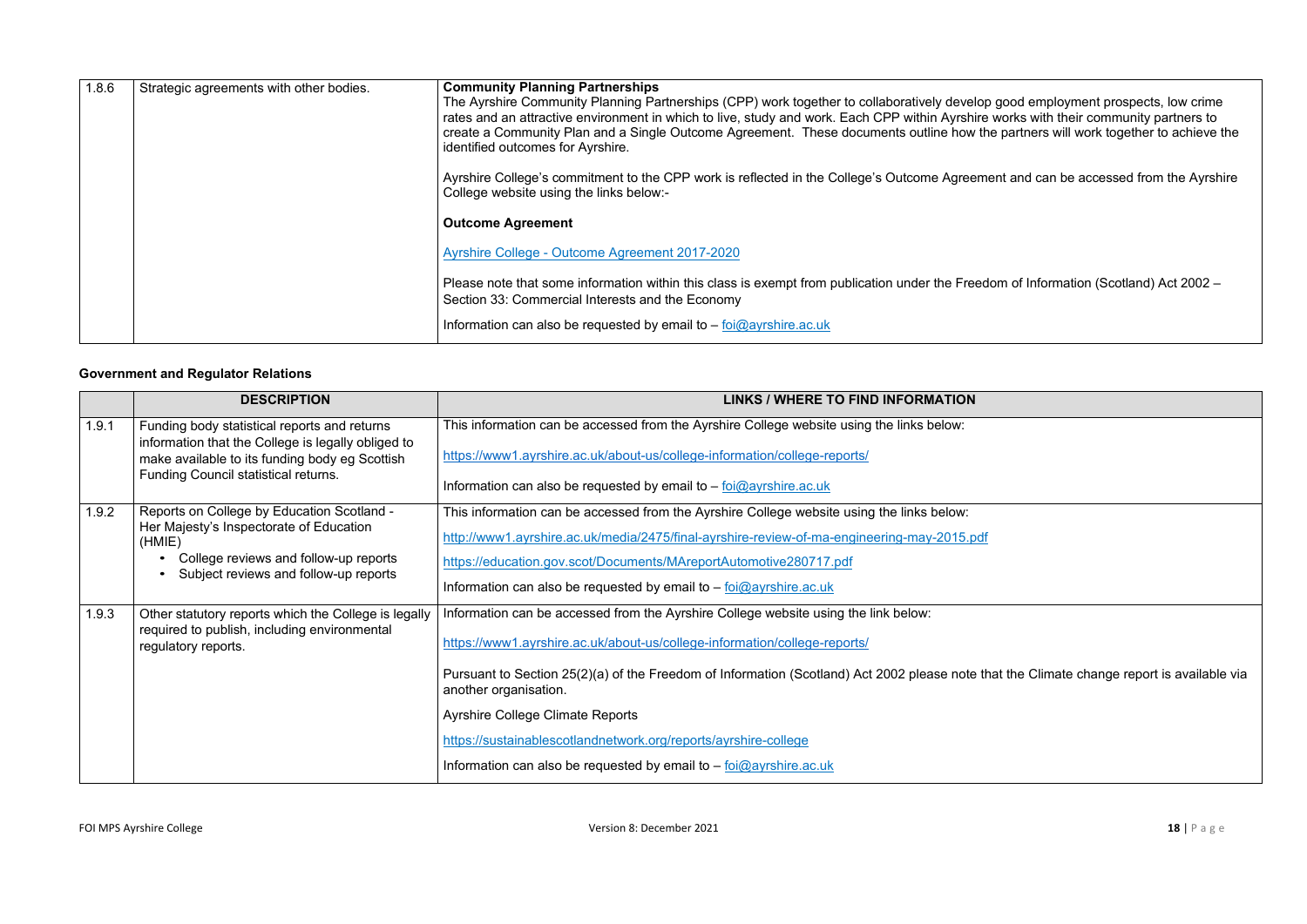| 1.9.4 | Statistical information on student admission,<br>progression and completion which the College<br>is required by the Funding Council to publish<br>eg<br>Student qualifications on entry<br>The range of student entrants<br>classified by age, sex, ethnicity,<br>disability and geographical origin<br>Student progress and retention data for<br>each year of each course/programme<br>Data on student completion<br>Data on qualifications awarded<br>Data on employment/training outcomes for<br>students | This information can be accessed from the Ayrshire College website using the following links:<br>Ayrshire College - Performance Indicators 2019-20<br><b>Ayrshire College - Performance Indicators 2018-19</b><br><b>Ayrshire College - Performance Indicators 2017-18</b><br>Ayrshire College - Performance Indicators 2016-17<br>Ayrshire College - Performance Indicators 2015-16<br>Ayrshire College - Performance Indicators 2014-15<br>Information can also be requested by email to $-$ foi $@$ ayrshire.ac.uk |
|-------|---------------------------------------------------------------------------------------------------------------------------------------------------------------------------------------------------------------------------------------------------------------------------------------------------------------------------------------------------------------------------------------------------------------------------------------------------------------------------------------------------------------|-----------------------------------------------------------------------------------------------------------------------------------------------------------------------------------------------------------------------------------------------------------------------------------------------------------------------------------------------------------------------------------------------------------------------------------------------------------------------------------------------------------------------|
|       |                                                                                                                                                                                                                                                                                                                                                                                                                                                                                                               | Pursuant to Section 25(2)(a) of the Freedom of Information (Scotland) Act 2002 please note that<br>organisation. Please see below a link/address to where this information can be obtained.<br>http://www.sfc.ac.uk/publications-statistics/statistics/statistics-colleges/college-performance-in                                                                                                                                                                                                                     |

at this information is also available via another

ndicators/college-performance-indicators.aspx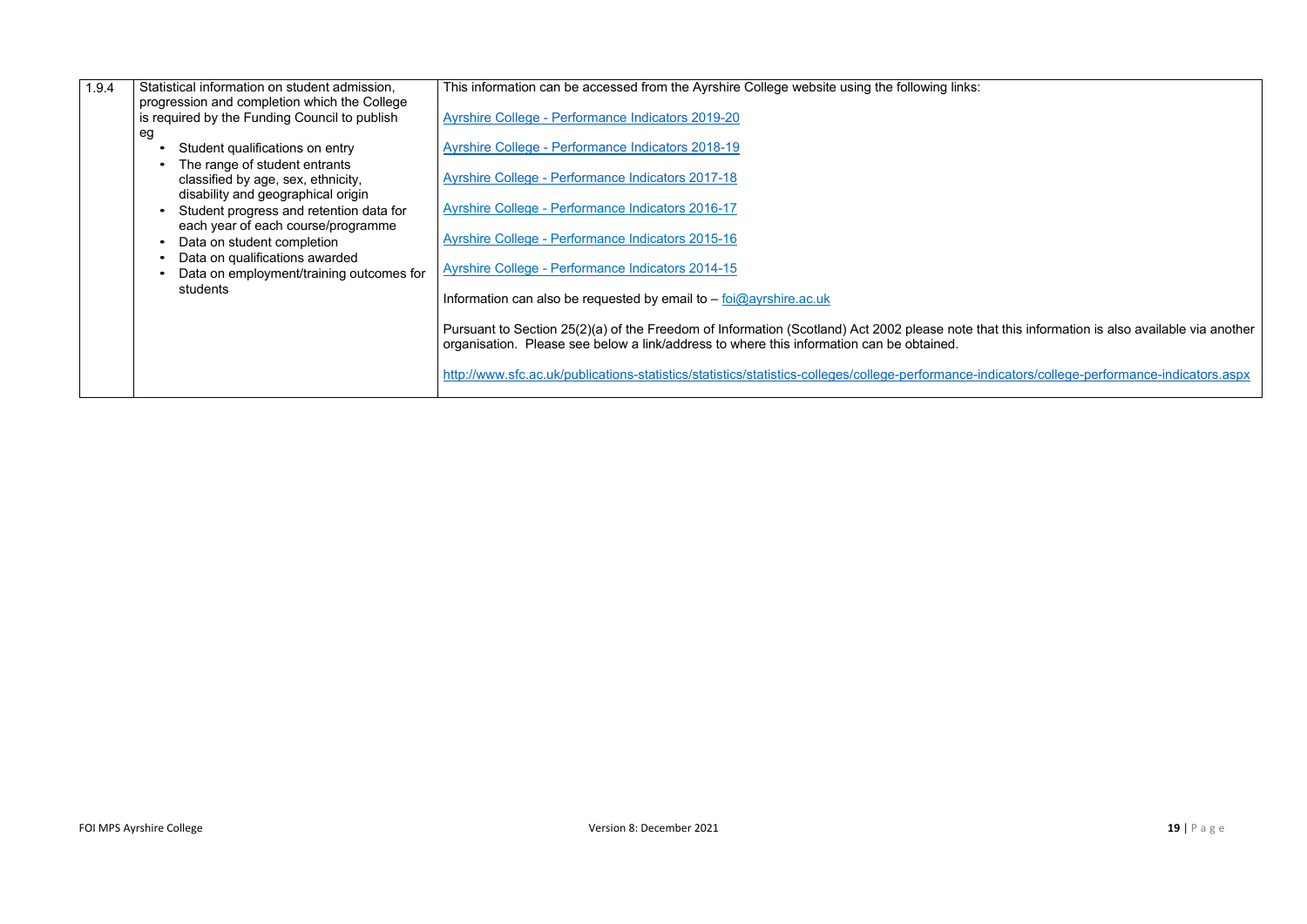#### **Class 2: How we deliver our functions and services**

Information about our work, our strategy and policies for delivering functions and services and information for our service users.

# **Student Administration & Support**

This section contains information on how the College manages the administration and progression of their students from admission to course completion, including student support services.

|       | <b>DESCRIPTION</b>                                                                                                                                   | <b>LINKS / WHERE TO FIND INFORMATION</b>                                                                               |
|-------|------------------------------------------------------------------------------------------------------------------------------------------------------|------------------------------------------------------------------------------------------------------------------------|
| 2.1.1 | Programmes offered by the College including<br>structure and broad content of each programme                                                         | This information is can be accessed from the Ayrshire College website and the Regional Prospectus                      |
|       | and qualification gained if successful                                                                                                               | https://www1.ayrshire.ac.uk/students/start-here/your-application/                                                      |
|       |                                                                                                                                                      | https://www1.ayrshire.ac.uk/students/start-here/guide-to-qualifications/                                               |
|       |                                                                                                                                                      | https://www1.ayrshire.ac.uk/find-a-course/all-courses/                                                                 |
|       |                                                                                                                                                      | https://www1.ayrshire.ac.uk/course-search/                                                                             |
|       |                                                                                                                                                      | Information can also be requested by email to $-$ foi $@$ ayrshire.ac.uk                                               |
| 2.1.2 | The College's admissions procedures and<br>policies including:                                                                                       | This information can be accessed by calling Ayrshire College General Enquiries on 0300 303 0303 o<br>the links below:- |
|       | Information on how to obtain a<br>prospectus, attend an open day, visit the<br>College, apply for admission.                                         | https://www1.ayrshire.ac.uk/students/start-here/how-to-search-for-a-course/                                            |
|       | General/course-specific entry                                                                                                                        | http://www1.ayrshire.ac.uk/students/start-here/                                                                        |
|       | requirements.<br>Policies and procedures for dealing<br>with applications, including those<br>covering the assessment of external<br>qualifications. | Information can also be requested by email to $-$ foi@ayrshire.ac.uk                                                   |
|       | The College's widening participation<br>policies.                                                                                                    |                                                                                                                        |
| 2.1.3 | Tuition fees and other charges to students,<br>including information on:                                                                             | This information can accessed from the Ayrshire College website or found in documents using the lin                    |
|       | The College's tuition fees (for home/EU<br>and overseas students) and any other                                                                      | https://www1.ayrshire.ac.uk/students/funding-and-fees/fees/                                                            |
|       | costs to students (identifying whether                                                                                                               | Ayrshire College - Student Fees and Debt Recovery Policy - policy currently under review                               |
|       | these are compulsory).<br>When payment must be made, how<br>payments can be made, and whether<br>instalment options are available.                   | Payment Information is available on request by calling the Finance Team on 01563 523501 ext 8549.                      |

spectus using the links below: 0303 or through the College website using g the links below: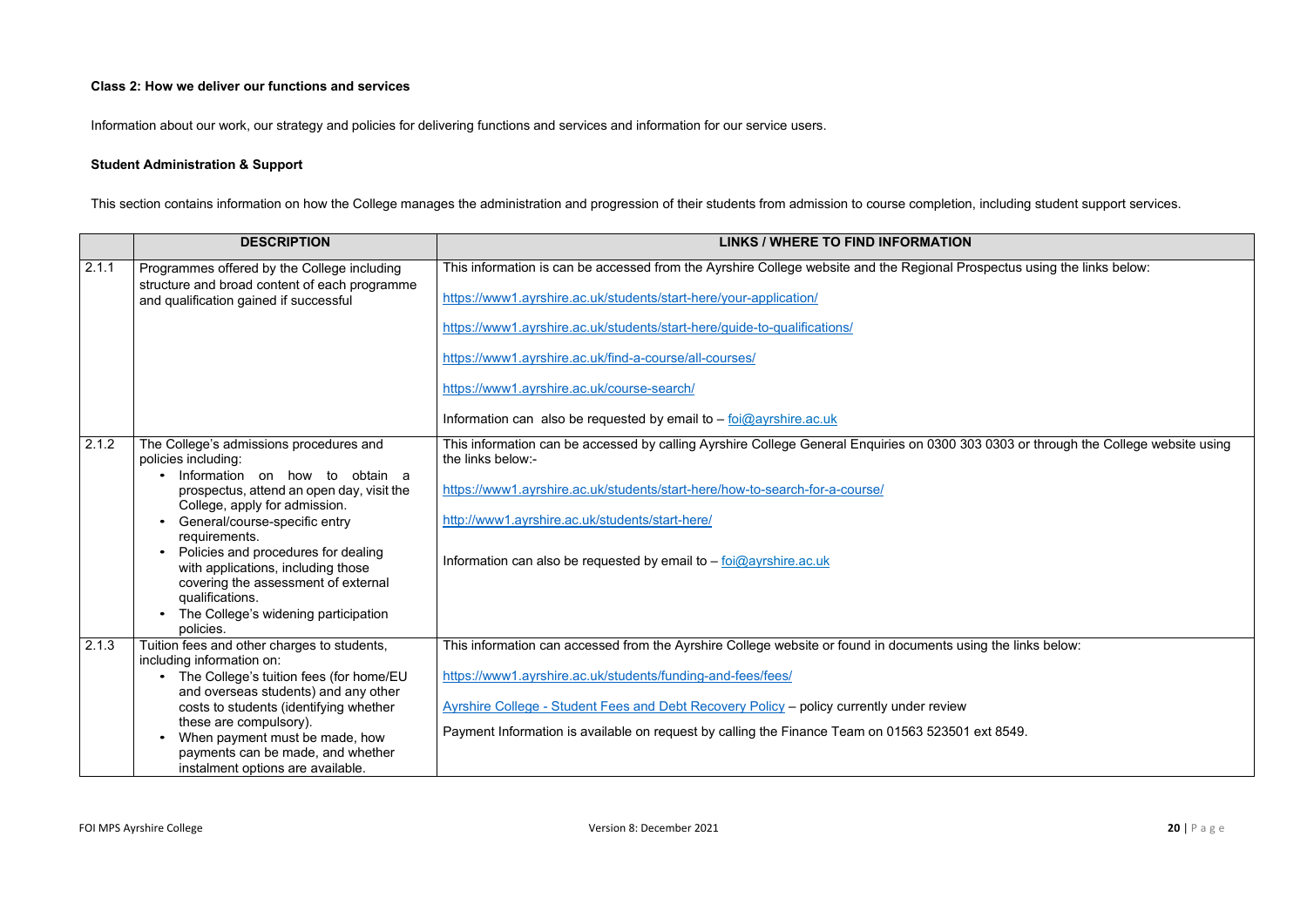| 2.1.4 | The College's arrangements for registering<br>students including policies and procedures                                                                                                                       | This information can accessed from the Ayrshire College website using the link below:                                                                                                                                           |
|-------|----------------------------------------------------------------------------------------------------------------------------------------------------------------------------------------------------------------|---------------------------------------------------------------------------------------------------------------------------------------------------------------------------------------------------------------------------------|
|       | covering student enrolment.                                                                                                                                                                                    | https://www1.ayrshire.ac.uk/students/start-here/                                                                                                                                                                                |
|       |                                                                                                                                                                                                                | Information can also be requested by email to $-$ foi@ayrshire.ac.uk                                                                                                                                                            |
| 2.1.5 | Arrangements for assessments and<br>examinations. Examination periods/timetables.                                                                                                                              | This information can accessed from the Ayrshire College website or found in documents using                                                                                                                                     |
|       | Assessment and examination<br>procedures, including oral<br>examinations.<br>Assessment and examination<br>regulations, including policies and<br>practices on breaches of regulations.<br>Appeals procedures. | https://www1.ayrshire.ac.uk/students/start-here/assessmentsexams/                                                                                                                                                               |
|       |                                                                                                                                                                                                                | <b>Ayrshire College - Assessment Policy</b>                                                                                                                                                                                     |
|       |                                                                                                                                                                                                                | <b>Ayrshire College - Assessment Malpractice and Maladministration Policy</b>                                                                                                                                                   |
|       |                                                                                                                                                                                                                | <b>Ayrshire College - Academic Appeals Policy</b>                                                                                                                                                                               |
|       |                                                                                                                                                                                                                | <b>Ayrshire College - Internal Verification Policy</b>                                                                                                                                                                          |
|       |                                                                                                                                                                                                                | Information can also be requested by email to $-$ foi@ayrshire.ac.uk                                                                                                                                                            |
|       |                                                                                                                                                                                                                | <b>SQA Examination Information</b><br>Pursuant to Section 25(2)(a) of the Freedom of Information (Scotland) Act 2002 please note th<br>organisation. Please see below a link/address to where this information can be obtained. |
|       |                                                                                                                                                                                                                | http://www.sqa.org.uk/sqa/78135.html                                                                                                                                                                                            |
|       |                                                                                                                                                                                                                | https://www.sqa.org.uk/sqa/41619.7651.html                                                                                                                                                                                      |
| 2.1.6 | Regulations governing student<br>progression                                                                                                                                                                   | Information about access to courses and progression opportunities can be accessed from the<br>below:-                                                                                                                           |
|       | Regulations governing access to courses<br>$\bullet$<br>Regulations about availability of resit<br>examination<br>Regulations and practices governing<br>$\bullet$                                             | https://www1.ayrshire.ac.uk/students/start-here/how-to-search-for-a-course/                                                                                                                                                     |
|       |                                                                                                                                                                                                                | https://www1.ayrshire.ac.uk/students/start-here/                                                                                                                                                                                |
|       | changes of programme                                                                                                                                                                                           | Information about examination regulations and practices can be found in the following docume                                                                                                                                    |
|       |                                                                                                                                                                                                                | <b>Ayrshire College - Assessment Policy</b>                                                                                                                                                                                     |
|       |                                                                                                                                                                                                                | <b>Ayrshire College - Assessment Malpractice and Maladministration Policy</b>                                                                                                                                                   |
|       |                                                                                                                                                                                                                | <b>Ayrshire College - Academic Appeals Policy</b>                                                                                                                                                                               |
|       |                                                                                                                                                                                                                | Information can also be requested by email to $-$ foi $@$ ayrshire.ac.uk                                                                                                                                                        |
|       |                                                                                                                                                                                                                |                                                                                                                                                                                                                                 |

The links below:

hat this information is available via another

**Example about access and progress** Ayrshire College website using the links

Information about examination rents using the links below: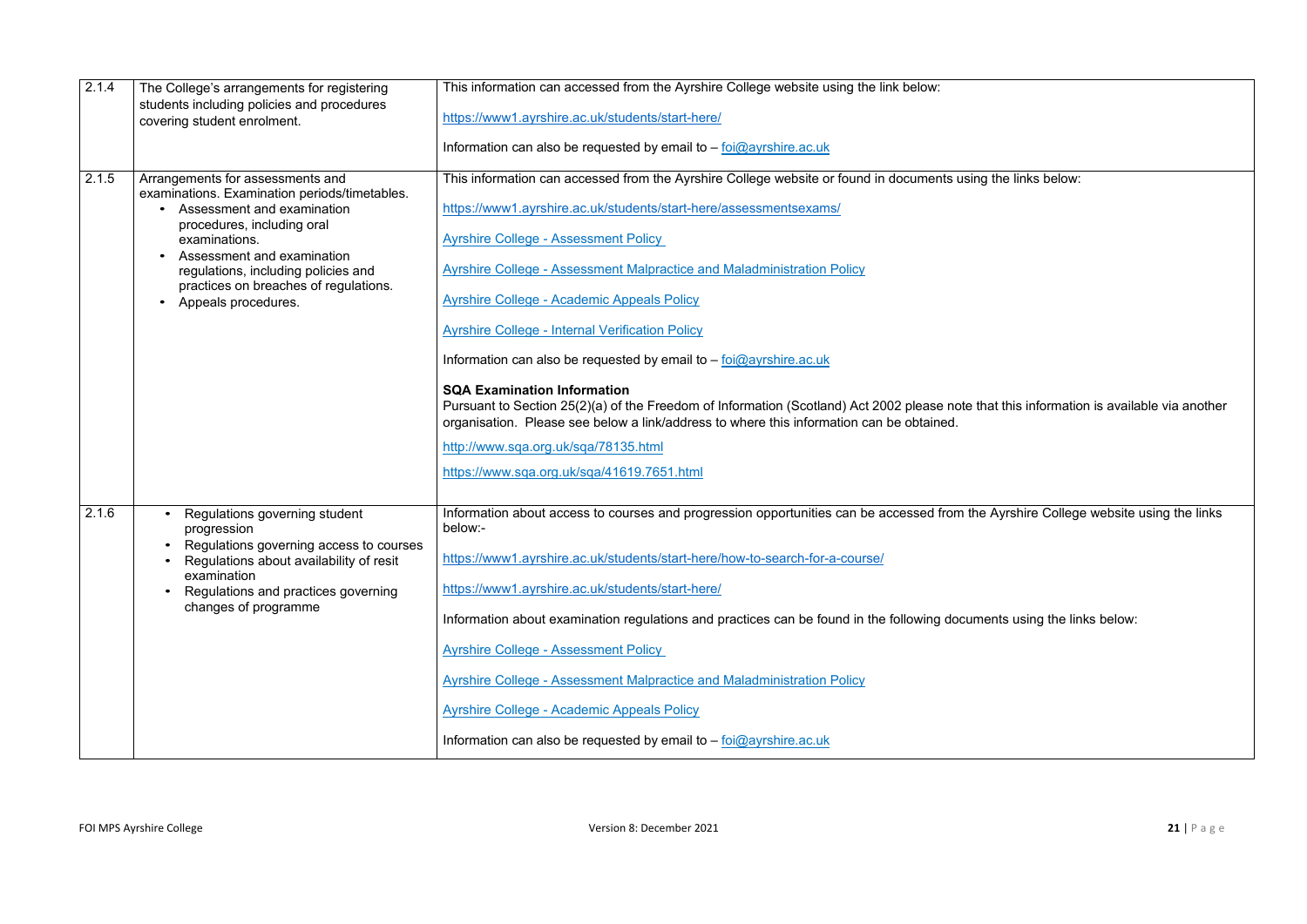| 2.1.7  | Description and availability of the academic and<br>non-academic learning support services offered<br>by the College. This class should include<br>information on: learning development and<br>support; personal development advice; services<br>for students with special needs.     | Information about academic and non-academic learning support services can be accessed fror<br>link below:-<br>https://www1.ayrshire.ac.uk/students/<br>Information can also be requested by email to $-$ foi $@$ ayrshire.ac.uk                                                                                                                                                                                                                                                                                                                                        |
|--------|---------------------------------------------------------------------------------------------------------------------------------------------------------------------------------------------------------------------------------------------------------------------------------------|------------------------------------------------------------------------------------------------------------------------------------------------------------------------------------------------------------------------------------------------------------------------------------------------------------------------------------------------------------------------------------------------------------------------------------------------------------------------------------------------------------------------------------------------------------------------|
| 2.1.8  | Student liaison including:<br>The structure and functioning meetings of<br>staff/student consultative committees or<br>other liaison groups.<br>Terms of Reference of staff/student<br>liaison committee(s).<br>Minutes and papers of staff/student<br>liaison committee(s) meetings. | The college has a Student Association with its own constitution and committees. The minutes<br>mail to $-$ foi@ayrshire.ac.uk<br>Further information about our Student Association can be accessed from the Ayrshire College<br>https://www1.ayrshire.ac.uk/students/student-support/student-association/                                                                                                                                                                                                                                                              |
| 2.1.9  | A description of the availability and range of the<br>College's welfare and advice services.                                                                                                                                                                                          | This information can be accessed from the Ayrshire College website using the link below:<br>https://www1.ayrshire.ac.uk/students/student-support/student-services/<br>Information can also be found in the following documents using the links below:<br>Ayrshire College - Safeguarding Policy and Procedure - policy currently under review<br><b>Ayrshire College - Fitness to Study Policy - policy currently under review</b><br><b>Ayrshire College - Prevent Position Statement</b><br>Information can also be requested by email to $-$ foi $@$ ayrshire.ac.uk |
| 2.1.10 | A description of the College's chaplaincy services<br>including information about support for staff and<br>students belonging to different denominations and<br>faiths.                                                                                                               | This information can be requested by email to $-\frac{foi(\omega)}{2}$ ayrshire.ac.uk                                                                                                                                                                                                                                                                                                                                                                                                                                                                                  |
| 2.1.11 | A description of the medical support services<br>provided by the College for students.                                                                                                                                                                                                | This information can be accessed from the Ayrshire College website using the links below:<br>https://www1.ayrshire.ac.uk/students/student-support/college-counsellors/<br>https://www1.ayrshire.ac.uk/students/student-support/student-services/college-liaison-officers/<br>Information can also be requested by email to - foi@ayrshire.ac.uk                                                                                                                                                                                                                        |

# om the Ayrshire College website using the

s and other information are available by e-

 $\mathbf s$  website using the link below: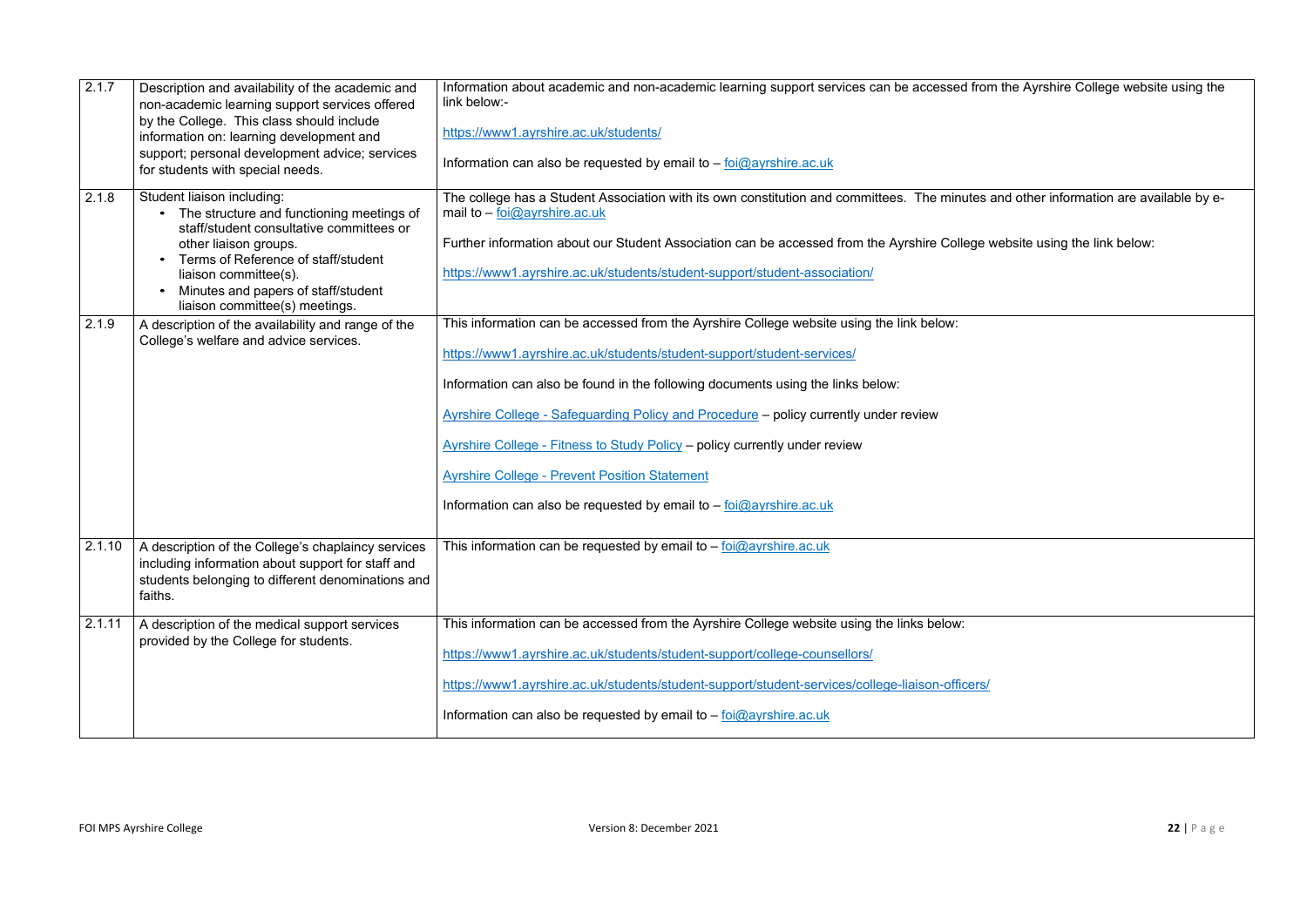| 2.1.12 | Availability, conditions of use and range of<br>services offered by the College's careers service,                                                                                                                                                                               | This information can be accessed from the Ayrshire College website using the link below:                                                                               |                |
|--------|----------------------------------------------------------------------------------------------------------------------------------------------------------------------------------------------------------------------------------------------------------------------------------|------------------------------------------------------------------------------------------------------------------------------------------------------------------------|----------------|
|        | including opening hours and location.                                                                                                                                                                                                                                            | https://www1.ayrshire.ac.uk/students/student-support/student-services/                                                                                                 |                |
|        |                                                                                                                                                                                                                                                                                  | Information can also be requested by email to $-$ foi@ayrshire.ac.uk                                                                                                   |                |
|        |                                                                                                                                                                                                                                                                                  | <b>Student Services Opening Times</b><br>Monday - Friday<br>8.30am to 5pm                                                                                              |                |
| 2.1.13 | Availability, conditions of use and range of<br>sporting and recreational facilities offered by the<br>College, including information about entitlement to<br>use facilities, facilities available, charges, etc.                                                                | This information can be requested by email to - foi@ayrshire.ac.uk                                                                                                     |                |
| 2.1.14 | The College's policies on the collection,<br>maintenance and use of personal information<br>about students.                                                                                                                                                                      | This information can accessed from the Ayrshire College website or found in documents using the links below:<br><b>Ayrshire College - Privacy Notices</b>              |                |
|        | Policies and procedures covering the<br>$\bullet$<br>collection, checking, maintenance and<br>disposal of data, management of the                                                                                                                                                | https://www1.ayrshire.ac.uk/data-protection/                                                                                                                           |                |
|        | student records system itself, and<br>allocation of responsibilities to staff.<br>Arrangements for the provision of data to<br>$\bullet$<br>SQA, SFC, and other bodies with<br>statutory rights to data.                                                                         | <b>Ayrshire College - Data Protection Policy</b><br>Information can also be requested by email to $-\frac{foi@ayrshire.ac.uk}{cei@ayrshire.ac.uk}$                     |                |
| 2.1.15 | The College's policies and procedures for<br>disciplinary proceedings against students.                                                                                                                                                                                          | This information can be found in the following document using the link below:                                                                                          |                |
|        |                                                                                                                                                                                                                                                                                  | <b>Ayrshire College - Student Conduct Policy</b>                                                                                                                       |                |
|        | • Code of student discipline and other<br>policy and procedure documents.<br>Internal and external Appeals                                                                                                                                                                       | <b>Ayrshire College - Assessment Malpractice and Maladministration Policy</b>                                                                                          |                |
|        | procedures.                                                                                                                                                                                                                                                                      | Information can also be requested by email to $-$ foi@ayrshire.ac.uk                                                                                                   |                |
| 2.1.16 | Availability, conditions of use and range<br>of accommodation services offered by<br>the College<br>Information about availability of<br>accommodation, prices, application<br>processes, letting arrangements, lease<br>conditions, availability to the public in<br>vacations. | Pursuant to Section 17(1) of the Freedom of Information (Scotland) Act 2002 please note that Ayrshire College does not hold informatio<br>of this type/classification. |                |
| 2.1.17 | Information about awards ceremonies                                                                                                                                                                                                                                              | This information can be accessed from the Ayrshire College website using the links below:                                                                              |                |
|        | Dates and details of ceremonies for the<br>current academic year.<br>Attendance and ticketing information,<br>academic dress information, costs.                                                                                                                                 | https://www1.ayrshire.ac.uk/students/calendar/                                                                                                                         |                |
|        |                                                                                                                                                                                                                                                                                  | http://www1.ayrshire.ac.uk/news-events/events/                                                                                                                         |                |
|        | Information on photographic and video<br>facilities                                                                                                                                                                                                                              | Information can also be requested by email to $-$ foi@ayrshire.ac.uk                                                                                                   |                |
|        | FOI MPS Ayrshire College                                                                                                                                                                                                                                                         | Version 8: December 2021                                                                                                                                               | 23   $P$ a g e |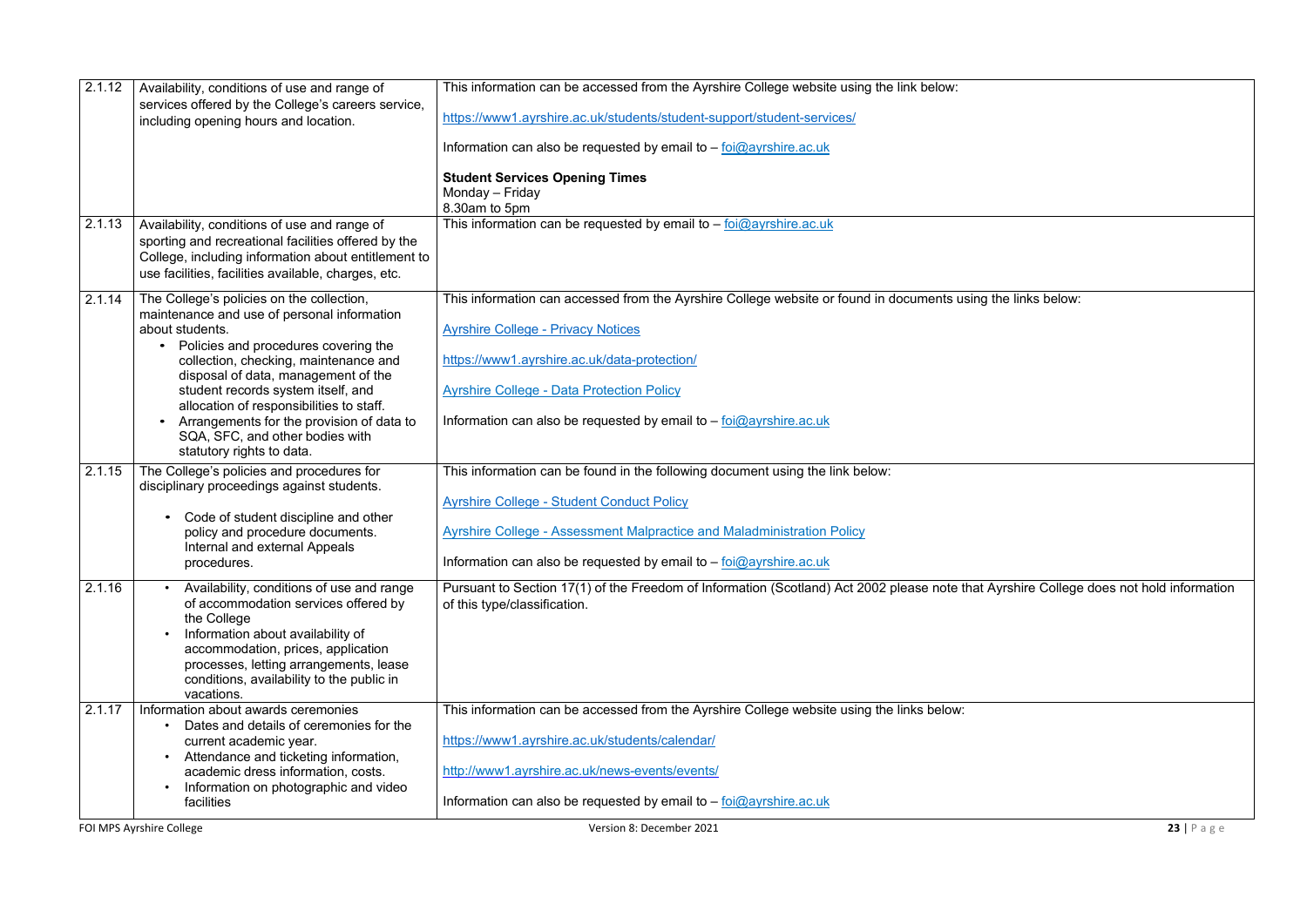| 2.1.18 | Procedures for dealing with student<br>complaints about the College                                                                                                                                                                                                                                                                                                                                    | This information can be accessed from the Ayrshire College website using the link below:                                                                                                                                                                                                                                                                                                                                                                                                                                           |
|--------|--------------------------------------------------------------------------------------------------------------------------------------------------------------------------------------------------------------------------------------------------------------------------------------------------------------------------------------------------------------------------------------------------------|------------------------------------------------------------------------------------------------------------------------------------------------------------------------------------------------------------------------------------------------------------------------------------------------------------------------------------------------------------------------------------------------------------------------------------------------------------------------------------------------------------------------------------|
|        | Information on how to register a<br>complaint.                                                                                                                                                                                                                                                                                                                                                         | https://www1.ayrshire.ac.uk/contact-us/managing-complaints/                                                                                                                                                                                                                                                                                                                                                                                                                                                                        |
|        | Procedural information on how<br>$\bullet$<br>complaints will be dealt with.<br>Procedural information on any internal<br>$\bullet$<br>and external appeals mechanisms.<br>Where different arrangements apply to<br>$\bullet$<br>different types of complaints (eg<br>accommodation, learning support,<br>examinations) Colleges should provide<br>information about all of these.                     | Information can also be requested by email to $-\frac{foi\omega}{2}$ ayrshire.ac.uk                                                                                                                                                                                                                                                                                                                                                                                                                                                |
| 2.1.19 | The legal and structural basis of the College's<br>relationships with the Students' Union/Association<br>Agreements, protocols, etc governing<br>$\bullet$<br>the College's relationship with the<br>Union.<br>Details of Union representation on<br>institutional committees etc and<br>institutional representation on Union<br>boards or committees.<br>Funding provided to the Union.<br>$\bullet$ | President of the Student Association is a member of the College board of management and at<br>The students' association has its own constitution<br>Ayrshire College contributes towards the running of the Student Association and funds 2 full tir<br>Further information about our Student Association can be accessed from the Ayrshire College<br>https://www1.ayrshire.ac.uk/students/student-support/student-association/<br>Information can also be requested by email to $-\frac{foi@ayrshire.ac.uk}{cei@ayrshire.ac.uk}$ |
| 2.1.20 | Information on the operation and activities of the<br>Students Union and other student clubs including<br>Constitution, Code of Practice, List of<br>$\bullet$<br>Officers and any other related documents<br>about the Students Union/Association.<br>Information about student clubs.                                                                                                                | This information can be accessed from the Ayrshire College website using the link below:<br>https://www1.ayrshire.ac.uk/students/student-support/student-association/<br>Information can also be requested by email to - foi@ayrshire.ac.uk                                                                                                                                                                                                                                                                                        |

# **Teaching Quality**

|       | <b>DESCRIPTION</b>                                                                                                                                                                                                                                                                                                    | <b>LINKS / WHERE TO FIND INFORMATION</b>                                                                                                                                                           |
|-------|-----------------------------------------------------------------------------------------------------------------------------------------------------------------------------------------------------------------------------------------------------------------------------------------------------------------------|----------------------------------------------------------------------------------------------------------------------------------------------------------------------------------------------------|
| 2.2.1 | Programme approval and monitoring<br>arrangements:                                                                                                                                                                                                                                                                    | All new college programmes are required to be approved by the Ayrshire College Approval Committee.                                                                                                 |
|       | Programme specifications.<br>Statement of the respective roles,<br>responsibilities and authority of bodies<br>involved in programme approval and<br>review.<br>Key outcomes of programme approval,<br>and annual monitoring and review<br>processes.<br>Periodic reports of departmental major<br>programme reviews. | Programmes are monitored through the annual team evaluation process. Programmes are also monitor<br>scheduled internal reviews.<br>Information be requested by email to $-$ foi $@$ ayrshire.ac.uk |

ttends all Board of Management meetings.

ime sabbatical posts and 1 full time post.

 $\mathbf s$  website using the link below:

so monitored periodically through t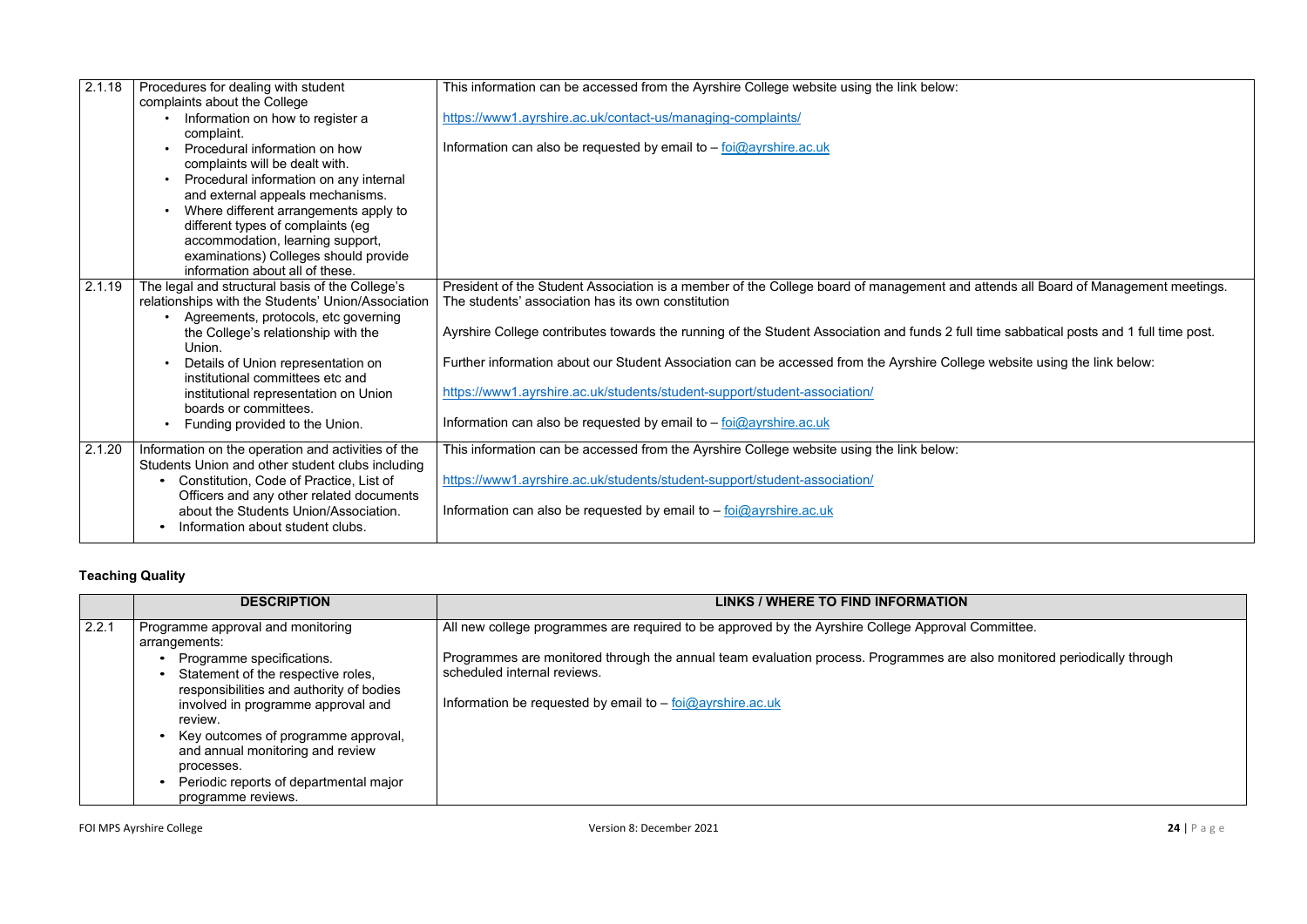| 2.2.2 | Anonymous summary results of surveys of<br>student satisfaction with Ayrshire College eg<br>Student perceptions of:                                                                                                                                                                                                                         | The college undertakes several surveys of its students throughout the academic year - at both course and cross-college level. The cross-<br>college results are reported to the Learning and Teaching Committee and course results are disseminated to Curriculum Teams.                                                                                                                                                                                                                                                                                                                                                                                                                                                                                                                                                                                                                                                                                                                                                                  |             |
|-------|---------------------------------------------------------------------------------------------------------------------------------------------------------------------------------------------------------------------------------------------------------------------------------------------------------------------------------------------|-------------------------------------------------------------------------------------------------------------------------------------------------------------------------------------------------------------------------------------------------------------------------------------------------------------------------------------------------------------------------------------------------------------------------------------------------------------------------------------------------------------------------------------------------------------------------------------------------------------------------------------------------------------------------------------------------------------------------------------------------------------------------------------------------------------------------------------------------------------------------------------------------------------------------------------------------------------------------------------------------------------------------------------------|-------------|
|       | Arrangements for academic support and<br>guidance.<br>Library services and IT support.<br>$\bullet$                                                                                                                                                                                                                                         | The College participates in the annual Scottish Funding Council Student Satisfaction and Engagement survey. The results of this are<br>reported to the Learning and Teaching Committee and the Scottish Funding Council.<br>Information can be requested by email to - foi@ayrshire.ac.uk                                                                                                                                                                                                                                                                                                                                                                                                                                                                                                                                                                                                                                                                                                                                                 |             |
|       | Suitability of accommodation, equipment<br>and facilities for teaching and learning.<br>Quality of teaching and the range of<br>$\bullet$<br>teaching and learning methods.<br>Assessment arrangements.<br>$\bullet$<br>Quality of pastoral support.                                                                                        |                                                                                                                                                                                                                                                                                                                                                                                                                                                                                                                                                                                                                                                                                                                                                                                                                                                                                                                                                                                                                                           |             |
| 2.2.3 | The nature of and duration of accreditation by<br>professional, statutory or regulatory bodies,<br>including accreditation and monitoring reports.                                                                                                                                                                                          | The College has accreditation from various awarding bodies to deliver and assess a wide range of programmes and levels. These<br>bodies include:-<br><b>Scottish Qualifications Authority (SQA)</b><br><b>EAL Awards</b><br><b>City and Guilds</b><br>Association of Accounting Technicians (AAT)<br><b>NEBOSH</b><br>Association of Chartered Certified Accountants (ACCA)<br><b>British Computer Society (BCS)</b><br>Council for the Advancement of Communication with Deaf People (CACDP)<br>Institute of the Motor Industry (IMI)<br><b>Construction Industry Training Board (CITB)</b><br>British Institute of Innkeeping Awarding Body (BIIAB)<br><b>GQA Qualifications Ltd</b><br><b>Rehis</b><br>Institute of Leadership and Management (ILM)<br><b>Vocational Training Charitable Trust (VTCT)</b><br>Information can be requested by email to $-\frac{f_{\text{O}}(Q)}{Q}$ ayrshire.ac.uk<br>Monitoring reports are made available to the appropriate staff and inform quality reports to the Learning and Teaching Committee. |             |
| 2.2.4 | A description of courses where the College acts<br>as an external examination body or validates the<br>examinations and qualifications of others,<br>including 'joint awards'. List of courses,<br>description of validation procedures.                                                                                                    | This information can be requested by email to $-\frac{foi@ayrshire.ac.uk}{f}$                                                                                                                                                                                                                                                                                                                                                                                                                                                                                                                                                                                                                                                                                                                                                                                                                                                                                                                                                             |             |
| 2.2.5 | Quality assurance assessments of the College's<br>provision eg<br>Reports submitted to (and received from)<br>external accreditation bodies relating to<br>assessment of the College's provision.<br>Reports from bodies such as SQA, Scottish<br>$\bullet$<br>Quality Management Systems (SQMS),<br>Charter Mark, Investors in People etc. | The College receives reports from external bodies such as SQA, Investors in People, City and Guilds and others following<br>audits/reviews/assessments. These are reported to the Learning and Teaching Committee.<br>The College produces an annual quality report, required by Education Scotland. The College also participates in annual<br>engagement activities with Education Scotland<br>Information can be accessed from the Ayrshire College website using the links below:                                                                                                                                                                                                                                                                                                                                                                                                                                                                                                                                                     |             |
|       | FOI MPS Ayrshire College                                                                                                                                                                                                                                                                                                                    | Version 8: December 2021                                                                                                                                                                                                                                                                                                                                                                                                                                                                                                                                                                                                                                                                                                                                                                                                                                                                                                                                                                                                                  | $25$   Page |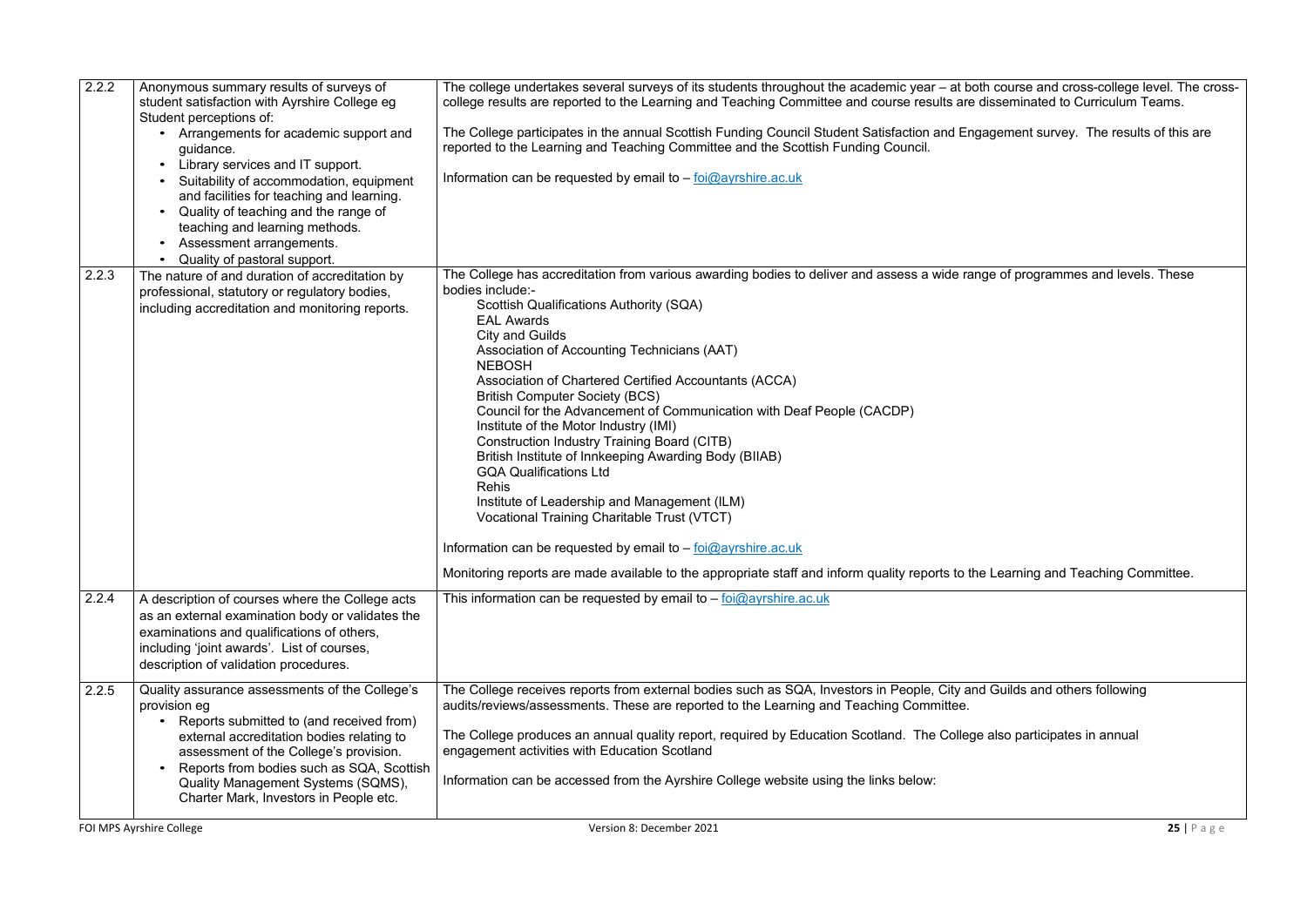|       |                                                                                                                                                                                                                                                                                                                                                                                                                                        | Ayrshire College - 2017-18 Evaluative Report and 2018-21 Enhancement Plan                                                                                                                                                                                                                                                                                                                                                                                                                                         |
|-------|----------------------------------------------------------------------------------------------------------------------------------------------------------------------------------------------------------------------------------------------------------------------------------------------------------------------------------------------------------------------------------------------------------------------------------------|-------------------------------------------------------------------------------------------------------------------------------------------------------------------------------------------------------------------------------------------------------------------------------------------------------------------------------------------------------------------------------------------------------------------------------------------------------------------------------------------------------------------|
|       |                                                                                                                                                                                                                                                                                                                                                                                                                                        | <b>Ayrshire College - Evaluative Report and Enhancement Plan 2016-17</b>                                                                                                                                                                                                                                                                                                                                                                                                                                          |
|       |                                                                                                                                                                                                                                                                                                                                                                                                                                        | http://www1.ayrshire.ac.uk/media/2475/final-ayrshire-review-of-ma-engineering-may-2015.pdf                                                                                                                                                                                                                                                                                                                                                                                                                        |
|       |                                                                                                                                                                                                                                                                                                                                                                                                                                        | https://education.gov.scot/Documents/MAreportAutomotive280717.pdf                                                                                                                                                                                                                                                                                                                                                                                                                                                 |
|       |                                                                                                                                                                                                                                                                                                                                                                                                                                        | Information can also be requested by email to $-$ foi $@$ ayrshire.ac.uk                                                                                                                                                                                                                                                                                                                                                                                                                                          |
| 2.2.6 | Institutional internal reviews eg<br>Summary of the findings and evidence<br>presented to teams undertaking the<br>College's own internal reviews of quality<br>and standards.<br>Range of teaching methods used.<br>Availability and use of specialist equipment,<br>other resources and materials to support<br>teaching and learning.<br>Staff access to professional development.<br>Peer observation and mentoring<br>programmes. | As part of the Quality Assurance process the College operates a programme of internal audit a<br>Each curriculum, with input from service areas, produces a team evaluation report annually whe<br>experience.<br>Ayrshire College is also subject to external audit by a range of awarding bodies.<br>The College provides a wide range of staff development opportunities and regular reports and<br>Management.<br>This information can be requested by email to $-\frac{foi\omega_{\text{aryshire.ac.uk}}{O}$ |
|       | Use of external benchmarking and other<br>comparators, both home and overseas.<br>Involvement of external peers in the review<br>method, their observations, and the action<br>taken in response.                                                                                                                                                                                                                                      |                                                                                                                                                                                                                                                                                                                                                                                                                                                                                                                   |

## **Information Services**

|       | <b>DESCRIPTION</b>                                                                                                                                                                | <b>LINKS / WHERE TO FIND INFORMATION</b>                                                 |
|-------|-----------------------------------------------------------------------------------------------------------------------------------------------------------------------------------|------------------------------------------------------------------------------------------|
| 2.3.1 | Availability and conditions of use of library<br>facilities. Library catalogue if publicly available.                                                                             | This information can be accessed from the Ayrshire College website using the link below: |
|       | Including:                                                                                                                                                                        | https://www1.ayrshire.ac.uk/students/student-support/lrc/                                |
|       | Information about who can access systems<br>and services and the facilities that they can<br>access.<br>Opening hours of libraries.<br>General rules and conditions of use (eg on | Information can also be requested by email to $-$ foi $@$ ayrshire.ac.uk                 |
|       | smoking. Drinking, eating, use of mobile<br>phones; policies with regard to law such as<br>copyright; use of national and/or external<br>services)                                |                                                                                          |

and review.

rhich reflects on the quality of the learner's

statistics are provided to the Board of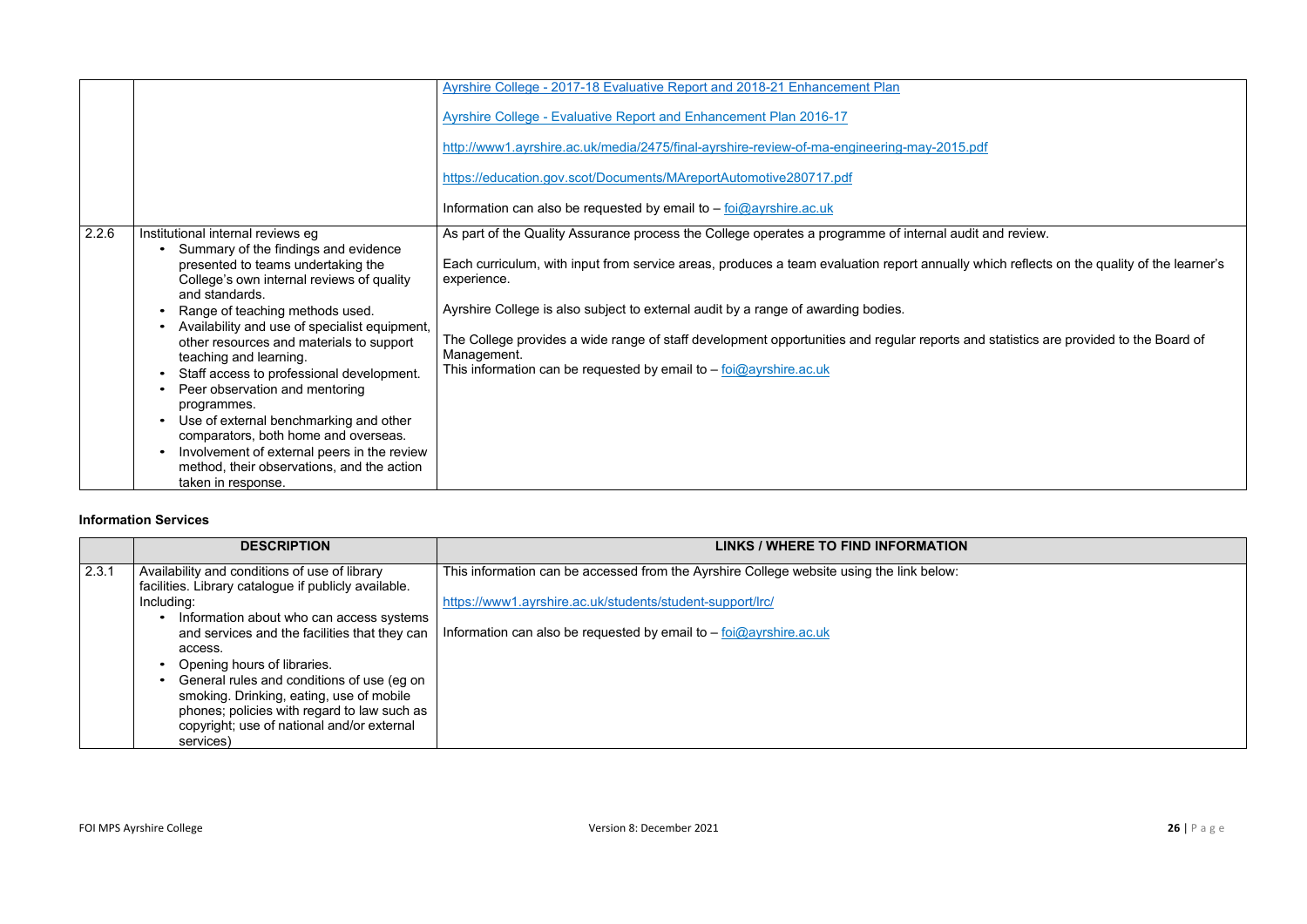| 2.3.2 | Availability and conditions of use of computing                                                          | This information can be accessed from the Ayrshire College website using the link below:    |
|-------|----------------------------------------------------------------------------------------------------------|---------------------------------------------------------------------------------------------|
|       | facilities. Including:<br>Information about who can access systems                                       | https://www1.ayrshire.ac.uk/students/student-support/lrc/                                   |
|       | and services and the facilities that they can<br>access.                                                 | Information can be found in the following documents using the links below:                  |
|       | Opening hours of computing facilities.<br>$\bullet$<br>General rules and conditions of use (eg on        | Ayrshire College - ICT Acceptable Use Policy - policy currently under review                |
|       | smoking, drinking, eating, use of mobile<br>phones; policies with regard to law such as                  | <b>Ayrshire College - ICT Security Policy - policy currently under review</b>               |
|       | copyright; mail spamming/bombing)<br>Computing code of practice.<br>$\bullet$                            | <b>Ayrshire College - Network Security Policy - policy currently under review</b>           |
|       | Use of national/external services.<br>$\bullet$<br>Details of logging, monitoring and                    | <b>Ayrshire College - Copyright Policy - policy currently under review</b>                  |
|       | procedures followed in case of breach of<br>conditions of use should also be included<br>here (eg RIPA). | Information can also be requested by email to $-$ foi $@$ ayrshire.ac.uk                    |
| 2.3.3 | High-level aims and strategies of information                                                            | Aims of the department in context of its place in the organisation is available on request. |
|       | services units and definition of the service<br>provided.                                                | This information can be requested by email to $-\frac{foi\omega}{2}$ ayrshire.ac.uk         |
| 2.3.4 | Information services policies and procedures.<br>Including:                                              | This information can be found in the following document using the link below:               |
|       | • Use of social media                                                                                    | Ayrshire College - Social Media Staff Personal Use Policy - policy currently under review   |
|       | Notice and take-down procedures                                                                          | Ayrshire College - Social Media Staff Corporate Use Policy - policy currently under review  |
|       |                                                                                                          | Information can also be requested by email to $-$ foi $@$ ayrshire.ac.uk                    |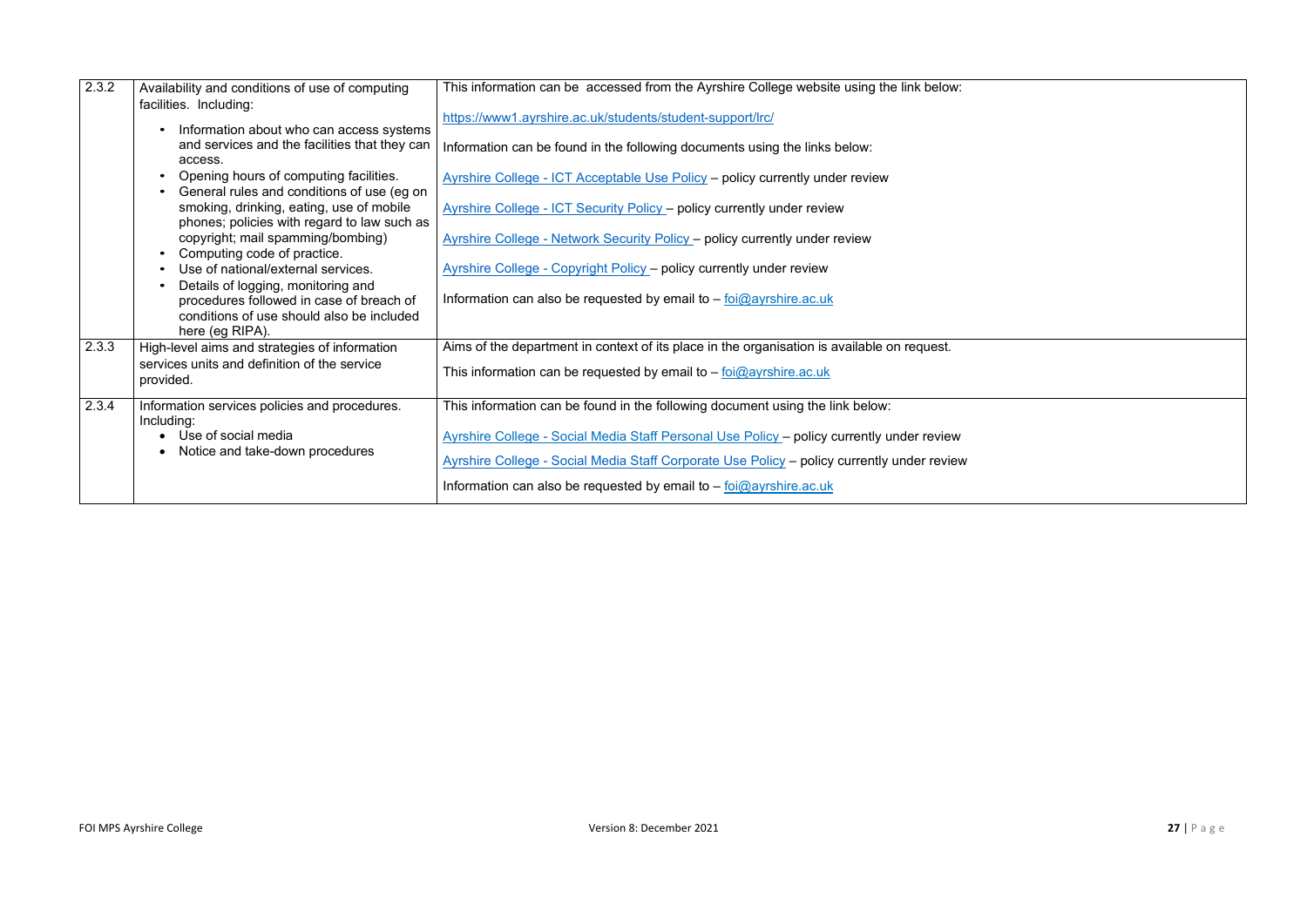# **Class 3: How we take decisions and what we have decided**

Information about the decisions we take, how we make decisions and how we involve others.

|       | <b>DESCRIPTION</b>                                                                                                                                                                                                                                                                                                                                                                                                                                                                                                                                                                                                                       | LINKS / WHERE TO FIND INFORMATION                                                                                                                                                                                                                                                                                                                                                                                                                                                                                                                                                                                                                                                                                                                                                                                                                                                                                                                         |
|-------|------------------------------------------------------------------------------------------------------------------------------------------------------------------------------------------------------------------------------------------------------------------------------------------------------------------------------------------------------------------------------------------------------------------------------------------------------------------------------------------------------------------------------------------------------------------------------------------------------------------------------------------|-----------------------------------------------------------------------------------------------------------------------------------------------------------------------------------------------------------------------------------------------------------------------------------------------------------------------------------------------------------------------------------------------------------------------------------------------------------------------------------------------------------------------------------------------------------------------------------------------------------------------------------------------------------------------------------------------------------------------------------------------------------------------------------------------------------------------------------------------------------------------------------------------------------------------------------------------------------|
| 3.1.1 | The activities of major committees with devolved<br>decision-making powers<br>Committee memberships and remits<br>(eg Board of Management and<br>Committees, Academic Board,<br>Health and Safety Committee).<br>Committee appointments procedures.<br>$\bullet$<br>Standing orders, codes of conduct and<br>other papers describing operations of<br>major committees.<br>Agenda of meetings of Board of<br>Management and other major<br>committees.<br>Minutes and papers of meetings of<br>Board of Management and other major<br>committees.<br>Calendar of meeting dates for Board of<br>Management and other major<br>committees. | <b>Committees and Members</b><br>• Audit & Risk Committee<br>Steven Wallace (Chair)<br>Steven Graham (Vice Chair)<br><b>Elaine Anderson</b><br><b>Alison Sutherland</b><br><b>Matthew Wilson</b><br><b>Business, Resources &amp; Infrastructure Committee</b><br>Mike Stewart (Chair)<br>Matthew Wilson (Vice Chair)<br>Norman Bone<br><b>Beth Clelland</b><br>Steven Fegan<br>Ellie Jamieson<br><b>Willie Mackie</b><br>Mary McClung<br>Fiona McQueen<br>Janette Moore<br>Gillian Murray (co-optee)<br><b>Carol Turnbull</b><br><b>Learning, Teaching &amp; Quality Committee</b><br>$\bullet$<br>Fiona McQueen (Chair)<br>Alison Sutherland (Vice Chair)<br><b>Elaine Anderson</b><br><b>Beth Clelland</b><br>Steven Fegan<br><b>Steve Graham</b><br>Ellie Jamieson<br>Mary McClung<br>Janette Moore<br><b>Sharon Morrow</b><br>Gordon Neil (co-optee)<br><b>Steven Oliver</b><br><b>Mike Stewart</b><br><b>Carol Turnbull</b><br><b>Steven Wallace</b> |

FOI MPS Ayrshire College **28** | P a g e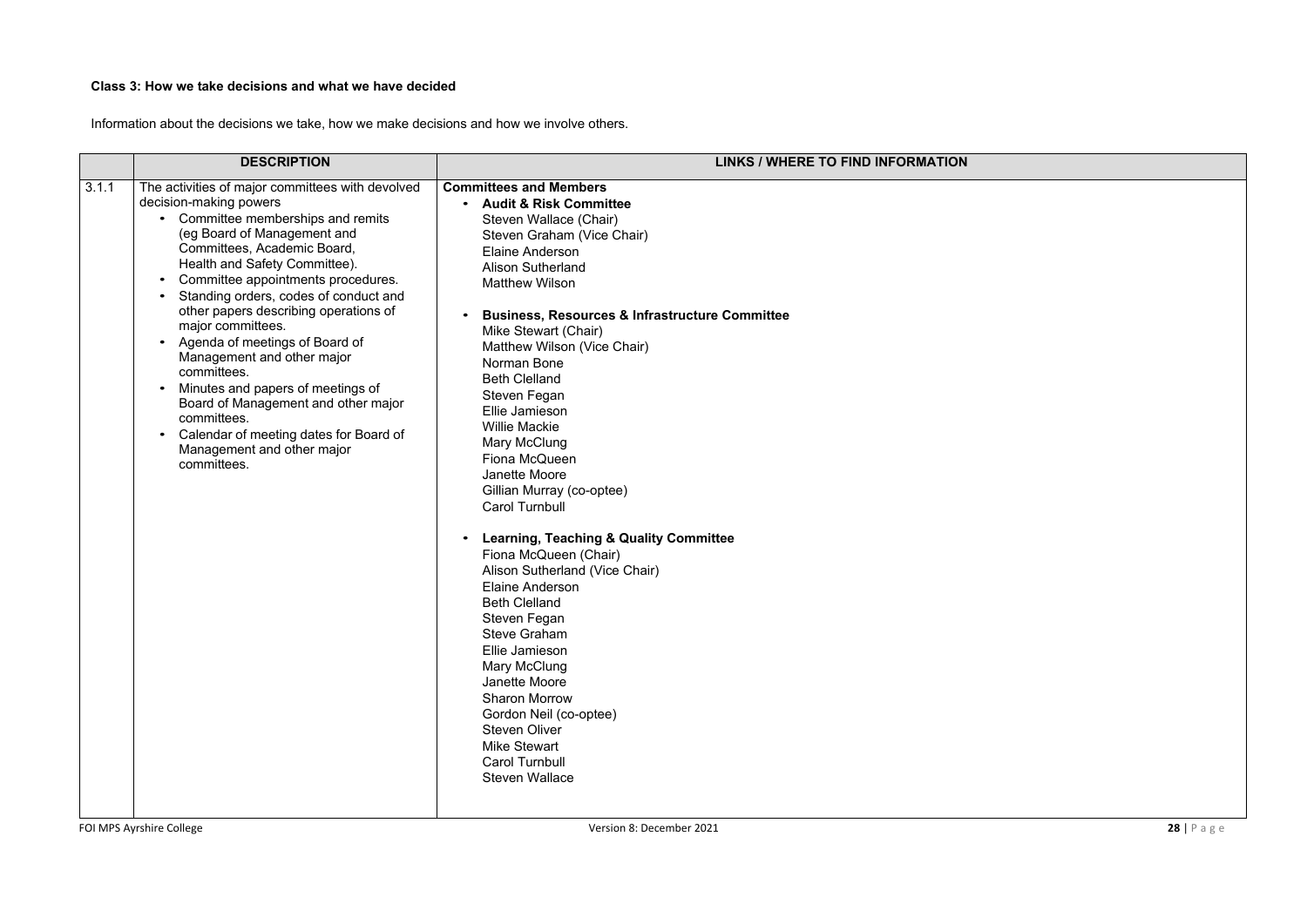|       |                                                                                                  | <b>Performance, Review and Remuneration Committee</b><br>Fiona McQueen (Chair)<br><b>Willie Mackie</b><br><b>Mike Stewart</b><br><b>Steven Wallace</b><br><b>Search and Nomination Committee</b><br>Willie Mackie (Chair)<br>Fiona McQueen<br><b>Mike Stewart</b><br><b>Steven Wallace</b><br>1 External Member<br>Information can be accessed from the Ayrshire College website using the links below:<br>Board of Management Information<br>https://www1.ayrshire.ac.uk/about-us/management-team/board-of-management/<br>Agendas and Minutes of Board of Management Meetings<br>https://www1.ayrshire.ac.uk/about-us/management-team/board-of-management-documents/ |
|-------|--------------------------------------------------------------------------------------------------|-----------------------------------------------------------------------------------------------------------------------------------------------------------------------------------------------------------------------------------------------------------------------------------------------------------------------------------------------------------------------------------------------------------------------------------------------------------------------------------------------------------------------------------------------------------------------------------------------------------------------------------------------------------------------|
|       |                                                                                                  | Information can also be requested by email to $-\frac{foi\omega}{\omega}$ ayrshire.ac.uk                                                                                                                                                                                                                                                                                                                                                                                                                                                                                                                                                                              |
| 3.1.2 | Public consultation and engagement strategies.                                                   | This information can be accessed from the Ayrshire College website using the links below:-<br><b>Public Consultations</b><br>https://www1.ayrshire.ac.uk/about-us/college-information/college-reports/<br><b>Engagement Activities</b><br>https://www1.ayrshire.ac.uk/employers/<br>Information can also be requested by email to – foi@ayrshire.ac.uk                                                                                                                                                                                                                                                                                                                |
| 3.1.3 | Reports of regulatory inspections, audits and<br>investigations carried out by Ayrshire College. | Pursuant to Section 17(1) of the Freedom of Information (Scotland) Act 2002 please note tha<br>of this type/classification.                                                                                                                                                                                                                                                                                                                                                                                                                                                                                                                                           |

at Ayrshire College does not hold information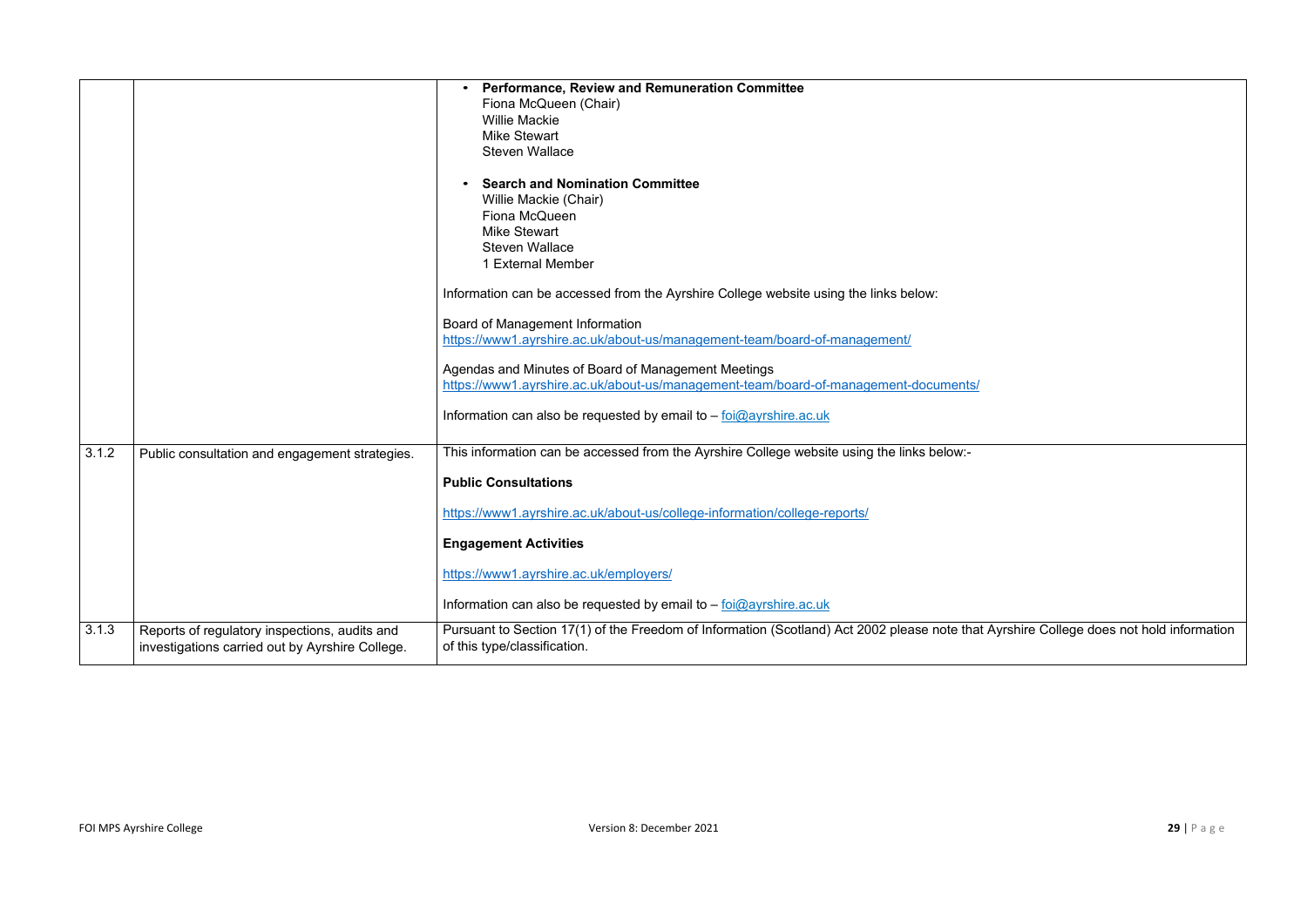| 3.1.4 | Environmental impact studies and risk<br>assessments which underpin decisions that<br>Ayrshire College takes, including the facts and<br>analysis.                                      | This information can be requested by email to $-$ foi $@$ ayrshire.ac.uk |
|-------|-----------------------------------------------------------------------------------------------------------------------------------------------------------------------------------------|--------------------------------------------------------------------------|
| 3.1.5 | <b>Environmental Impact Assessment Reports</b><br>undertaken in compliance with the Town and<br><b>Country Planning (Environmental Impact</b><br>Assessment)(Scotland) Regulations 2017 | This information can be requested by email to $-$ foi $@$ ayrshire.ac.uk |

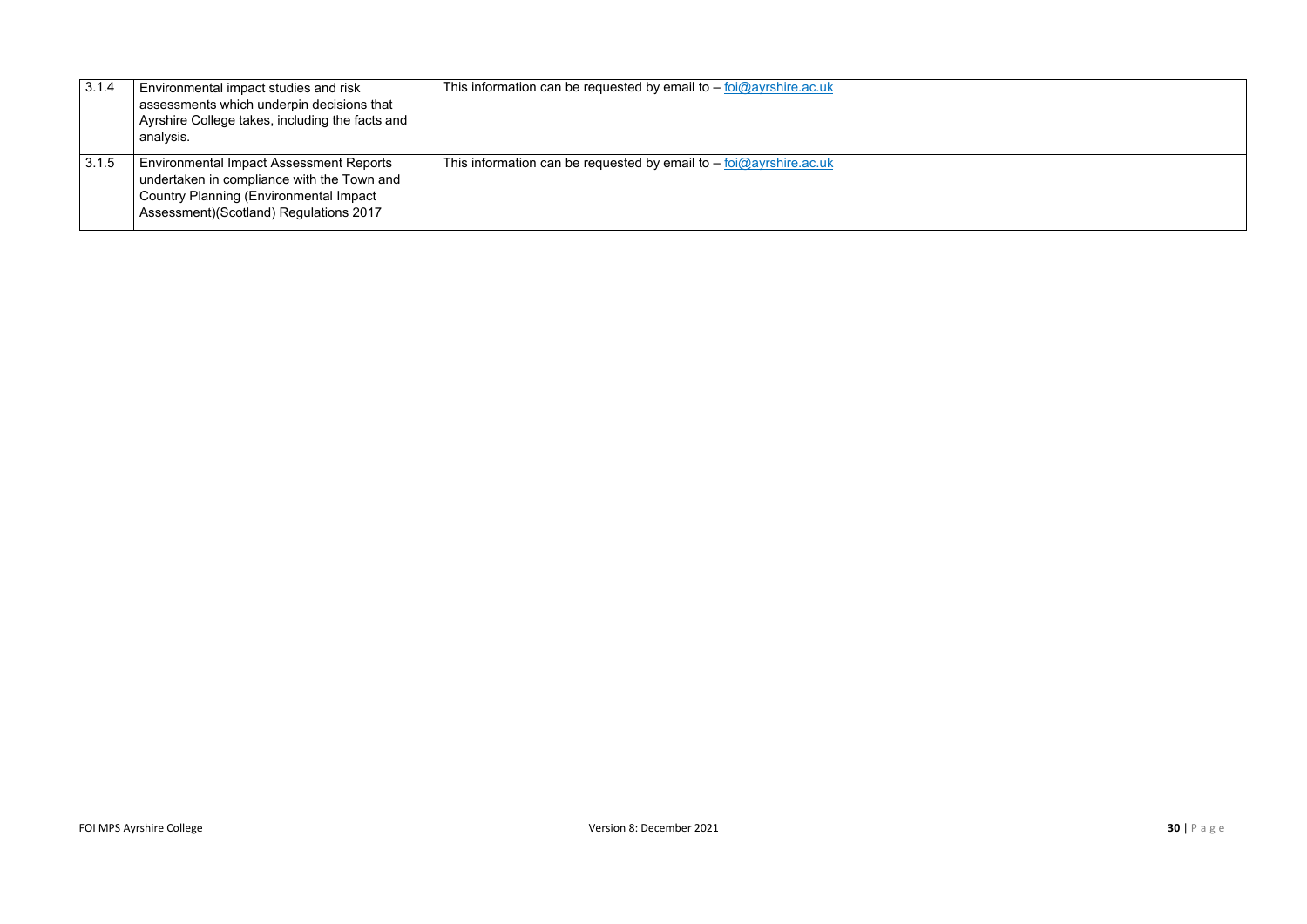# **Class 4: What we spend and how we spend it**

Information about our strategy for, and management of, financial resources (in sufficient detail to explain how we plan to spend public money and what has actually been spent).

|                                       | <b>DESCRIPTION</b>                                                                                                  | <b>LINKS / WHERE TO FIND INFORMATION</b>                                                   |
|---------------------------------------|---------------------------------------------------------------------------------------------------------------------|--------------------------------------------------------------------------------------------|
| 4.1.1                                 | Financial statements approved by the<br>governing body eg Ayrshire College's annual<br>accounts.                    | This information can be accessed from the Ayrshire College website using the link below:   |
|                                       |                                                                                                                     | <b>Ayrshire College Accounts 2019-20</b>                                                   |
|                                       |                                                                                                                     | <b>Ayrshire College Accounts 2018-19</b>                                                   |
|                                       |                                                                                                                     | <b>Ayrshire College Accounts 2017-18</b>                                                   |
|                                       |                                                                                                                     | <b>Ayrshire College Accounts 2016-17</b>                                                   |
|                                       |                                                                                                                     | <b>Ayrshire College Accounts 2015-16</b>                                                   |
|                                       |                                                                                                                     | <b>Ayrshire College Accounts 2014-15</b>                                                   |
|                                       |                                                                                                                     | Information can also be requested by email to $-$ foi $@$ ayrshire.ac.uk                   |
| 4.1.2                                 | Policies and procedures for making budgetary                                                                        | This information can be found in the following document using the link below:              |
| allocations to major budgetary units. |                                                                                                                     | <b>Ayrshire College - Financial Regulations</b>                                            |
|                                       |                                                                                                                     | Information can also be requested by email to $-$ foi $@$ ayrshire.ac.uk                   |
| 4.1.3                                 | Summary of budgetary allocations to major<br>budgetary units.                                                       | This information can be requested by email to $-$ foi $@$ ayrshire.ac.uk                   |
| 4.1.4                                 | Financial regulations: College's financial                                                                          | This information can be accessed from the Ayrshire College website using the links below:  |
|                                       | administration manual, including eg information<br>on purchasing goods and services, and on<br>reclaiming expenses. | https://www1.ayrshire.ac.uk/about-us/college-information/procurement/                      |
|                                       |                                                                                                                     | http://www1.ayrshire.ac.uk/media/7398/procurement-strategy-2017-2020.pdf - strategy curren |
|                                       |                                                                                                                     | Information can be found in the following document using the link below:                   |
|                                       |                                                                                                                     | <b>Ayrshire College - Financial Regulations</b>                                            |
|                                       |                                                                                                                     | Information can also be requested by email to $-$ foi $@$ ayrshire.ac.uk                   |

ntly under review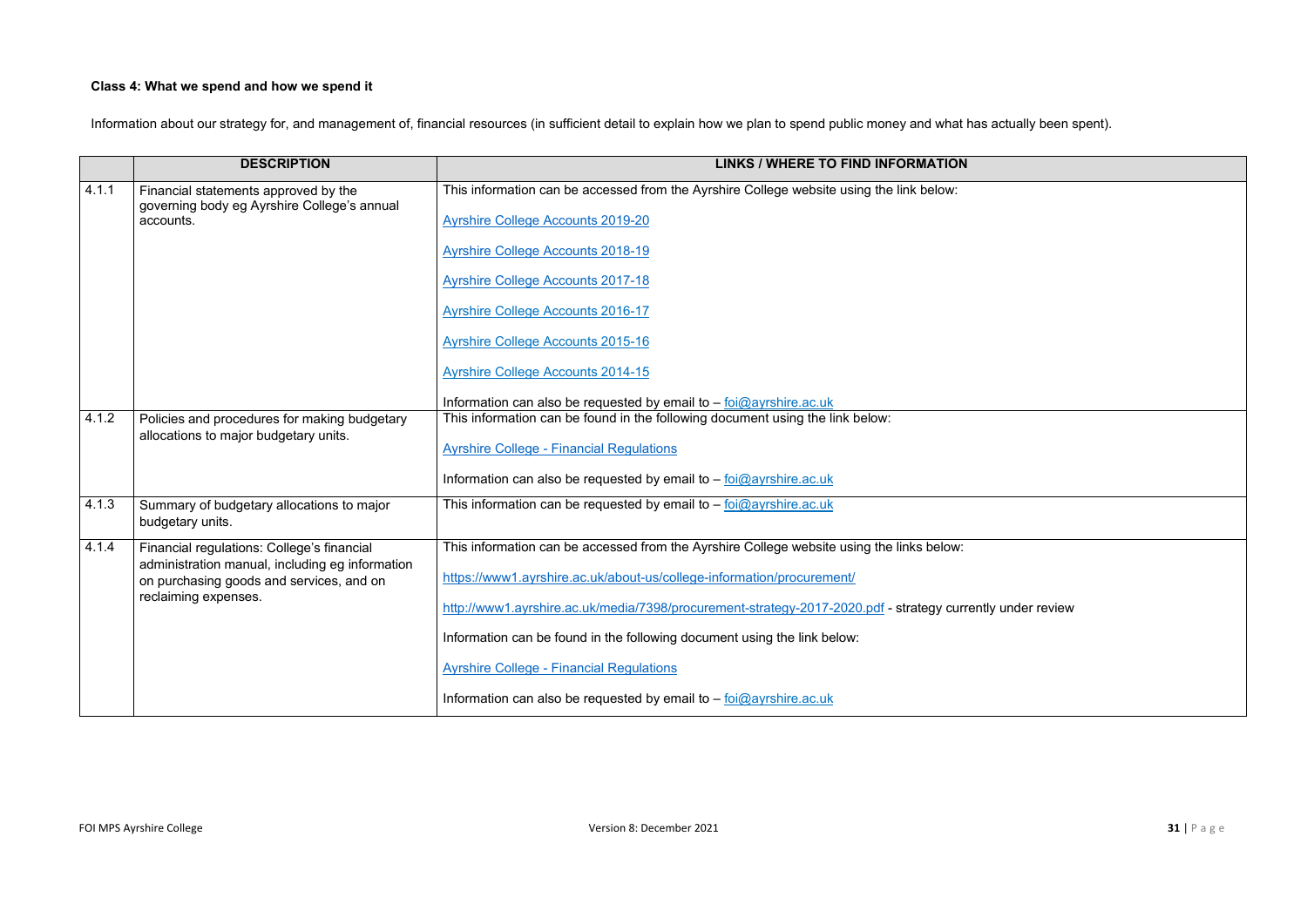| 4.1.5 | Summary information on the College's major<br>insurance policies - names and addresses of<br>the College's insurers and broad information<br>on the range of risks covered.                                                | Name of insurer:<br><b>Zurich Municipal</b><br>The Eagle Building<br>215 Bothwell Street<br>Glasgow<br><b>G27ED</b><br>Information can be requested by email to - foi@ayrshire.ac.uk                        |
|-------|----------------------------------------------------------------------------------------------------------------------------------------------------------------------------------------------------------------------------|-------------------------------------------------------------------------------------------------------------------------------------------------------------------------------------------------------------|
| 4.1.6 | Summary information on institutional<br>endowments and investments.                                                                                                                                                        | Pursuant to Section 17(1) of the Freedom of Information (Scotland) Act 2002 please note that Ayrshire College does not hold information<br>of this type/classification.                                     |
| 4.1.7 | Plans for use of major external capital and<br>other sources of external funding eg<br>information relating to external funding<br>received by the College eg European Social<br>Fund, European Regional Development Fund. | The sources of capital and revenue funding received by the College are shown in the College's annual financial statements which can be<br>accessed from the Ayrshire College website using the links below: |
|       |                                                                                                                                                                                                                            | <b>Ayrshire College Accounts 2019-20</b>                                                                                                                                                                    |
|       |                                                                                                                                                                                                                            | <b>Ayrshire College Accounts 2018-19</b>                                                                                                                                                                    |
|       |                                                                                                                                                                                                                            | <b>Ayrshire College Accounts 2017-18</b>                                                                                                                                                                    |
|       |                                                                                                                                                                                                                            | <b>Ayrshire College Accounts 2016-17</b>                                                                                                                                                                    |
|       |                                                                                                                                                                                                                            | <b>Ayrshire College Accounts 2015-16</b>                                                                                                                                                                    |
|       |                                                                                                                                                                                                                            | <b>Ayrshire College Accounts 2014-15</b>                                                                                                                                                                    |
|       |                                                                                                                                                                                                                            | Information can also be requested by email to $-$ foi $@$ ayrshire.ac.uk                                                                                                                                    |
| 4.1.8 | Expenses policies and procedures.                                                                                                                                                                                          | This information can be found in the following document using the link below:                                                                                                                               |
|       |                                                                                                                                                                                                                            | Ayrshire College - Travel and Subsistence Expenses for Business Users - policy currently under review                                                                                                       |
|       |                                                                                                                                                                                                                            | Information can also be requested by email to $-$ foi@ayrshire.ac.uk                                                                                                                                        |
| 4.1.9 | Senior staff/Board member expenses at<br>category level e.g. travel, subsistence and<br>accommodation.                                                                                                                     | Information on the Chair's and Principal's expenses can be accessed from the Ayrshire College website using the link below:                                                                                 |
|       |                                                                                                                                                                                                                            | https://www1.ayrshire.ac.uk/about-us/management-team/chairman-and-principals-expenses/                                                                                                                      |
|       |                                                                                                                                                                                                                            | Information can also be requested by email to $-$ foi@ayrshire.ac.uk                                                                                                                                        |

| Ayrshire College does not hold information  |
|---------------------------------------------|
| 's annual financial statements which can be |
|                                             |
|                                             |
|                                             |
|                                             |
| der review                                  |
| e website using the link below:             |
|                                             |
|                                             |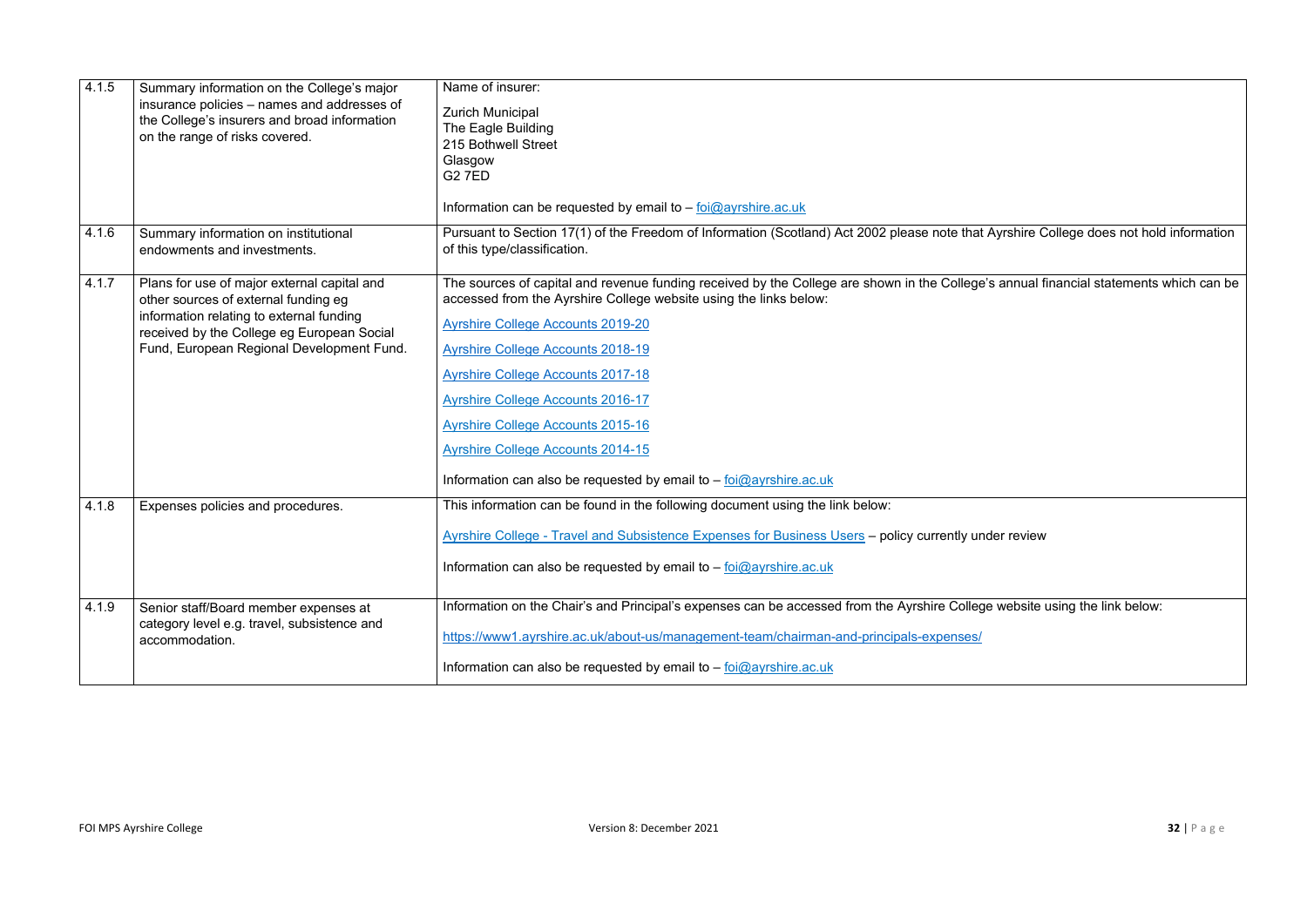| 4.1.10 | Board member remuneration, other than                                                                             | Information on the Chair's remuneration can be accessed from the Ayrshire College website u                                                             |
|--------|-------------------------------------------------------------------------------------------------------------------|---------------------------------------------------------------------------------------------------------------------------------------------------------|
|        | expenses.                                                                                                         | https://www1.ayrshire.ac.uk/about-us/management-team/chairman-and-principals-expenses/                                                                  |
|        |                                                                                                                   | Information on the remuneration of all Board members is shown in the College's Annual Finar<br>from the Ayrshire College website using the links below: |
|        |                                                                                                                   | <b>Ayrshire College Accounts 2019-20</b>                                                                                                                |
|        |                                                                                                                   | <b>Ayrshire College Accounts 2018-19</b>                                                                                                                |
|        |                                                                                                                   | <b>Ayrshire College Accounts 2017-18</b>                                                                                                                |
|        |                                                                                                                   | <b>Ayrshire College Accounts 2016-17</b>                                                                                                                |
|        |                                                                                                                   | <b>Ayrshire College Accounts 2015-16</b>                                                                                                                |
|        |                                                                                                                   | <b>Ayrshire College Accounts 2014-15</b>                                                                                                                |
|        |                                                                                                                   | Information can also be requested by email to $-$ foi@ayrshire.ac.uk                                                                                    |
| 4.1.11 | Pay and grading structures (levels of pay,<br>rather than individual salaries).                                   | This information can be requested by email to $-$ foi $@$ ayrshire.ac.uk                                                                                |
| 4.1.12 | Salary awards, bonuses and staff benefits.                                                                        | This information can be requested by email to $-$ foi $@$ ayrshire.ac.uk                                                                                |
| 4.1.13 | Senior staff salaries e.g. principal and senior<br>management team                                                | This information can be found in the College Board of Management and Financial Statements of<br>College Website using the links below:                  |
|        |                                                                                                                   | <b>Ayrshire College Accounts 2019-20</b>                                                                                                                |
|        |                                                                                                                   | <b>Ayrshire College Accounts 2018-19</b>                                                                                                                |
|        |                                                                                                                   | <b>Ayrshire College Accounts 2017-18</b>                                                                                                                |
|        |                                                                                                                   | <b>Ayrshire College Accounts 2016-17</b>                                                                                                                |
|        |                                                                                                                   | <b>Ayrshire College Accounts 2015-16</b>                                                                                                                |
|        |                                                                                                                   | <b>Ayrshire College Accounts 2014-15</b>                                                                                                                |
|        |                                                                                                                   | Information can also be requested by email to $-\frac{foi\omega}{\omega}$ ayrshire.ac.uk                                                                |
| 4.1.14 | Funding awards made by Ayrshire College,<br>how to apply for them and funding awards<br>made by Ayrshire College. | Pursuant to Section 17(1) of the Freedom of Information (Scotland) Act 2002 please note that<br>of this type/classification.                            |
|        |                                                                                                                   |                                                                                                                                                         |

**Information on the Chair remains remains can be a** 

ncial Statements which can be accessed

 $\sigma$  which can be accessed from the Ayrshire

I Ayrshire College does not hold information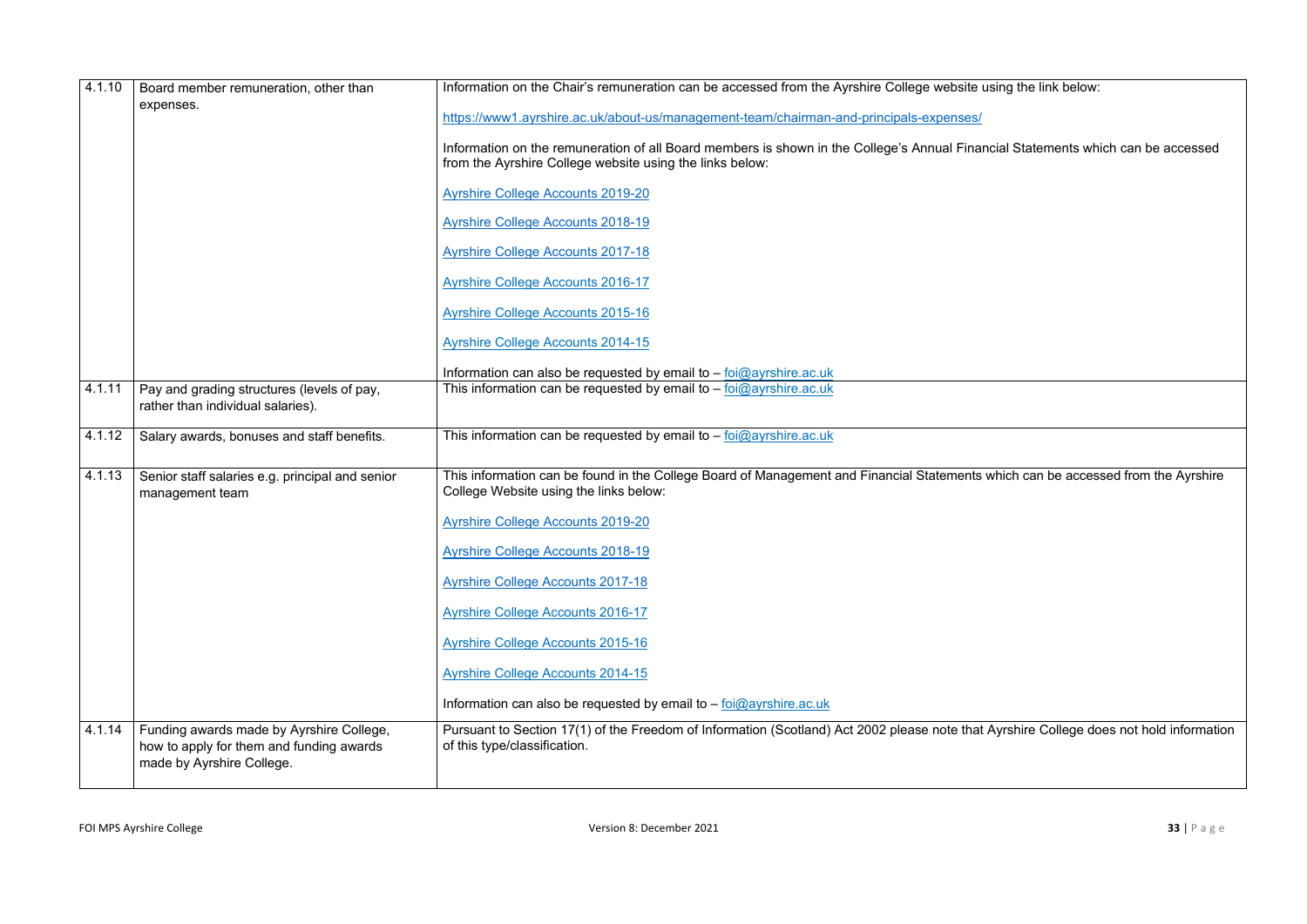# **Class 5: How we manage our human, physical and information resources**

Information about how we manage the human, physical and information resources of the authority.

|       | <b>DESCRIPTION</b>                                                                                                                                                       | <b>LINKS / WHERE TO FIND INFORMATION</b>                                                                     |
|-------|--------------------------------------------------------------------------------------------------------------------------------------------------------------------------|--------------------------------------------------------------------------------------------------------------|
| 5.1.1 | Statistical information on staff - at institutional<br>level by grade, sex, etc.                                                                                         | This information can be accessed from the Ayrshire College website using the link below:                     |
|       |                                                                                                                                                                          | Ayrshire College - Mainstreaming Equality 2019-2021 and Equality Outcomes 2021-2025 Report                   |
|       |                                                                                                                                                                          | Ayrshire College - Mainstreaming Equality 2017-2019 and Equality Outcomes 2017-2021: Interim Progress Report |
|       |                                                                                                                                                                          | Ayrshire College - Mainstreaming Equality 2015-2017 and Equality Outcomes 2017-2021 Report.pdf               |
|       |                                                                                                                                                                          | Information can also be requested by email to - foi@ayrshire.ac.uk                                           |
| 5.1.2 | Staffing structure.                                                                                                                                                      | This information can be requested by email to - foi@ayrshire.ac.uk                                           |
| 5.1.3 | Policies, statements, procedures and<br>guidelines relating to recruitment.                                                                                              | This information can be accessed from the Ayrshire College website using the link below:                     |
|       |                                                                                                                                                                          | http://www1.ayrshire.ac.uk/about-us/vacancies/                                                               |
|       |                                                                                                                                                                          | Information can also be requested by email to $-$ foi@ayrshire.ac.uk                                         |
| 5.1.4 | Policies and procedures relating to<br>performance management eg information on                                                                                          | This information can be found in the following documents using the links below:                              |
|       | probation and appraisal arrangements.                                                                                                                                    | <b>Ayrshire College - Staff Capability Policy - policy currently under review</b>                            |
|       |                                                                                                                                                                          | Ayrshire College - Staff Learning and Development Policy - policy currently under review                     |
|       |                                                                                                                                                                          | Information can also be requested by email to $-$ foi@ayrshire.ac.uk                                         |
| 5.1.5 | Policies, statements, procedures, guidelines<br>and statistics relating to promotion, re-grading<br>and salary reviews including statistical<br>information on outcomes. | This information can be requested by email to $-$ foi@ayrshire.ac.uk                                         |

| <u>ort</u>                  |
|-----------------------------|
| <u>erim Progress Report</u> |
| ort.pdf                     |
|                             |
|                             |
|                             |
|                             |
|                             |
|                             |
|                             |
|                             |
|                             |
|                             |
|                             |
|                             |
|                             |
|                             |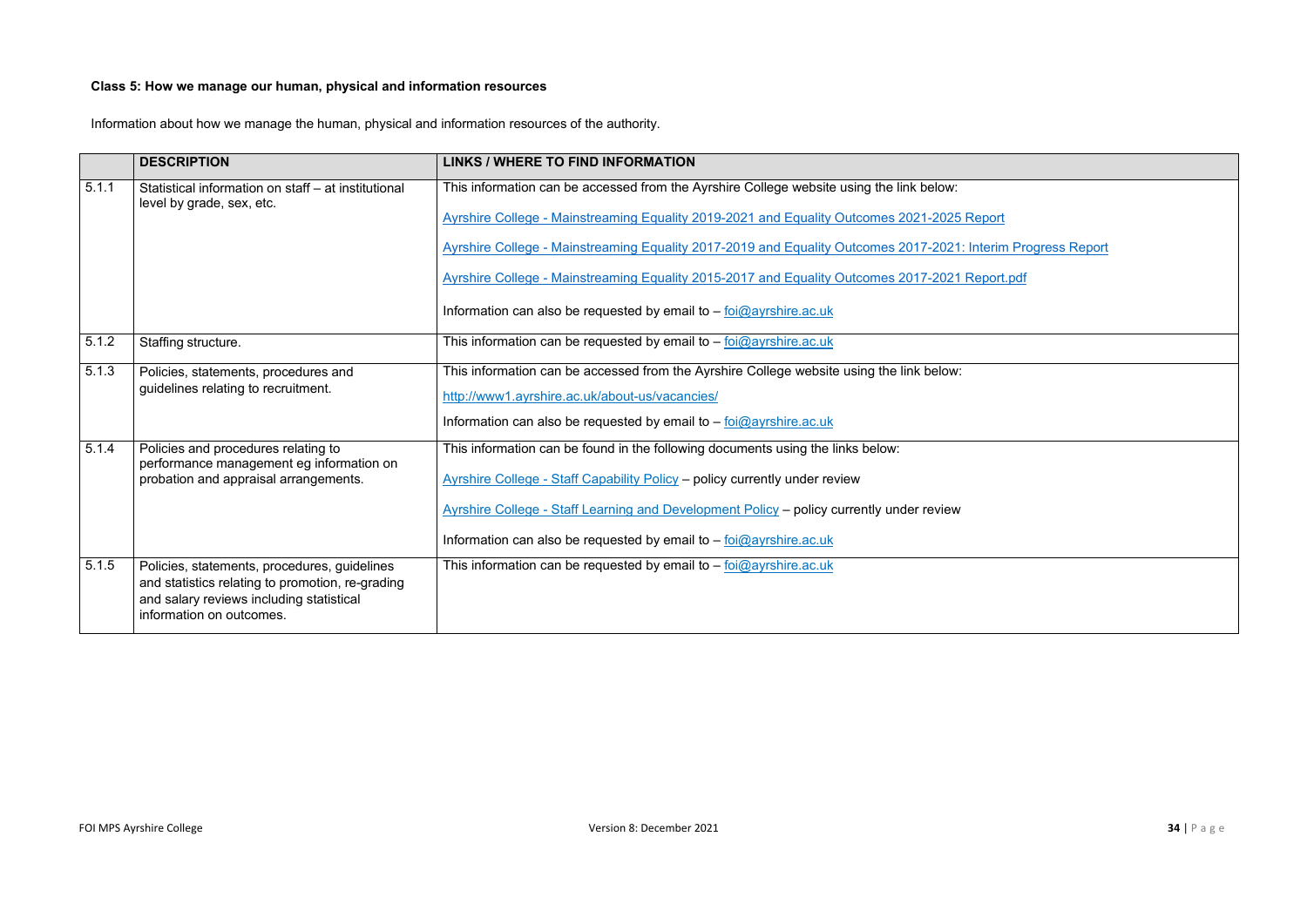| 5.1.6 | Policies and guidelines on pension arrangements<br>for staff eg<br>Contribution rates (institutional and<br>employee).<br>Benefits and benefit accrual rates.<br>Funding valuations of pension<br>schemes. | There are currently two pension schemes available for Ayrshire College Employees:<br><b>Strathclyde Pension Fund -</b><br>Strathclyde Pension Fund offer services to employers who are members of the Local Government Pension Scheme as well as their<br>employees, ex-employees and pensioners who are (or have been) paying into the scheme.<br>http://www.spfo.org.uk/<br><b>Scottish Teachers Superannuation Scheme</b><br>The Scottish Public Pensions Agency is an executive Agency of the Scottish Government. The Agency administers and regulates the<br>NHS and teachers' pension schemes in Scotland, and other occupational pension schemes for which the Scottish Ministers are<br>responsible. It also regulates the local government, police and fire pension schemes administered by Scottish local authorities.<br>https://pensions.gov.scot/teachers/about-teachers-pensions/scottish-teachers-superannuation-scheme<br>Information can also be requested by email to $-$ foi $@$ ayrshire.ac.uk |
|-------|------------------------------------------------------------------------------------------------------------------------------------------------------------------------------------------------------------|---------------------------------------------------------------------------------------------------------------------------------------------------------------------------------------------------------------------------------------------------------------------------------------------------------------------------------------------------------------------------------------------------------------------------------------------------------------------------------------------------------------------------------------------------------------------------------------------------------------------------------------------------------------------------------------------------------------------------------------------------------------------------------------------------------------------------------------------------------------------------------------------------------------------------------------------------------------------------------------------------------------------|
| 5.1.7 | Disciplinary procedures and policies eg                                                                                                                                                                    | This information can be found in the following documents using the links below:                                                                                                                                                                                                                                                                                                                                                                                                                                                                                                                                                                                                                                                                                                                                                                                                                                                                                                                                     |
|       | Harassment and bullying policy.<br>Other Human Resources policies not<br>covered by any other class, where<br>disciplinary action may follow if breached.                                                  | Ayrshire College - Staff Disciplinary Policy - policy currently under review<br><b>Ayrshire College - Staff Grievance Policy - policy currently under review</b><br>Ayrshire College - Staff Capability Policy - policy currently under review<br>Ayrshire College - Dignity at Work Policy - policy currently under review<br>Information can also be requested by email to $ \frac{\text{fo}(\text{Qayrshire.ac.uk})}{\text{fo}(\text{Qayrshire.ac.uk})}$                                                                                                                                                                                                                                                                                                                                                                                                                                                                                                                                                         |
| 5.1.8 | Grievance procedures and policies.                                                                                                                                                                         | This information can be found in the following documents using the links below:                                                                                                                                                                                                                                                                                                                                                                                                                                                                                                                                                                                                                                                                                                                                                                                                                                                                                                                                     |
|       |                                                                                                                                                                                                            | <b>Ayrshire College - Staff Disciplinary Policy - policy currently under review</b>                                                                                                                                                                                                                                                                                                                                                                                                                                                                                                                                                                                                                                                                                                                                                                                                                                                                                                                                 |
|       |                                                                                                                                                                                                            | <b>Ayrshire College - Staff Grievance Policy - policy currently under review</b>                                                                                                                                                                                                                                                                                                                                                                                                                                                                                                                                                                                                                                                                                                                                                                                                                                                                                                                                    |
|       |                                                                                                                                                                                                            | Information can also be requested by email to $ \frac{\text{fo}(\text{Qayrshire.ac.uk})}{\text{fo}(\text{Qayrshire.ac.uk})}$                                                                                                                                                                                                                                                                                                                                                                                                                                                                                                                                                                                                                                                                                                                                                                                                                                                                                        |
| 5.1.9 | Race equality policies as required under the<br>Race Relations amendment Act 2000.                                                                                                                         | Further information can be accessed from the Ayrshire College website or found in the following document using the link below:                                                                                                                                                                                                                                                                                                                                                                                                                                                                                                                                                                                                                                                                                                                                                                                                                                                                                      |
|       |                                                                                                                                                                                                            | http://www1.ayrshire.ac.uk/about-us/equality-and-inclusion/                                                                                                                                                                                                                                                                                                                                                                                                                                                                                                                                                                                                                                                                                                                                                                                                                                                                                                                                                         |
|       |                                                                                                                                                                                                            | <b>Ayrshire College - Equality, Diversity and Inclusion Policy</b>                                                                                                                                                                                                                                                                                                                                                                                                                                                                                                                                                                                                                                                                                                                                                                                                                                                                                                                                                  |
|       |                                                                                                                                                                                                            | Information can also be requested by email to $-$ foi $@$ ayrshire.ac.uk                                                                                                                                                                                                                                                                                                                                                                                                                                                                                                                                                                                                                                                                                                                                                                                                                                                                                                                                            |

| ent Pension Scheme as well as their                                                                                                        |
|--------------------------------------------------------------------------------------------------------------------------------------------|
| <b>Agency administers and regulates the</b><br>r which the Scottish Ministers are<br>red by Scottish local authorities.<br><u>n-scheme</u> |
|                                                                                                                                            |
|                                                                                                                                            |
| ig document using the link below:                                                                                                          |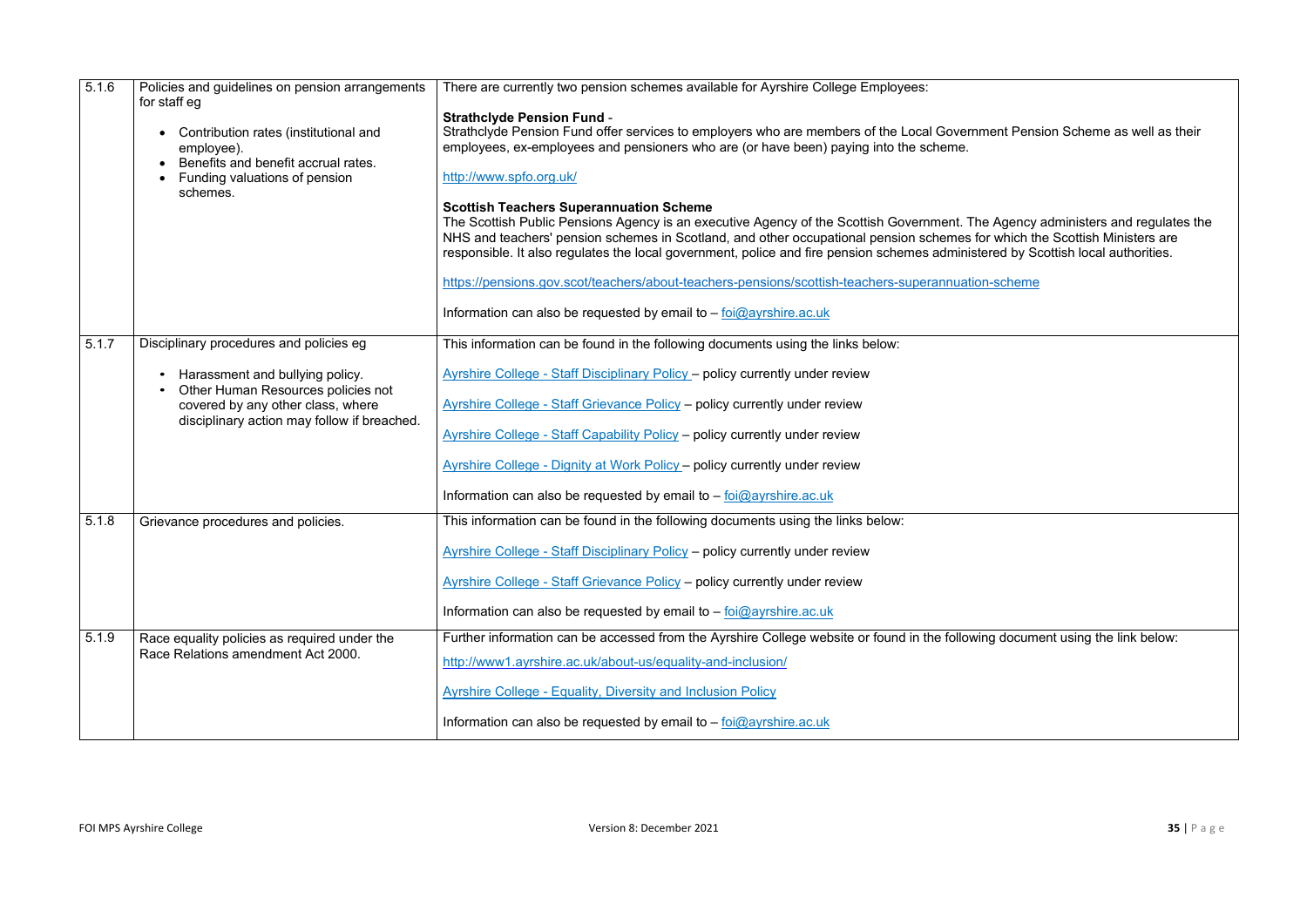| 5.1.10 | Equality and diversity policies, statements,<br>procedures and guidelines.                                                                                        | Further information can be accessed from the Ayrshire College website or found in the following document using the link below:<br>http://www1.ayrshire.ac.uk/about-us/equality-and-inclusion/<br><b>Ayrshire College - Equality, Diversity and Inclusion Policy</b><br>Information can also be requested by email to $-$ foi@ayrshire.ac.uk |
|--------|-------------------------------------------------------------------------------------------------------------------------------------------------------------------|---------------------------------------------------------------------------------------------------------------------------------------------------------------------------------------------------------------------------------------------------------------------------------------------------------------------------------------------|
| 5.1.11 | Information required for compliance with the<br>Public Interest Disclosure Act.                                                                                   | This information can be requested by email to $-$ foi $@$ ayrshire.ac.uk                                                                                                                                                                                                                                                                    |
| 5.1.12 | Policies and procedures relating to the on-<br>going development of staff<br>Induction arrangements.<br>Access to internal and external training<br>opportunities | This information can be found in the following documents using the links below:<br>Ayrshire College - Staff Learning and Development Policy - policy currently under review<br>Information can also be requested by email to $-$ foi $@$ ayrshire.ac.uk                                                                                     |
| 5.1.13 | Description of the facilities and services<br>available to members of staff                                                                                       | This information can be requested by email to $-$ foi $@$ ayrshire.ac.uk                                                                                                                                                                                                                                                                    |
| 5.1.14 | Employee relations structures and agreement<br>reached with trade unions and professional<br>organisations                                                        | This information can be requested by email to $-$ foi $@$ ayrshire.ac.uk                                                                                                                                                                                                                                                                    |

# **Physical Resources**

|       | <b>DESCRIPTION</b>                                                                                                                               | <b>LINKS / WHERE TO FIND INFORMATION</b>                                 |
|-------|--------------------------------------------------------------------------------------------------------------------------------------------------|--------------------------------------------------------------------------|
| 5.2.1 | Overview of the College's estate eg<br>Location, size, usage and condition of<br>major buildings.<br>Details of listed buildings.                | This information can be requested by email to $-$ foi $@$ ayrshire.ac.uk |
| 5.2.2 | Plans for major changes to the estate eg additions<br>to/disposals of major components of estate.                                                | This information can be requested by email to $-$ foi $@$ ayrshire.ac.uk |
| 5.2.3 | Summary information about buildings under<br>construction.                                                                                       | This information can be requested by email to - foi@ayrshire.ac.uk       |
| 5.2.4 | Maintenance arrangements and policies for<br>buildings and grounds including long-<br>term/programmed maintenance arrangements<br>and schedules. | This information can be requested by email to $-$ foi $@$ ayrshire.ac.uk |
| 5.2.5 | Performance indicators on major estates<br>functions.                                                                                            | This information can be requested by email to $-$ foi $@$ ayrshire.ac.uk |

| ing document using the link below: |  |  |
|------------------------------------|--|--|
|                                    |  |  |
|                                    |  |  |
|                                    |  |  |
|                                    |  |  |
|                                    |  |  |
|                                    |  |  |
|                                    |  |  |
|                                    |  |  |
|                                    |  |  |
|                                    |  |  |
|                                    |  |  |
|                                    |  |  |
|                                    |  |  |
|                                    |  |  |
|                                    |  |  |

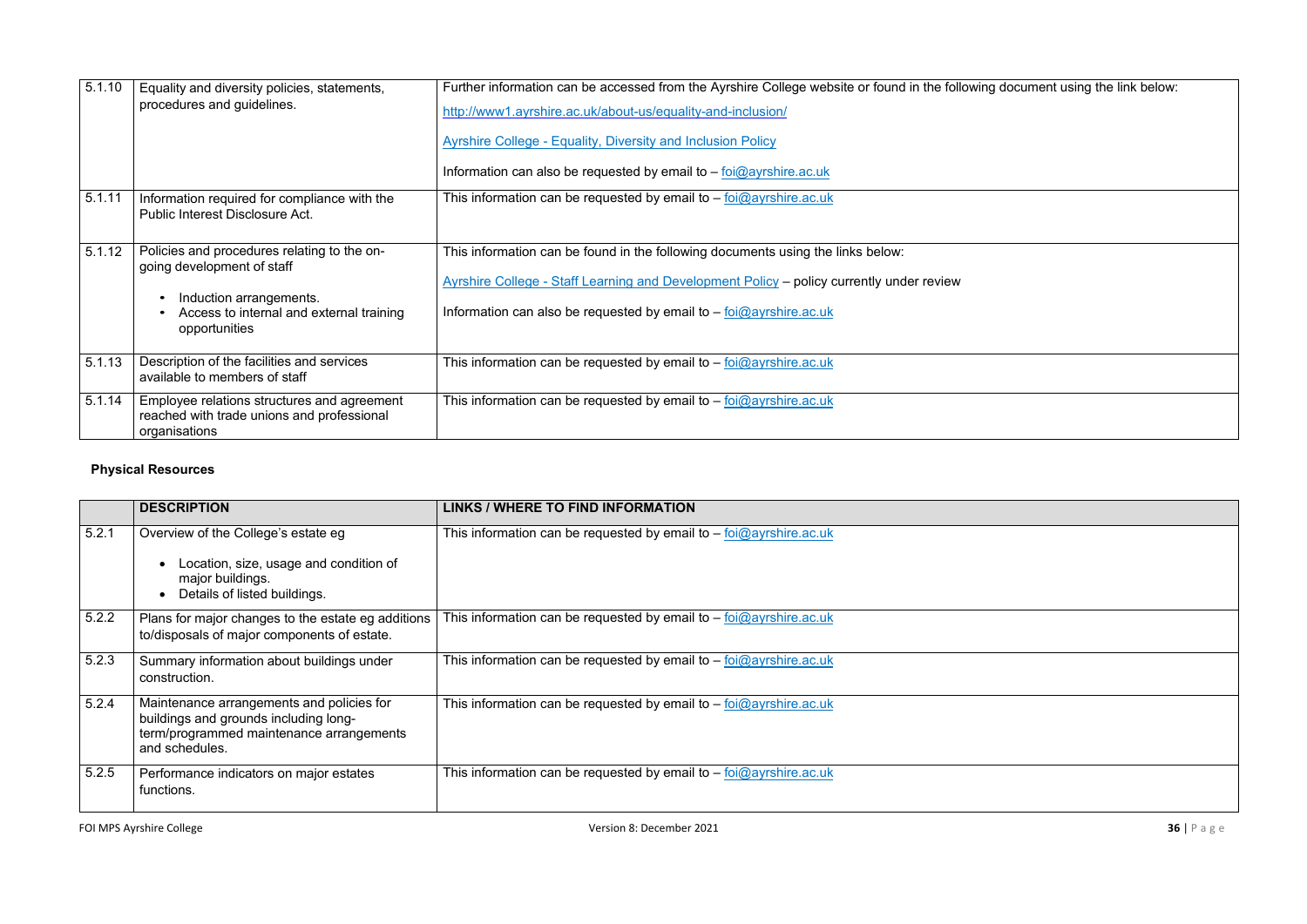| 5.2.6 | The College's environmental policies, practices<br>and overview of their impact                                                                                                          | Pursuant to Section 25(2)(a) of the Freedom of Information (Scotland) Act 2002 please note the<br>via another organisation.                                                            |
|-------|------------------------------------------------------------------------------------------------------------------------------------------------------------------------------------------|----------------------------------------------------------------------------------------------------------------------------------------------------------------------------------------|
|       | Energy consumption.<br>Recycling policies and arrangements.<br>Transport policies and arrangements.<br>Information which is required to be<br>published under environmental legislation. | <b>Ayrshire College Climate Reports</b><br>https://sustainablescotlandnetwork.org/reports/ayrshire-college<br>Information can also be requested by email to $-$ foi $@$ ayrshire.ac.uk |
|       |                                                                                                                                                                                          |                                                                                                                                                                                        |

# **Information resources (DA/GR)**

|       | <b>DESCRIPTION</b>                                                                                                                      | <b>LINKS / WHERE TO FIND INFORMATION</b>                                                                                                                                                                                                                 |
|-------|-----------------------------------------------------------------------------------------------------------------------------------------|----------------------------------------------------------------------------------------------------------------------------------------------------------------------------------------------------------------------------------------------------------|
| 5.3.1 | The College's policy on the collection,<br>maintenance and use of personal information<br>about staff.                                  | This information can accessed from the Ayrshire College website or found in documents using<br><b>Ayrshire College - Privacy Notices</b>                                                                                                                 |
|       | Policies and procedures covering the<br>collection, checking, maintenance<br>and disposal of data, management of                        | https://www1.ayrshire.ac.uk/data-protection/<br><b>Ayrshire College - Data Protection Policy</b>                                                                                                                                                         |
|       | the staff records system itself, and<br>allocation of responsibilities to staff.<br>Arrangements for making subject<br>access requests. | Information can also be requested by email to $-$ foi $@$ ayrshire.ac.uk                                                                                                                                                                                 |
| 5.3.2 | Records management policy, including records<br>retention schedule.                                                                     | This information can be requested by email to $-$ foi $@$ ayrshire.ac.uk                                                                                                                                                                                 |
| 5.3.3 | Information governance/asset management<br>policies and procedures.                                                                     | This information can be requested by email to $-$ foi@ayrshire.ac.uk                                                                                                                                                                                     |
| 5.3.4 | Knowledge management policies and<br>procedures.                                                                                        | This information can be requested by email to $-$ foi $@$ ayrshire.ac.uk                                                                                                                                                                                 |
| 5.3.5 | List of statistical information published by<br>Ayrshire College.                                                                       | This information can be accessed from the Ayrshire College website using the links below:<br>https://www1.ayrshire.ac.uk/about-us/college-information/college-reports/<br>Information can also be requested by email to - $\frac{1}{10}$ overshire ac.uk |
|       |                                                                                                                                         |                                                                                                                                                                                                                                                          |

# hat the Climate change report is available

If the links below: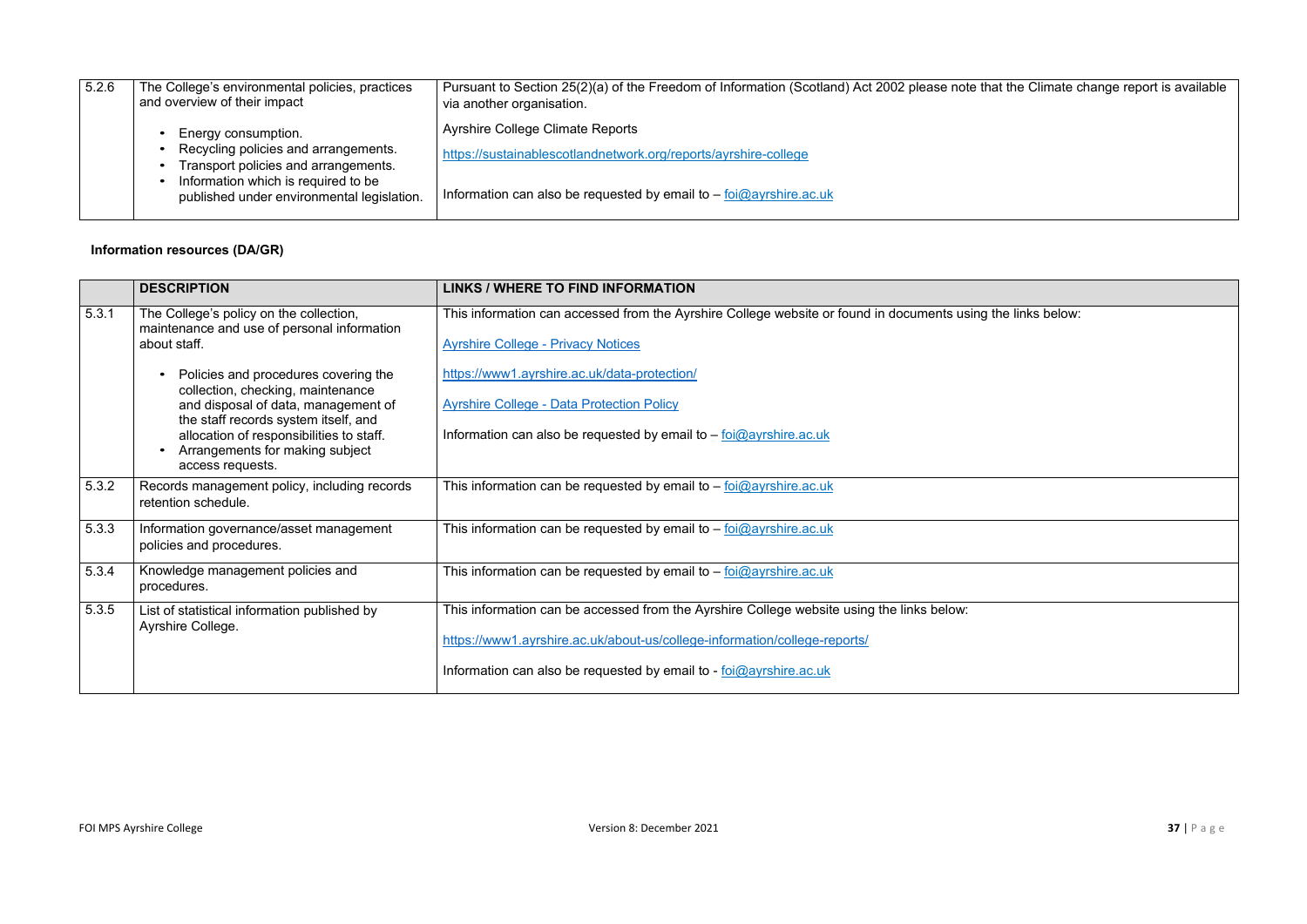# **Class 6: How we procure goods and services from external providers**

Information about how we procure goods and services, and our contract with external providers.

|       | <b>DESCRIPTION</b>                                    | <b>LINKS / WHERE TO FIND INFORMATION</b>                                                                                                                                                                                                                                            |
|-------|-------------------------------------------------------|-------------------------------------------------------------------------------------------------------------------------------------------------------------------------------------------------------------------------------------------------------------------------------------|
| 6.1.1 | College's policies on major procurement<br>exercises. | The College has access to the following:                                                                                                                                                                                                                                            |
|       |                                                       | National Further and Higher Education Contracts                                                                                                                                                                                                                                     |
|       |                                                       | Scottish Public Sector Contracts established by Procurement Scotland                                                                                                                                                                                                                |
|       |                                                       | <b>Crown Commercial Service Contracts</b>                                                                                                                                                                                                                                           |
|       |                                                       | Ayrshire College is a member of Advanced Procurement for Universities and Colleges (APUC) Ltd who works collaboratively with<br>Colleges and Universities in setting up contracts on behalf of the Further and Higher Education Sectors in Scotland.                                |
|       |                                                       | Where the College requires to procure goods, services or works that are not covered by agreements set up by the above, the College<br>complies with the following procedure:                                                                                                        |
|       |                                                       | <b>Goods and Services</b><br>• Spend £0-£5,000 $-$ 1 Quotation<br>• Spend above £5,000 but below £35,000 - 3 Quotations<br>Spend above £35,000 but below £189,330 - Competitive Tender via Public Contracts Scotland<br>Spend above £189,300 - Tender via Public Contracts Scotland |
|       |                                                       | <b>Works</b>                                                                                                                                                                                                                                                                        |
|       |                                                       | Spend above £4,733,252 - Tender via Public Contracts Scotland                                                                                                                                                                                                                       |
|       |                                                       | This information can be accessed from the Ayrshire College website using the link below:                                                                                                                                                                                            |
|       |                                                       | https://www1.ayrshire.ac.uk/about-us/college-information/procurement/                                                                                                                                                                                                               |
|       |                                                       | http://www1.ayrshire.ac.uk/media/7398/procurement-strategy-2017-2020.pdf – strategy currently under review                                                                                                                                                                          |
|       |                                                       | Information can also be found in the following document using the link below:                                                                                                                                                                                                       |
|       |                                                       | <b>Ayrshire College - Financial Regulations</b>                                                                                                                                                                                                                                     |
|       |                                                       | Information can be requested by email to $ \frac{1}{100}$ ayrshire.ac.uk                                                                                                                                                                                                            |
|       |                                                       | Further information on public procurement is available at                                                                                                                                                                                                                           |
|       |                                                       | http://www.gov.scot/Topics/Government/Procurement                                                                                                                                                                                                                                   |
|       |                                                       |                                                                                                                                                                                                                                                                                     |

| PUC) Ltd who works collaboratively with<br>ion Sectors in Scotland. |  |
|---------------------------------------------------------------------|--|
| ments set up by the above, the College                              |  |
|                                                                     |  |
| acts Scotland                                                       |  |
|                                                                     |  |
|                                                                     |  |
|                                                                     |  |
| tly under review                                                    |  |
|                                                                     |  |
|                                                                     |  |
|                                                                     |  |
|                                                                     |  |
|                                                                     |  |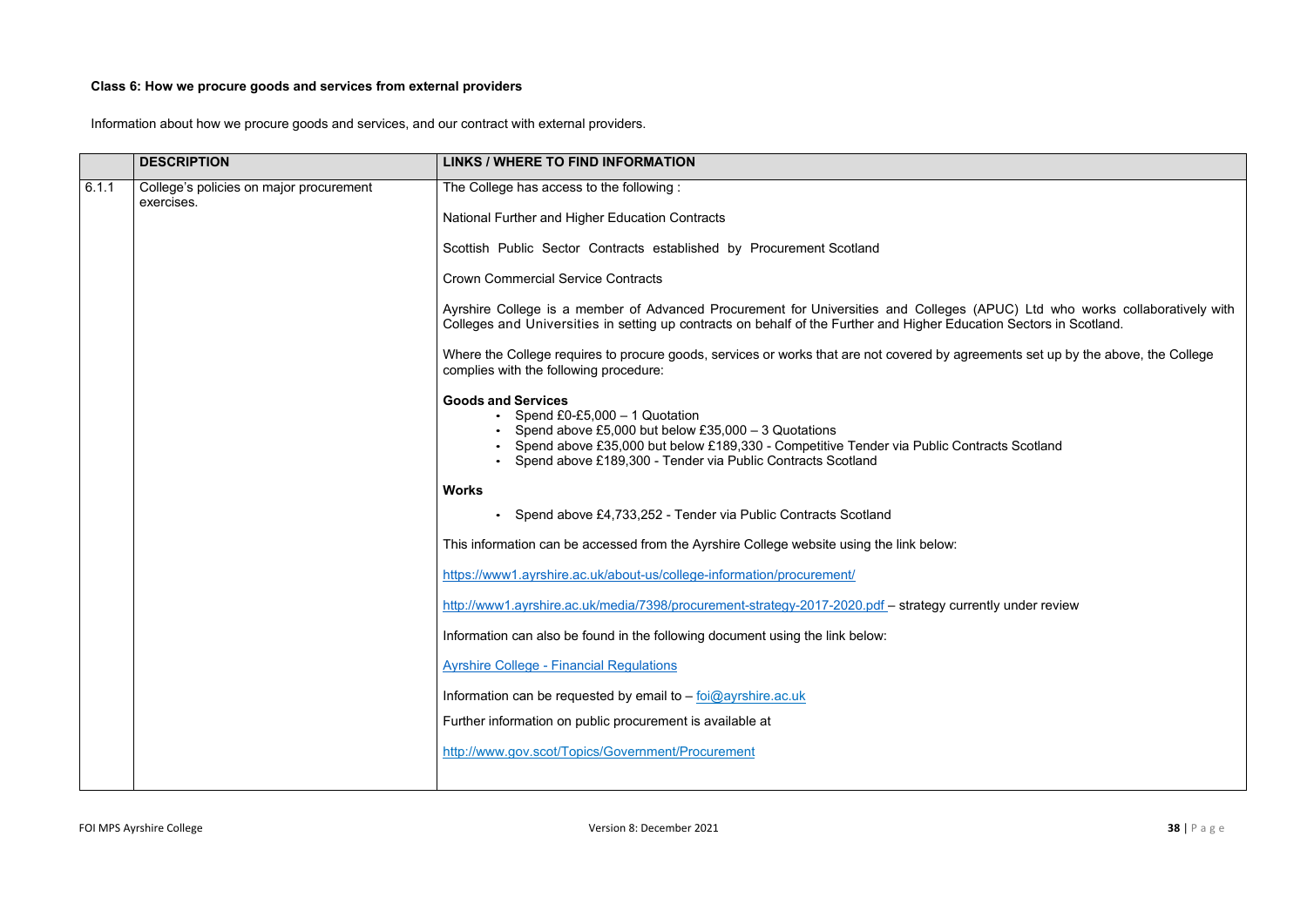| 6.1.2 | Procurement procedures:<br>College's procurement and                                                                                                                                                                                                                  | This information can be accessed from the Ayrshire College website using the links below:                                                                                                            |
|-------|-----------------------------------------------------------------------------------------------------------------------------------------------------------------------------------------------------------------------------------------------------------------------|------------------------------------------------------------------------------------------------------------------------------------------------------------------------------------------------------|
|       | purchasing manuals.<br>• Contact information for staff seeking                                                                                                                                                                                                        | https://www1.ayrshire.ac.uk/about-us/college-information/procurement/                                                                                                                                |
|       | advice on procurement or purchasing.<br>Contact information for potential                                                                                                                                                                                             | http://www1.ayrshire.ac.uk/media/7398/procurement-strategy-2017-2020.pdf - strategy currently                                                                                                        |
|       | suppliers.                                                                                                                                                                                                                                                            | Information can be requested by email to $-$ foi@ayrshire.ac.uk                                                                                                                                      |
| 6.1.3 | Procurement contacts:<br>Contact information for procurement                                                                                                                                                                                                          | Tender opportunities are posted on the Public Contracts Scotland website at www.publiccontract                                                                                                       |
|       | and purchasing information.<br>Contact information for staff seeking<br>advice on procurement or purchasing.                                                                                                                                                          | <b>Procurement Advice for Suppliers and Contractors Contact the Procurement Manager at Kiln</b><br>Ext 8546.                                                                                         |
|       |                                                                                                                                                                                                                                                                       | <b>Procurement Advice for Staff</b><br>Contact the Procurement Manager at Kilmarnock Campus using internal contact numbers.                                                                          |
| 6.1.4 | Planned procurements:                                                                                                                                                                                                                                                 | Planned Procurements are posted on the Public Contracts Scotland website at                                                                                                                          |
|       | Summary information about the College's                                                                                                                                                                                                                               | www.publiccontractsscotland.gov.uk                                                                                                                                                                   |
|       | significant planned procurements (ie those<br>subject to formal EU procurement processes)<br>required by EU legislation Prior Information<br>Notices (PINs) including when detailed<br>information should be available, expected date<br>of appearance in EU Journal. | Information can also be requested by email to $-\frac{foi(\partial y)}{g}$ ayrshire.ac.uk                                                                                                            |
| 6.1.5 | Tender documentation - EU prescribed<br>documentation for significant procurements,                                                                                                                                                                                   | The Procurement Manager holds responsibility to publish relevant tender documentation in the E<br><b>Financial Regulations.</b>                                                                      |
|       | which the College is required to publish in the<br>EU Journal.                                                                                                                                                                                                        | <b>Ayrshire College - Financial Regulations</b>                                                                                                                                                      |
|       |                                                                                                                                                                                                                                                                       | Information can also be requested by email to $-$ foi $@$ ayrshire.ac.uk                                                                                                                             |
| 6.1.6 | Supplier contracts:<br>EU-prescribed award notices of major<br>contracts over EU thresholds.                                                                                                                                                                          | Pursuant to Section 25 (2) (a) of the Freedom of Information (Scotland) Act 2002 please note tha<br>another organisation. Please see below a link/address to where this information can be obtained. |
|       | Goods covered by the contract, name                                                                                                                                                                                                                                   | Information of Supplier Contracts can be found at:                                                                                                                                                   |
|       | of the supplier, period of the contract,<br>approximate value of the contract,                                                                                                                                                                                        | https://www.publiccontractsscotland.gov.uk/search/Search MainPageAdv.aspx                                                                                                                            |
|       | expected date for re-tendering for the<br>contract.                                                                                                                                                                                                                   |                                                                                                                                                                                                      |
| 6.1.7 | Procurement information published in accordance<br>with the Procurement Reform (Scotland) Act                                                                                                                                                                         | This information can be accessed from the Ayrshire College website using the links below:                                                                                                            |
|       | 2014, the Procurement (Scotland) Regulations                                                                                                                                                                                                                          | https://www1.ayrshire.ac.uk/about-us/college-information/procurement/                                                                                                                                |
|       | 2016 and the Public Contracts (Scotland)<br>Regulations 2015                                                                                                                                                                                                          | https://www1.ayrshire.ac.uk/about-us/college-information/college-reports/                                                                                                                            |
|       |                                                                                                                                                                                                                                                                       | Information can also be requested by email to $-$ foi@ayrshire.ac.uk                                                                                                                                 |
|       |                                                                                                                                                                                                                                                                       |                                                                                                                                                                                                      |

ntly under review<sup>.</sup>

<u>ractsscotland gov.uk</u>

**Kilmarnock Campus – 01563 523501** 

e EU Journal as outlined in the College

that this information is available via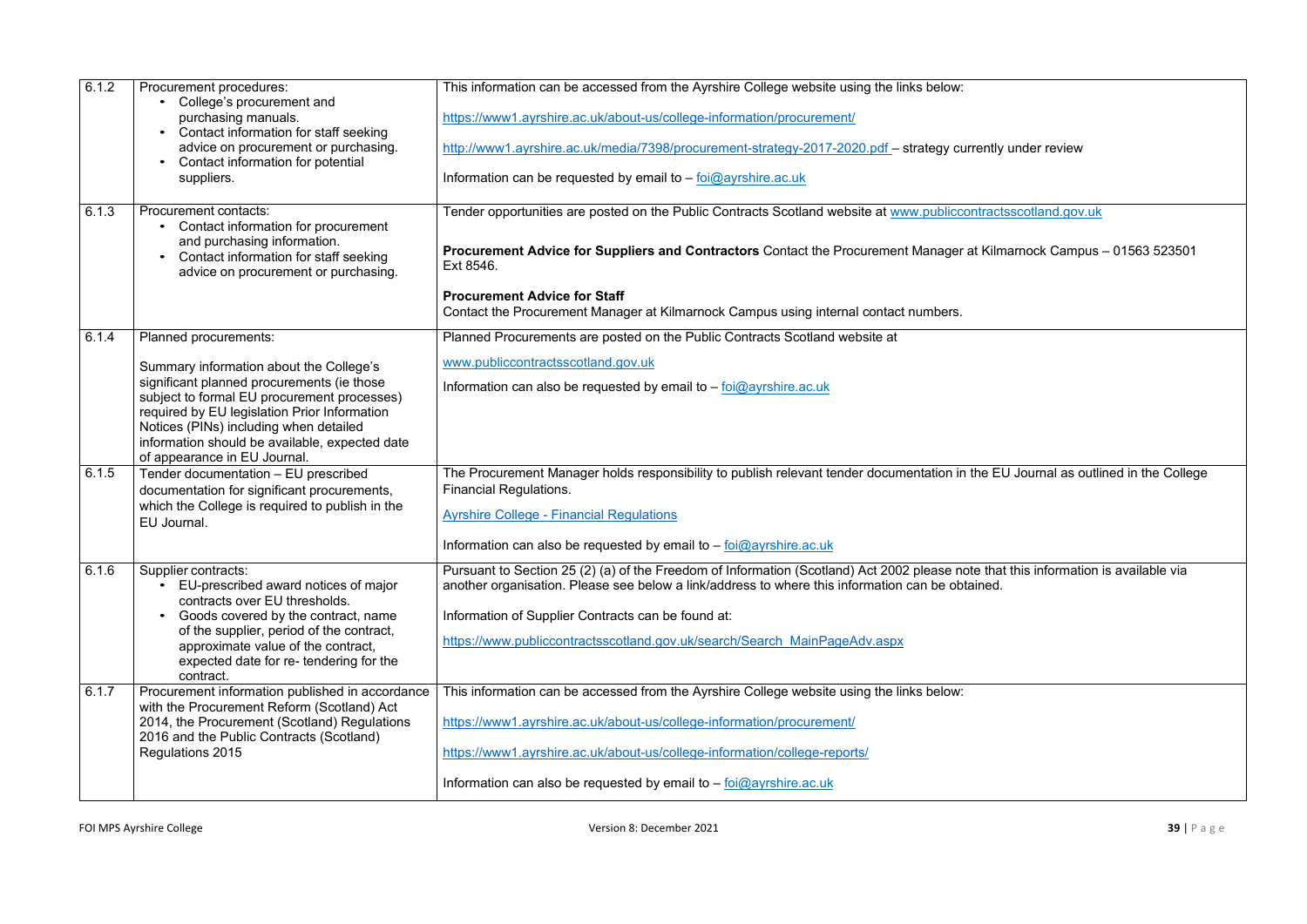| 6.1.8 | Register of contracts awarded, which have gone<br>through formal tendering, including name of<br>supplier, period of contract and value | Pursuant to Section 25 (2) (a) of the Freedom of Information (Scotland) Act 2002 please note tha<br>another organisation. Please see below a link/address to where this information can be obtained.<br>http://www.apuc-scot.ac.uk/#!/institution?inst=39<br>Information can also be requested by email to $-$ foi $@$ ayrshire.ac.uk                         |
|-------|-----------------------------------------------------------------------------------------------------------------------------------------|---------------------------------------------------------------------------------------------------------------------------------------------------------------------------------------------------------------------------------------------------------------------------------------------------------------------------------------------------------------|
| 6.1.9 | Procurement information published on the Public<br><b>Contracts Scotland website</b>                                                    | Pursuant to Section 25 (2) (a) of the Freedom of Information (Scotland) Act 2002 please note tha<br>another organisation. Please see below a link/address to where this information can be obtained.<br>https://www.publiccontractsscotland.gov.uk/search/Search MainPageAdv.aspx<br>Information can also be requested by email to $-$ foi $@$ ayrshire.ac.uk |

that this information is available via<br>ed.

that this information is available via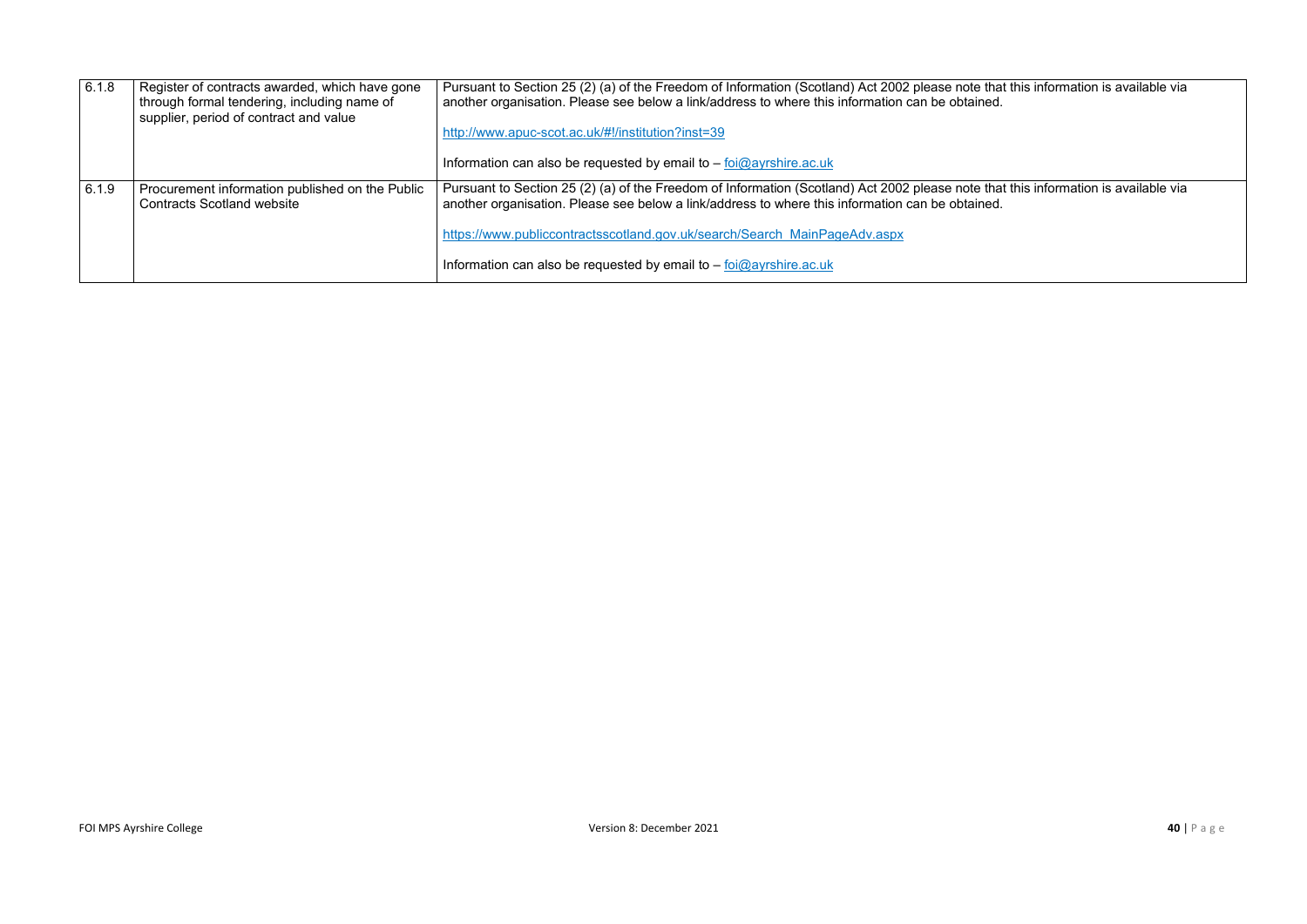# **Class 7: How we are performing**

Information about how we perform as an organisation, and how well we deliver our functions and services.

|       | <b>DESCRIPTION</b>                                                                                                                                                                                                                                                                                                                          | <b>LINKS / WHERE TO FIND INFORMATION</b>                                                                                                                                                                                                                                                                                                                                                                                                                                                                                   |
|-------|---------------------------------------------------------------------------------------------------------------------------------------------------------------------------------------------------------------------------------------------------------------------------------------------------------------------------------------------|----------------------------------------------------------------------------------------------------------------------------------------------------------------------------------------------------------------------------------------------------------------------------------------------------------------------------------------------------------------------------------------------------------------------------------------------------------------------------------------------------------------------------|
| 7.1.1 | Indicators used by the governing body and<br>senior management to measure overall<br>institutional performance.                                                                                                                                                                                                                             | This information can be accessed from the Ayrshire College website using the link below:<br>Ayrshire College - Performance Indicators 2019-20<br><b>Ayrshire College - Performance Indicators 2018-19</b><br><b>Ayrshire College - Performance Indicators 2017-18</b><br><b>Ayrshire College - Performance Indicators 2016-17</b><br>Ayrshire College - Performance Indicators 2015-16<br><b>Ayrshire College - Performance Indicators 2014-15</b><br>Information can also be requested by email to $-$ foi@ayrshire.ac.uk |
| 7.1.2 | Actual performance against performance<br>indicators.                                                                                                                                                                                                                                                                                       | This information can be accessed from the Ayrshire College website using the link below:<br><b>Ayrshire College - Performance Indicators 2019-20</b><br><b>Ayrshire College - Performance Indicators 2018-19</b><br>Ayrshire College - Performance Indicators 2017-18<br><b>Ayrshire College - Performance Indicators 2016-17</b><br>Ayrshire College - Performance Indicators 2015-16<br>Ayrshire College - Performance Indicators 2014-15<br>Information can also be requested by email to - foi@ayrshire.ac.uk          |
| 7.1.3 | Environmental reports e.g.<br>Progress reports on the implementation of<br>the legislation and policies referred to in<br>the above two rows when prepared or<br>held by the Colleges in electronic form.<br>Data or summaries of data derived from<br>the monitoring of activities that affect or<br>are likely to affect the Environment. | Pursuant to Section 25(2)(a) of the Freedom of Information (Scotland) Act 2002 please note to<br>via another organisation.<br><b>Ayrshire College Climate Reports</b><br>https://sustainablescotlandnetwork.org/reports/ayrshire-college<br>Information can also be requested by email to - foi@ayrshire.ac.uk                                                                                                                                                                                                             |

that the Climate change report is available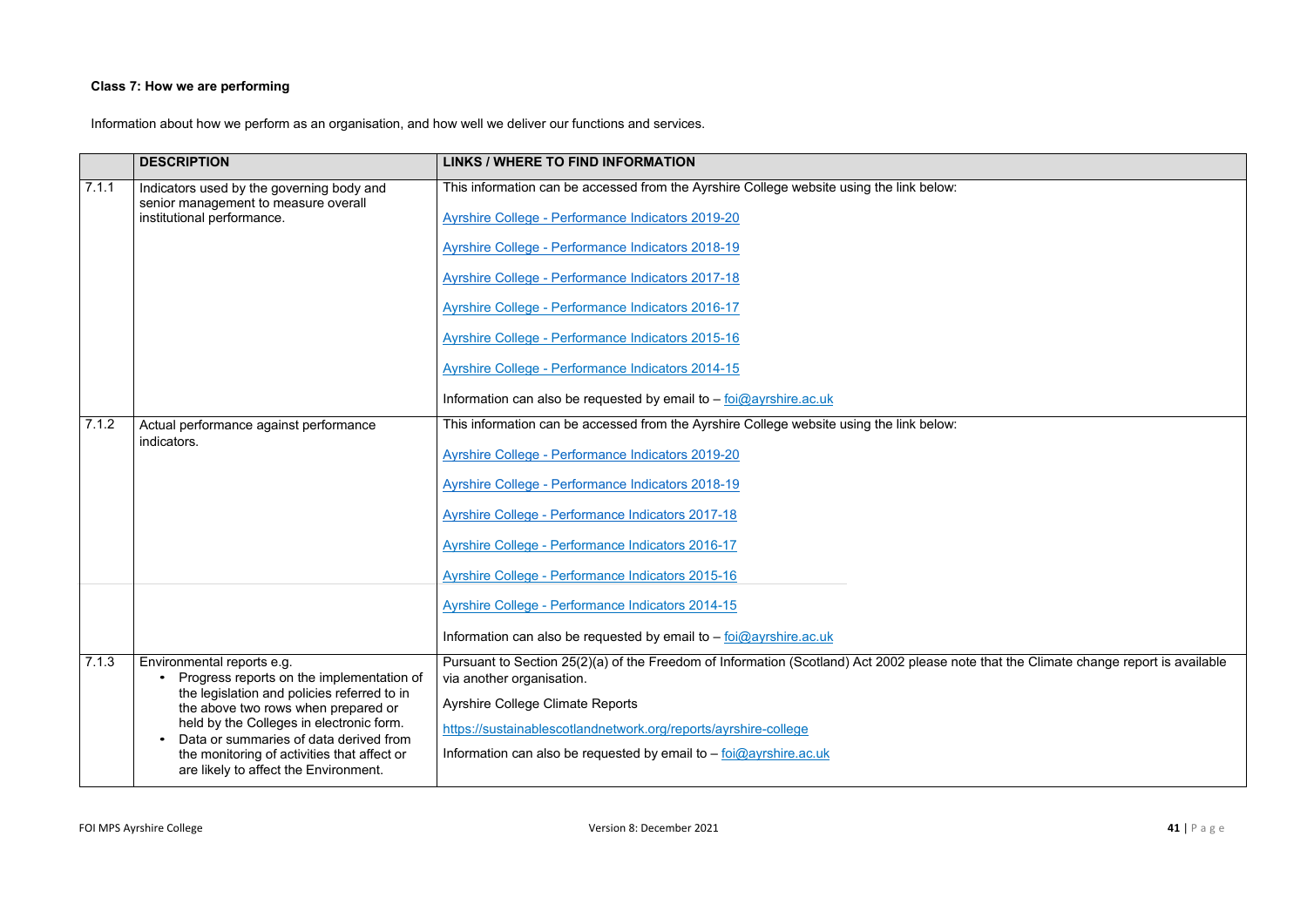| 7.1.4 | Mainstreaming Equality Reports produced under<br>the Equality Act 2010 (Specific Duties) (Scotland) | This Information can be accessed from the Ayrshire College website using the links below:    |
|-------|-----------------------------------------------------------------------------------------------------|----------------------------------------------------------------------------------------------|
|       | Regulations 2012                                                                                    | Ayrshire College - Mainstreaming Equality 2019-2021 and Equality Outcomes 2021-2025 Report   |
|       |                                                                                                     | Ayrshire College - Mainstreaming Equality 2017-2019 and Equality Outcomes 2017-2021: Interin |
|       |                                                                                                     | Ayrshire College - Mainstreaming Equality 2015-2017 and Equality Outcomes 2017-2021 Report   |
|       |                                                                                                     | <b>Ayrshire College - Equal Pay Statement</b>                                                |
|       |                                                                                                     | Information can also be requested by email to $-$ foi $@$ ayrshire.ac.uk                     |
| 7.1.5 | Employee and board equality monitoring reports,<br>produced under the Equality Act 2010 (Specific   | This Information can be accessed from the Ayrshire College website using the link below:     |
|       | Duties) (Scotland) Regulations 2012                                                                 | Ayrshire College - Mainstreaming Equality 2019-2021 and Equality Outcomes 2021-2025 Report   |
|       |                                                                                                     | Ayrshire College - Mainstreaming Equality 2017-2019 and Equality Outcomes 2017-2021: Interin |
|       |                                                                                                     | Ayrshire College - Mainstreaming Equality 2015-2017 and Equality Outcomes 2017-2021 Report   |
|       |                                                                                                     | <b>Ayrshire College - Equal Pay Statement</b>                                                |
|       |                                                                                                     | Information can also be requested by email to $-\frac{foi\omega}{2}$ ayrshire.ac.uk          |
|       |                                                                                                     |                                                                                              |

**Azim Progress Report** 

<u>erim Progress Report</u>